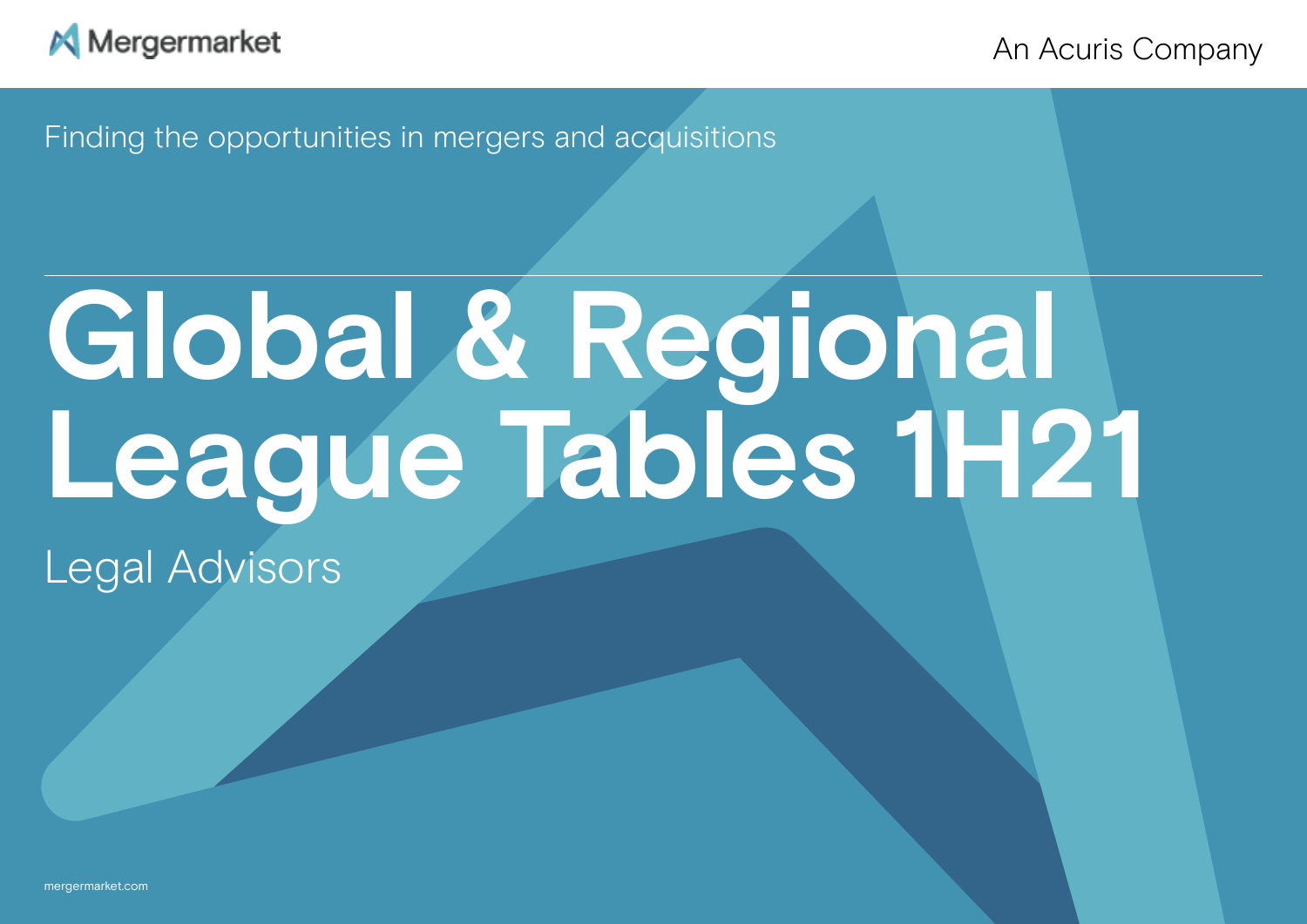## Mergermarket

## An Acuris Company

## **Content**

| Global Advisory League Tables         | O3              |
|---------------------------------------|-----------------|
| <b>EMEA Advisory League Tables</b>    | 05              |
| America Advisory League Tables        | $\overline{21}$ |
| Asia Pacific Advisory League Tables   | 27              |
| Private Equity Advisory League Tables | 34              |
| Criteria and Contacts                 | 38              |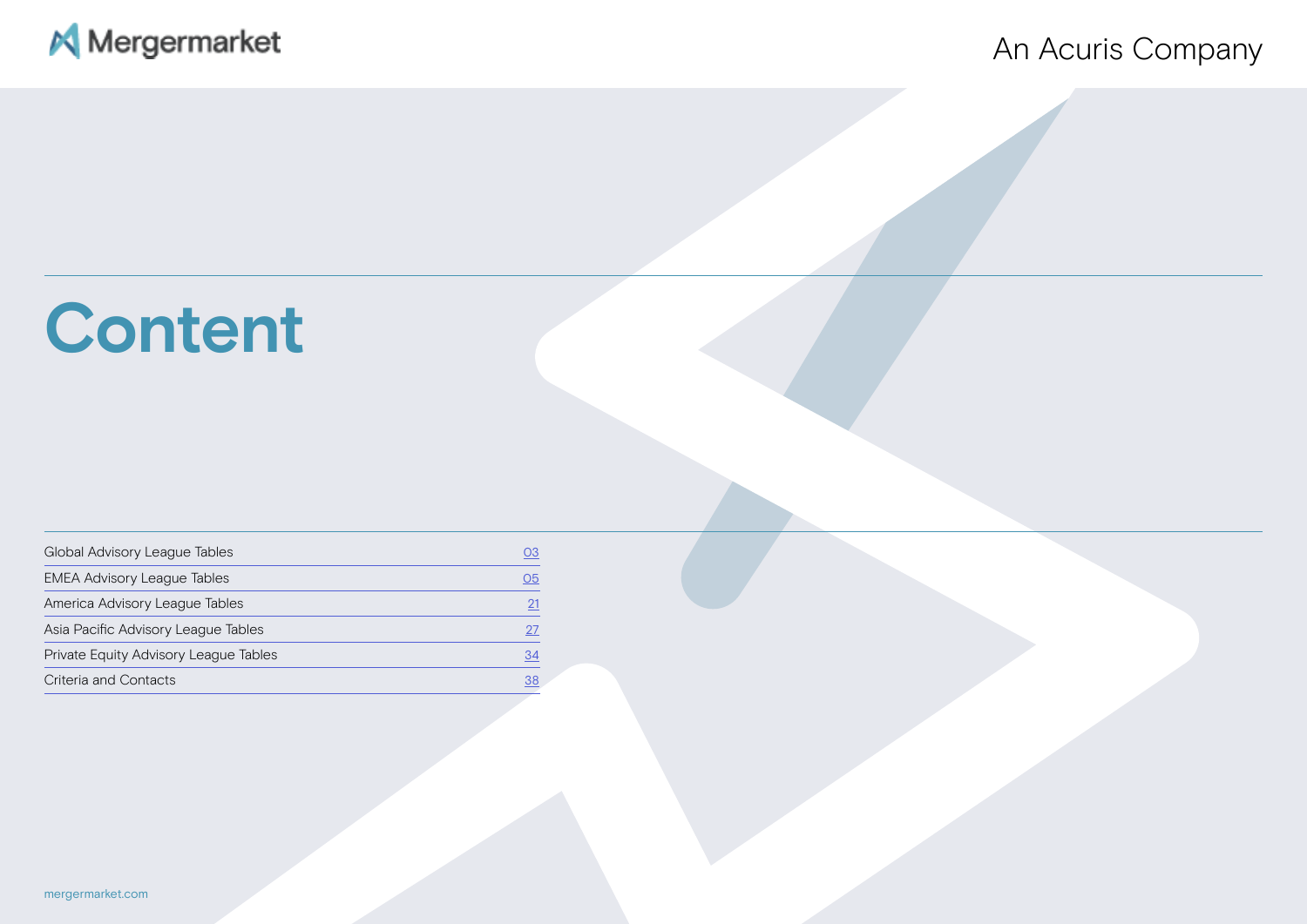## <span id="page-2-0"></span>**Legal advisor league table by value**

| Ranking        |                |                                       | 1H21            |               | <b>1H2O</b>       |                 | <b>Regional ranking comparison</b> |                 |                          |                          |                                   |                          |
|----------------|----------------|---------------------------------------|-----------------|---------------|-------------------|-----------------|------------------------------------|-----------------|--------------------------|--------------------------|-----------------------------------|--------------------------|
| 1H21           | <b>1H2O</b>    | <b>Company name</b>                   | Value<br>(USDm) | Deal<br>count | % Value<br>change | Value<br>(USDm) | <b>Europe</b>                      | <b>US</b>       | Asia<br>Pacific          | Japan                    | <b>Middle</b><br>East &<br>Africa | Latin<br><b>America</b>  |
| $\mathbf{1}$   | 9              | White & Case                          | 421,111         | 246           | 348.8%            | 93,820          | 3                                  | $\overline{2}$  | 30                       | $\overline{2}$           | 5                                 | $\mathbf{1}$             |
| 2              | 14             | Sullivan & Cromwell                   | 392,074         | 101           | 445.4%            | 71,888          | 6                                  | 3               | $\overline{2}$           | $\overline{a}$           | $\overline{\phantom{a}}$          | 17                       |
| 3              | 15             | Simpson Thacher & Bartlett            | 377,639         | 110           | 432.4%            | 70,933          | 14                                 | $\mathbf{1}$    | 13                       | $\overline{\phantom{a}}$ | 30                                | 21                       |
| $\overline{4}$ | $\overline{2}$ | Latham & Watkins                      | 326,858         | 332           | 126.6%            | 144,246         | 8                                  | 6               | 17                       | 30                       | 4                                 | 34                       |
| 5              | 3              | Wachtell, Lipton, Rosen & Katz        | 323,351         | 55            | 168.5%            | 120,412         | 66                                 | 5               | 52                       | $\overline{\phantom{a}}$ | 27                                | $13 =$                   |
| 6              | $\overline{7}$ | Kirkland & Ellis                      | 316,871         | 420           | 204.6%            | 104,023         | 4                                  | 4               | 38                       | 6                        | 9                                 | $124=$                   |
| 7              | 16             | Cravath, Swaine & Moore               | 304,332         | 48            | 347.9%            | 67,952          | 2                                  | 8               | $\overline{\phantom{a}}$ | $\overline{\phantom{a}}$ | 3                                 | $\overline{\phantom{a}}$ |
| 8              | 4              | Skadden Arps Slate Meagher & Flom     | 275,625         | 143           | 149.5%            | 110.476         | 11                                 | $\overline{7}$  | $\mathbf{1}$             | 41                       | 15                                | 11                       |
| 9              | 12             | Davis Polk & Wardwell                 | 231,437         | 100           | 168.8%            | 86,109          | 9                                  | 11              | 12                       | 4                        | 22                                | 16                       |
| 10             | $\mathbf{1}$   | Freshfields Bruckhaus Deringer        | 218,891         | 133           | 51.1%             | 144,829         | $\mathbf{1}$                       | 14              | 10 <sup>°</sup>          | 20                       | 8                                 | 49                       |
| 11             | 90             | Fried Frank Harris Shriver & Jacobson | 206,586         | 47            | 2780.1%           | 7,173           | 42                                 | 9               | $\overline{\phantom{a}}$ | 11                       | 50                                | $\sim$                   |
| 12             | 24             | Paul Weiss Rifkind Wharton & Garrison | 204,064         | 105           | 382.5%            | 42,292          | 10 <sup>°</sup>                    | 10 <sup>°</sup> | 39                       | 28                       | 80                                | 10                       |
| 13             | 27             | Debevoise & Plimpton                  | 170,005         | 50            | 339.6%            | 38,677          | 47                                 | 12              | 49                       | $89 =$                   | $\overline{\phantom{a}}$          | $124 =$                  |
| 14             | 21             | Ropes & Gray                          | 168,196         | 139           | 284.6%            | 43,734          | 28                                 | 13              | 3                        | 18                       | 44                                | 31                       |
| 15             | 10             | Weil Gotshal & Manges                 | 151,724         | 144           | 62.4%             | 93,415          | 17                                 | 16              | 32                       | $\overline{\phantom{a}}$ | 95                                | $\overline{\phantom{a}}$ |
| 16             | 74             | Alston & Bird                         | 142,612         | 70            | 1406.7%           | 9,465           | 109                                | 15              | 86                       | 71                       | $\overline{a}$                    | $\overline{\phantom{a}}$ |
| 17             | 6              | Clifford Chance                       | 117,610         | 101           | 11.3%             | 105,644         | 5                                  | 26              | 22                       | 19                       | 23                                | $67=$                    |
| 18             | 38             | <b>Sidley Austin</b>                  | 115,803         | 193           | 342.4%            | 26,177          | 39                                 | 17              | 45                       | 26                       | $123=$                            | $\overline{7}$           |
| 19             | 5              | Allen & Overy                         | 109,331         | 138           | 2.1%              | 107,124         | $\overline{7}$                     | 59              | 25                       | $83 =$                   | $\overline{1}$                    | 112                      |
| 20             | 130            | Fasken Martineau Dumoulin             | 108,863         | 85            | 2658.8%           | 3,946           | 152                                | 18              | 215                      | $\overline{\phantom{0}}$ | 75                                | $124 =$                  |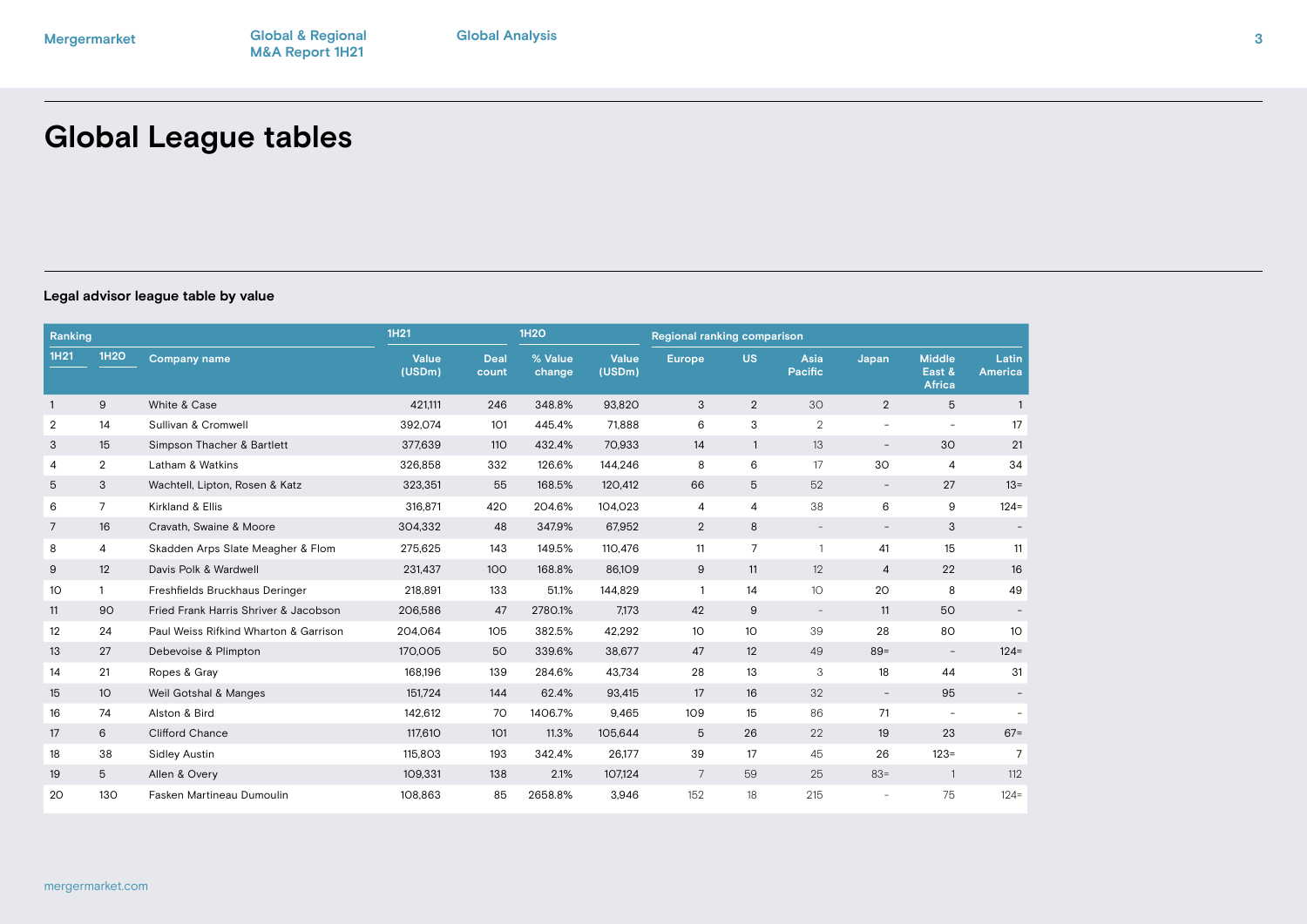## **Global League tables**

## **Legal advisor league table by deal count**

| Ranking        |                |                                   | 1H21            |               | <b>1H2O</b>       |                 |                | Regional ranking comparison |                 |                          |                                   |                         |
|----------------|----------------|-----------------------------------|-----------------|---------------|-------------------|-----------------|----------------|-----------------------------|-----------------|--------------------------|-----------------------------------|-------------------------|
| 1H21           | <b>1H2O</b>    | <b>Company name</b>               | Value<br>(USDm) | Deal<br>count | % Value<br>change | Value<br>(USDm) | Europe         | <b>US</b>                   | Asia<br>Pacific | Japan                    | <b>Middle</b><br>East &<br>Africa | <b>Latin</b><br>America |
| $\overline{1}$ | $\overline{2}$ | Kirkland & Ellis                  | 316,871         | 420           | 181               | 239             | $\overline{4}$ | $\overline{4}$              | 38              | 6                        | 9                                 | $124 =$                 |
| 2              | $\overline{1}$ | <b>DLA Piper</b>                  | 54,183          | 377           | 82                | 295             | 29             | 33                          | 40              | 40                       | 43                                | 90                      |
| 3              | 3              | Latham & Watkins                  | 326,858         | 332           | 126               | 206             | 8              | 6                           | 17              | 30                       | $\overline{4}$                    | 34                      |
| 4              | 5              | White & Case                      | 421,111         | 246           | 84                | 162             | 3              | $\overline{2}$              | 30              | $\overline{2}$           | 5                                 | 1                       |
| 5              | 4              | Goodwin Procter                   | 86,291          | 216           | 48                | 168             | 40             | 23                          | 47              | 39                       | 37                                | 36                      |
| 6              | 10             | <b>Sidley Austin</b>              | 115,803         | 193           | 87                | 106             | 39             | 17                          | 45              | 26                       | $123=$                            | 7 <sup>1</sup>          |
| 7              | 28             | Orrick Herrington & Sutcliffe     | 53,421          | 168           | 104               | 64              | 34             | 50                          | 103             | 25                       | 55                                | $85 =$                  |
| 8              | $\overline{7}$ | Jones Day                         | 45,611          | 152           | 23                | 129             | 41             | 42                          | 43              | 69                       | 25                                | $57=$                   |
| 9              | 15             | Weil Gotshal & Manges             | 151,724         | 144           | 51                | 93              | 17             | 16                          | 32              | $\overline{\phantom{a}}$ | 95                                |                         |
| 10             | 21             | Skadden Arps Slate Meagher & Flom | 275,625         | 143           | 63                | 80              | 11             | $\overline{7}$              | $\overline{1}$  | 41                       | 15                                | 11                      |
| 11             | 8              | <b>CMS</b>                        | 14,942          | 142           | 30                | 112             | 58             | 97                          | 67              | $\overline{\phantom{a}}$ | 92                                | 46                      |
| 12             | 12             | Ropes & Gray                      | 168,196         | 139           | 37                | 102             | 28             | 13                          | 3               | 18                       | 44                                | 31                      |
| 13             | 9              | Allen & Overy                     | 109,331         | 138           | 31                | 107             | $\overline{7}$ | 59                          | 25              | $83 =$                   | $\mathbf{1}$                      | 112                     |
| 14             | 6              | <b>Baker McKenzie</b>             | 43,650          | 137           | 8                 | 129             | 32             | 45                          | 46              | 16                       | 48                                | 74                      |
| 15             | 17             | Cooley                            | 89,429          | 135           | 45                | 90              | 69             | 20                          | 5               | $83 =$                   | $148 =$                           | 63                      |
| 16             | 20             | Freshfields Bruckhaus Deringer    | 218,891         | 133           | 49                | 84              | $\overline{1}$ | 14                          | 10 <sup>°</sup> | 20                       | 8                                 | 49                      |
| 17             | 25             | <b>Eversheds Sutherland</b>       | 36,218          | 122           | 54                | 68              | 70             | 58                          | 219             | $\overline{\phantom{a}}$ | $144 =$                           |                         |
| 18             | 23             | Willkie Farr & Gallagher          | 85,694          | 119           | 41                | 78              | 54             | 21                          | 149             | 54                       | 85                                | $124 =$                 |
| 19             | 34             | Simpson Thacher & Bartlett        | 377,639         | 110           | 54                | 56              | 14             | $\mathbf{1}$                | 13              | $-$                      | 30                                | 21                      |
| 20             | 16             | Linklaters                        | 83,612          | 110           | 17                | 93              | 13             | 57                          | 14              | 15 <sup>15</sup>         | 20                                | 25                      |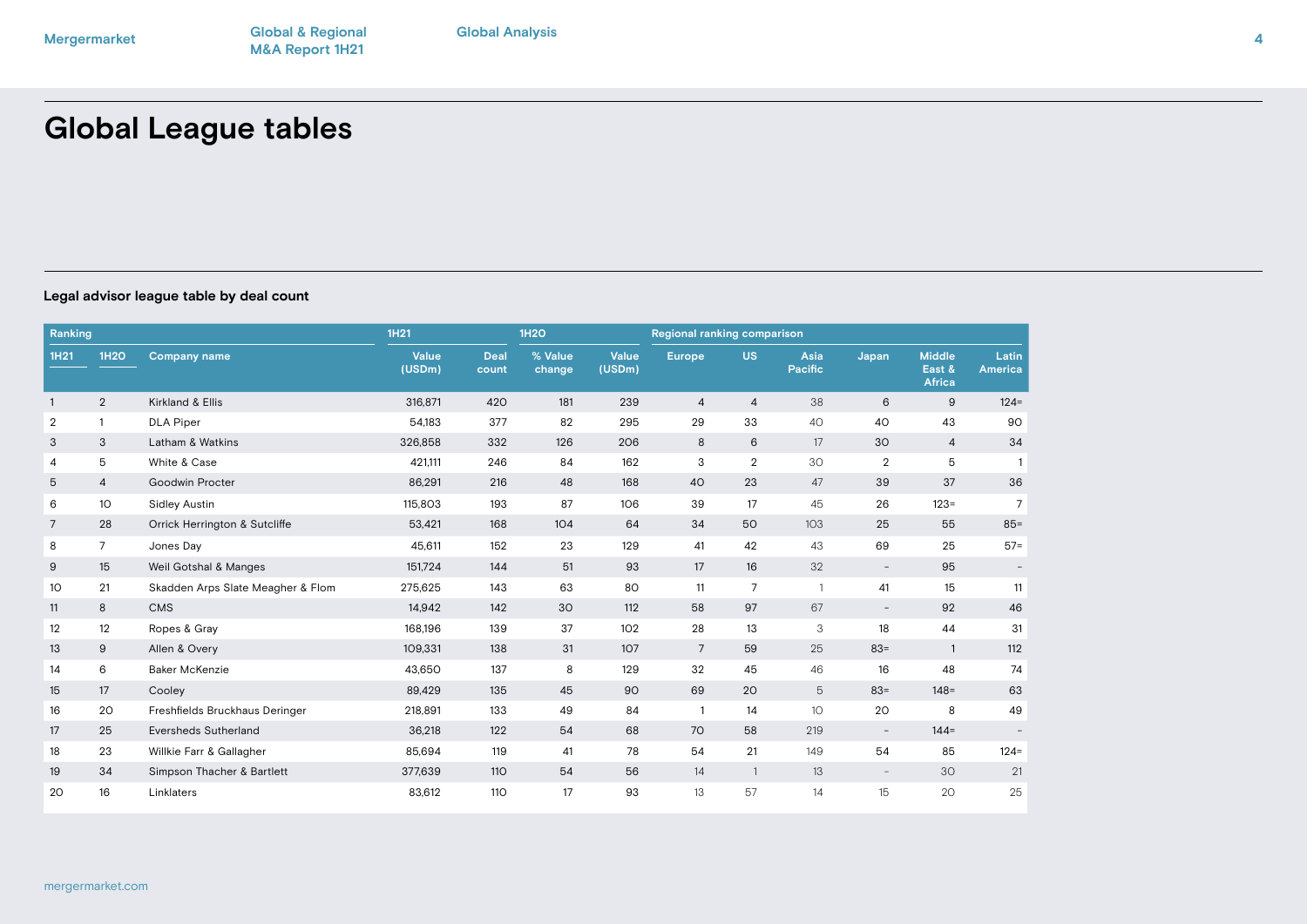| Ranking        |                 |                                       | 1H21            |                      |                   | <b>1H2O</b>     | Ranking        |                |                                | 1H21            |                |
|----------------|-----------------|---------------------------------------|-----------------|----------------------|-------------------|-----------------|----------------|----------------|--------------------------------|-----------------|----------------|
| 1H21           | <b>1H2O</b>     | <b>Company name</b>                   | Value<br>(USDm) | <b>Deal</b><br>count | % Value<br>change | Value<br>(USDm) | 1H21           | 1H2O           | <b>Company name</b>            | Value<br>(USDm) | De<br>cou      |
| $\mathbf{1}$   |                 | Freshfields Bruckhaus Deringer        | 147,142         | 98                   | 30.0%             | 113,214         |                | $\overline{1}$ | <b>DLA Piper</b>               | 28,726          | 2:             |
| 2              | 14              | Cravath, Swaine & Moore               | 144,200         | 18                   | 230.1%            | 43,688          | $\overline{2}$ | 2              | White & Case                   | 112,073         | 1.             |
| 3              | 10 <sup>°</sup> | White & Case                          | 112,073         | 136                  | 130.3%            | 48,670          | 3              | 3              | <b>CMS</b>                     | 12,267          | 1:             |
| 4              | 9               | Kirkland & Ellis                      | 102,213         | 98                   | 87.9%             | 54,386          | 4              | 6              | Latham & Watkins               | 89,044          | 1:             |
| 5              | 4               | Clifford Chance                       | 101,549         | 73                   | 45.8%             | 69,654          | 5              | 5              | Allen & Overy                  | 92,062          | $\overline{1}$ |
| 6              | 12              | Sullivan & Cromwell                   | 99,425          | 28                   | 106.0%            | 48,276          | 6              | 12             | <b>Eversheds Sutherland</b>    | 10,516          | 10             |
| $\overline{7}$ | 6               | Allen & Overy                         | 92,062          | 115                  | 36.8%             | 67,275          | $\overline{7}$ | $\overline{4}$ | <b>Baker McKenzie</b>          | 27,129          | 1 <sup>1</sup> |
| 8              | $\overline{2}$  | Latham & Watkins                      | 89,044          | 128                  | 11.2%             | 80,094          | 8              | 10             | Freshfields Bruckhaus Deringer | 147,142         |                |
| 9              | 24              | Davis Polk & Wardwell                 | 82,314          | 28                   | 205.0%            | 26,984          | 9              | 16             | Kirkland & Ellis               | 102,213         |                |
| 10             | 22              | Hengeler Mueller                      | 74,821          | 40                   | 151.6%            | 29,735          | 10             | $\overline{7}$ | Linklaters                     | 66,318          |                |
| 11             | 56              | Paul Weiss Rifkind Wharton & Garrison | 70,937          | 23                   | 1003.7%           | 6,427           | 11             | 19             | Orrick Herrington & Sutcliffe  | 25,360          |                |
| 12             | 11              | Skadden Arps Slate Meagher & Flom     | 70,205          | 43                   | 45.4%             | 48,287          | 12             | 35             | Thommessen                     | 14.951          |                |
| 13             | $\overline{7}$  | <b>Herbert Smith Freehills</b>        | 70,187          | 42                   | 8.4%              | 64,740          | 13             | 8              | <b>Clifford Chance</b>         | 101,549         |                |
| 14             | 5               | Linklaters                            | 66,318          | 93                   | $-4.7%$           | 69,569          | 14             | 29             | Weil Gotshal & Manges          | 61,193          |                |
| 15             | 13              | Simpson Thacher & Bartlett            | 63,445          | 22                   | 42.6%             | 44,480          | 15             | 17             | Vinge                          | 17,577          |                |
| 16             | 25              | Slaughter and May                     | 62,061          | 39                   | 190.8%            | 21,341          | 16             | 22             | PwC legal                      | 10,143          |                |
| 17             | 69              | A&L Goodbody                          | 61,778          | 28                   | 1300.5%           | 4,411           | 17             | 18             | <b>Goodwin Procter</b>         | 18,997          |                |
| 18             | 8               | Weil Gotshal & Manges                 | 61,193          | 64                   | $-2.7%$           | 62,901          | 18             | 31             | Schjodt                        | 7.997           |                |
| 19             | 569             | Webber Wentzel                        | 46,393          | 3                    | 579812%           | 8               | 19             | 50             | <b>Addleshaw Goddard</b>       | 2,491           |                |
| 20             | 15              | NautaDutilh                           | 46,278          | 42                   | 13.7%             | 40,702          | 20             | 13             | Dentons                        | 4,848           |                |

## <span id="page-4-0"></span>**Europe league table by value Europe league table by deal count**

| Ranking |                |                                | 1H21            |                      |                 | <b>1H2O</b>          |  |
|---------|----------------|--------------------------------|-----------------|----------------------|-----------------|----------------------|--|
| 1H21    | <b>1H2O</b>    | <b>Company name</b>            | Value<br>(USDm) | <b>Deal</b><br>count | Count<br>change | <b>Deal</b><br>count |  |
| 1       | $\mathbf{1}$   | <b>DLA Piper</b>               | 28,726          | 225                  | 69              | 156                  |  |
| 2       | $\overline{2}$ | White & Case                   | 112,073         | 136                  | 23              | 113                  |  |
| 3       | 3              | <b>CMS</b>                     | 12,267          | 136                  | 28              | 108                  |  |
| 4       | 6              | Latham & Watkins               | 89,044          | 128                  | 44              | 84                   |  |
| 5       | 5              | Allen & Overy                  | 92,062          | 115                  | 26              | 89                   |  |
| 6       | 12             | <b>Eversheds Sutherland</b>    | 10,516          | 109                  | 55              | 54                   |  |
| 7       | $\overline{4}$ | <b>Baker McKenzie</b>          | 27,129          | 106                  | 16              | 90                   |  |
| 8       | 10             | Freshfields Bruckhaus Deringer | 147,142         | 98                   | 41              | 57                   |  |
| 9       | 16             | Kirkland & Ellis               | 102,213         | 98                   | 51              | 47                   |  |
| 10      | $\overline{7}$ | Linklaters                     | 66,318          | 93                   | 16              | 77                   |  |
| 11      | 19             | Orrick Herrington & Sutcliffe  | 25,360          | 79                   | 35              | 44                   |  |
| 12      | 35             | Thommessen                     | 14,951          | 77                   | 48              | 29                   |  |
| 13      | 8              | Clifford Chance                | 101,549         | 73                   | $-2$            | 75                   |  |
| 14      | 29             | Weil Gotshal & Manges          | 61,193          | 64                   | 31              | 33                   |  |
| 15      | 17             | Vinge                          | 17,577          | 63                   | 16              | 47                   |  |
| 16      | 22             | PwC legal                      | 10,143          | 61                   | 22              | 39                   |  |
| 17      | 18             | Goodwin Procter                | 18,997          | 60                   | 15              | 45                   |  |
| 18      | 31             | Schjodt                        | 7,997           | 59                   | 28              | 31                   |  |
| 19      | 50             | <b>Addleshaw Goddard</b>       | 2,491           | 58                   | 34              | 24                   |  |
| 20      | 13             | Dentons                        | 4.848           | 55                   | 4               | 51                   |  |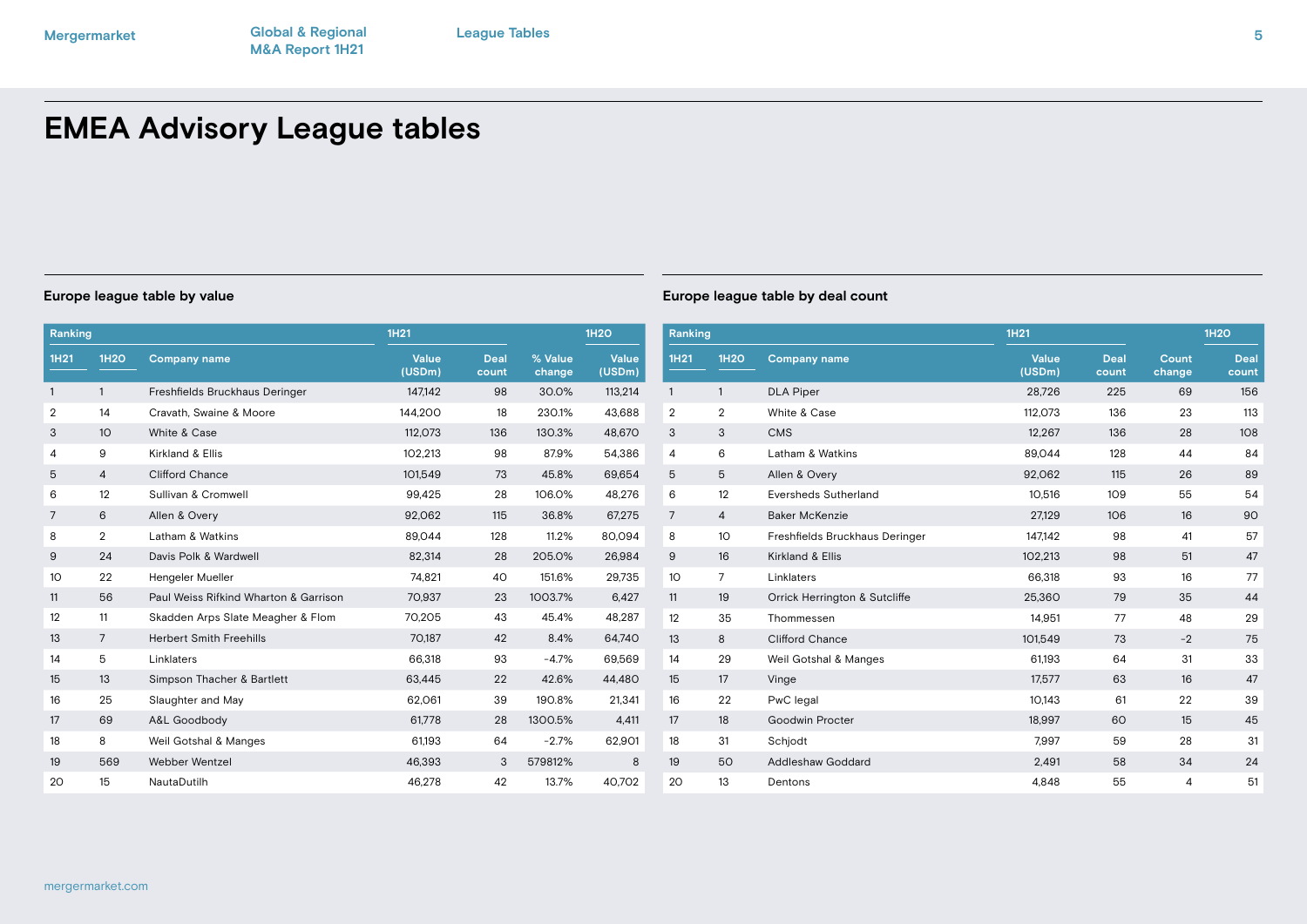[mergermarket.com](http://www.mergermarket.com/info/)

## **UK league table by value UK league table by deal count**

| Ranking        |                |                                   | 1H21            |                 |                   | <b>1H2O</b>     | Ranking        |                |                                | 1H21            |               |                 | <b>1H2O</b>          |
|----------------|----------------|-----------------------------------|-----------------|-----------------|-------------------|-----------------|----------------|----------------|--------------------------------|-----------------|---------------|-----------------|----------------------|
| 1H21           | <b>1H2O</b>    | <b>Company name</b>               | Value<br>(USDm) | Deal<br>count   | % Value<br>change | Value<br>(USDm) | 1H21           | <b>1H2O</b>    | <b>Company name</b>            | Value<br>(USDm) | Deal<br>count | Count<br>change | <b>Deal</b><br>count |
|                | 19             | Slaughter and May                 | 56,459          | 33              | 294.2%            | 14,321          |                | 14             | Kirkland & Ellis               | 44,726          | 60            | 37              | 23                   |
| $\overline{2}$ | 4              | Skadden Arps Slate Meagher & Flom | 53,914          | 24              | 22.7%             | 43,949          | $\overline{2}$ |                | <b>DLA Piper</b>               | 6,529           | 60            | 12              | 48                   |
| 3              | 18             | Davis Polk & Wardwell             | 46,459          | 17              | 217.9%            | 14,613          | 3              | 12             | <b>Addleshaw Goddard</b>       | 2,491           | 58            | 34              | 24                   |
| 4              | 7              | Cravath, Swaine & Moore           | 45,444          | $\overline{7}$  | 25.3%             | 36,264          | $\overline{4}$ | 13             | <b>Eversheds Sutherland</b>    | 5,077           | 53            | 29              | 24                   |
| 5              | 16             | Kirkland & Ellis                  | 44,726          | 60              | 145.1%            | 18,249          | 5              | 2              | <b>CMS</b>                     | 4,193           | 53            | 11              | 42                   |
| 6              | 60             | Ashurst                           | 44,366          | 19              | 2926.3%           | 1,466           | 6              | $\overline{7}$ | Allen & Overy                  | 20,175          | 51            | 25              | 26                   |
| 7              | $\overline{2}$ | Freshfields Bruckhaus Deringer    | 41,301          | 45              | $-27.9%$          | 57,283          | $\overline{7}$ | $\overline{4}$ | Latham & Watkins               | 23,606          | 49            | 19              | 30                   |
| 8              | 14             | Linklaters                        | 32,955          | 34              | 46.0%             | 22,571          | 8              | 15             | Freshfields Bruckhaus Deringer | 41,301          | 45            | 24              | 21                   |
| 9              |                | <b>Herbert Smith Freehills</b>    | 30,622          | 22              | $-52.6%$          | 64,549          | 9              | 11             | Squire Patton Boggs            | 585             | 42            | 17              | 25                   |
| 10             | 3              | Latham & Watkins                  | 23,606          | 49              | $-54.2%$          | 51,486          | 10             | 19             | Gateley                        | 150             | 40            | 20              | 20                   |
| 11             | 21             | Sullivan & Cromwell               | 22,409          | 12 <sup>°</sup> | 108.2%            | 10,762          | 11             | 3              | <b>Pinsent Masons</b>          | 1.270           | 39            | 5               | 34                   |
| 12             | 15             | Simpson Thacher & Bartlett        | 20,614          | 10 <sup>°</sup> | $-5.9%$           | 21,916          | 12             | 8              | White & Case                   | 20,360          | 37            | 11              | 26                   |
| 13             | 23             | White & Case                      | 20,360          | 37              | 143.7%            | 8,354           | 13             | 9              | <b>Travers Smith</b>           | 3,154           | 36            | 10 <sup>°</sup> | 26                   |
| 14             | 12             | Allen & Overy                     | 20,175          | 51              | $-34.0%$          | 30,577          | 14             | 5              | Linklaters                     | 32,955          | 34            | $\overline{4}$  | 30                   |
| 15             | 102            | Morgan Lewis & Bockius            | 17,107          | 8               | 3659.8%           | 455             | 15             | 21             | Slaughter and May              | 56,459          | 33            | 16              | 17                   |
| 16             | 6              | Weil Gotshal & Manges             | 16,569          | 28              | $-57.2%$          | 38,726          | 16             | 24             | Goodwin Procter                | 9,295           | 33            | 18              | 15                   |
| 17             | 20             | Ropes & Gray                      | 16,279          | 16              | 29.2%             | 12,600          | 17             | 20             | Orrick Herrington & Sutcliffe  | 4,176           | 29            | 11              | 18                   |
| 18             | 28             | <b>Baker McKenzie</b>             | 14,782          | 18              | 207.5%            | 4,807           | 18             | 23             | Weil Gotshal & Manges          | 16,569          | 28            | 13              | 15                   |
| 19             | 5              | Cleary Gottlieb Steen & Hamilton  | 14,425          | 6               | $-63.4%$          | 39,392          | 19             | 18             | Osborne Clarke                 | 553             | 25            | 5               | 20                   |
| 20             | 24             | Jones Day                         | 13,930          | 12              | 98.7%             | 7,009           | 20             | 133            | <b>Gowling WLG</b>             | 274             | 25            | 23              | $\overline{2}$       |
|                |                |                                   |                 |                 |                   |                 |                |                |                                |                 |               |                 |                      |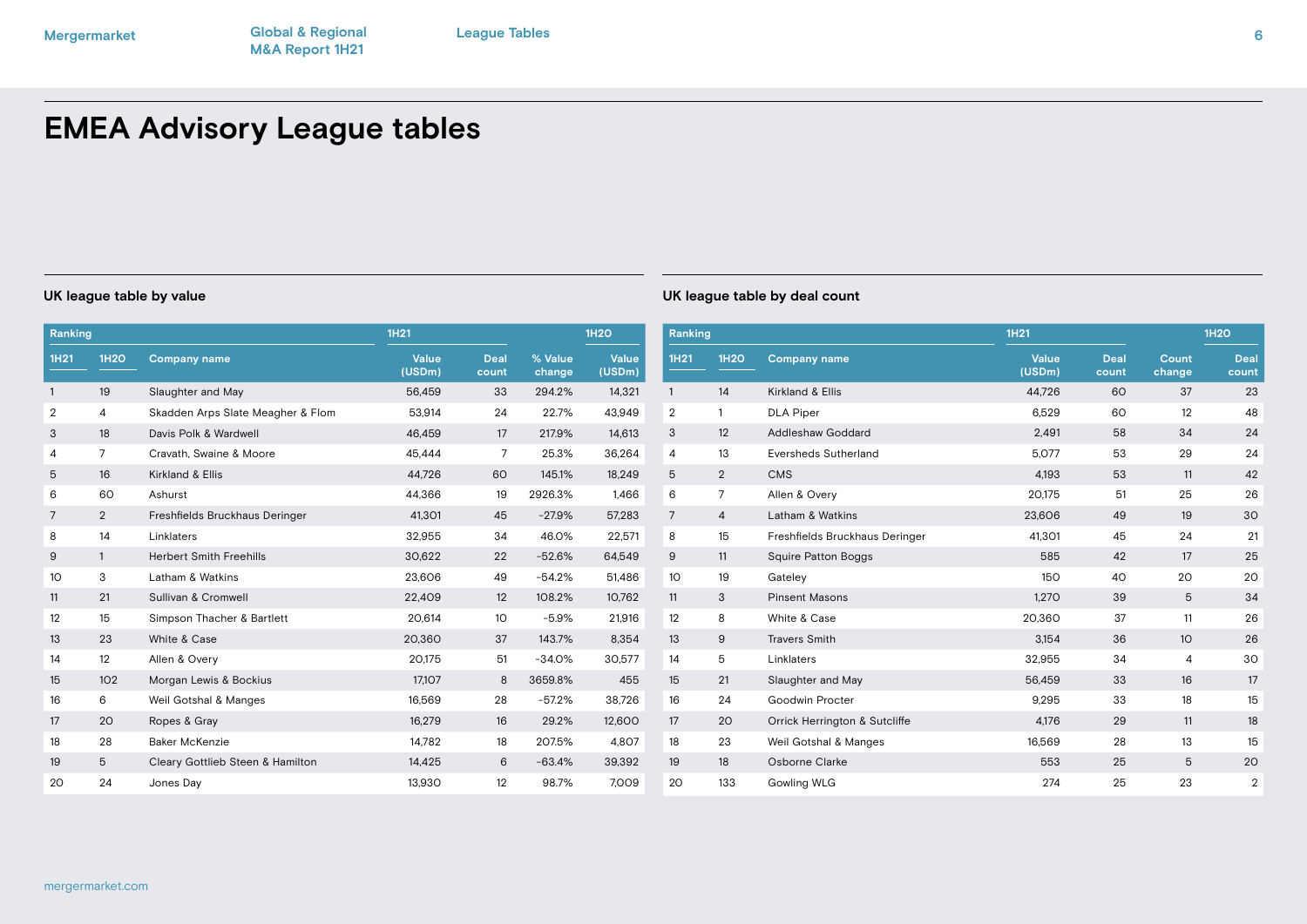## **Ireland league table by value**

| Ranking        |                          |                                       | 1H21            |                | 1H20            |                      |  |
|----------------|--------------------------|---------------------------------------|-----------------|----------------|-----------------|----------------------|--|
| 1H21           | <b>1H2O</b>              | <b>Company name</b>                   | Value<br>(USDm) | Deal<br>count  | Count<br>change | <b>Deal</b><br>count |  |
|                | 16                       | A&L Goodbody                          | 61,616          | 23             | 8652.3%         | 704                  |  |
| $\overline{2}$ | 37                       | Cravath, Swaine & Moore               | 52,233          | 4              | 37477.7%        | 139                  |  |
| 3              | $\overline{\phantom{0}}$ | Paul Weiss Rifkind Wharton & Garrison | 43.272          | $\overline{2}$ |                 |                      |  |
| 4              | 85                       | Clifford Chance                       | 37,630          | 6              | -               |                      |  |
| 5              | 19                       | Freshfields Bruckhaus Deringer        | 36,822          | 5              | 7587.3%         | 479                  |  |
| 6              | 39                       | McCann FitzGerald                     | 35,541          | 10             | 30538.8%        | 116                  |  |
| 7              | $\qquad \qquad -$        | <b>NautaDutilh</b>                    | 33,215          | $\overline{2}$ |                 |                      |  |
| 8              | 50                       | White & Case                          | 31.684          | 5              | 67312.8%        | 47                   |  |
| 9              | 27                       | <b>Herbert Smith Freehills</b>        | 31,280          | $\overline{2}$ | 9736.5%         | 318                  |  |
| 10             | 15                       | Arthur Cox                            | 27.165          | 19             | 3502.8%         | 754                  |  |

## **Ireland league table by deal count**

| Ranking        |                |                                  | 1H21            |                 | <b>1H2O</b>     |                      |  |
|----------------|----------------|----------------------------------|-----------------|-----------------|-----------------|----------------------|--|
| 1H21           | <b>1H2O</b>    | <b>Company name</b>              | Value<br>(USDm) | Deal<br>count   | Count<br>change | <b>Deal</b><br>count |  |
| 1              | 1              | A&L Goodbody                     | 61,616          | 23              | 10              | 13                   |  |
| $\overline{2}$ | 7              | Arthur Cox                       | 27,165          | 19              | 11              | 8                    |  |
| 3              | $\overline{4}$ | Mason Hayes & Curran             | 921             | 15              | $\overline{4}$  | 11                   |  |
| 4              | $\overline{2}$ | William Fry                      | 8,558           | 13              | 1               | 12                   |  |
| 5              | 6              | Eversheds Sutherland             | 469             | 11              | $\overline{2}$  | 9                    |  |
| 6              | 3              | McCann FitzGerald                | 35,541          | 10              | $-1$            | 11                   |  |
| 7              | 15             | Maples                           | 321             | 10 <sup>°</sup> | 6               | $\overline{4}$       |  |
| 8              | 8              | <b>LK Shields Solicitors</b>     | 130             | 9               | 1               | 8                    |  |
| 9              | 17             | <b>Wallace Corporate Counsel</b> | 8               | 7               | 3               | $\overline{4}$       |  |
| 10             | 85             | <b>Clifford Chance</b>           | 37,630          | 6               | 5               | 1                    |  |

| Ranking      |                 |                                       | 1H21                   |               | 1H20              |                        |
|--------------|-----------------|---------------------------------------|------------------------|---------------|-------------------|------------------------|
| 1H21         | 1H20            | <b>Company name</b>                   | <b>Value</b><br>(USDm) | Deal<br>count | % Value<br>change | <b>Value</b><br>(USDm) |
| $\mathbf{1}$ | 10 <sup>°</sup> | Hengeler Mueller                      | 74,491                 | 31            | 319.7%            | 17,750                 |
| 2            | 1               | Freshfields Bruckhaus Deringer        | 47,211                 | 28            | 39.2%             | 33,922                 |
| 3            | 15              | Sullivan & Cromwell                   | 41.763                 | 6             | 423.6%            | 7,976                  |
| 4            | 100             | Gleiss Lutz                           | 41,255                 | 25            | 18999.5%          | 216                    |
| 5            | 6               | Kirkland & Ellis                      | 36,298                 | 12            | 67.1%             | 21,724                 |
| 6            | 11              | Latham & Watkins                      | 23.850                 | 38            | 61.4%             | 14,780                 |
| 7            | 3               | Allen & Overy                         | 16,761                 | 21            | $-43.8%$          | 29,838                 |
| 8            | 84              | Davis Polk & Wardwell                 | 16.743                 | 5             | 4853.6%           | 338                    |
| 9            | 53              | Shearman & Sterling                   | 14,846                 | 13            | 1219.6%           | 1,125                  |
| 10           | 94              | Paul Weiss Rifkind Wharton & Garrison | 12.844                 | 6             | 5558.1%           | 227                    |

## **DACH league table by value DACH league table by deal count**

| Ranking        |                |                                | 1H21                   |                      | 1H <sub>20</sub> |                      |
|----------------|----------------|--------------------------------|------------------------|----------------------|------------------|----------------------|
| 1H21           | 1H20           | <b>Company name</b>            | <b>Value</b><br>(USDm) | <b>Deal</b><br>count | Count<br>change  | <b>Deal</b><br>count |
| 1              | 1              | <b>CMS</b>                     | 77                     | 45                   | $-4$             | 49                   |
| $\overline{2}$ | 4              | Latham & Watkins               | 23,850                 | 38                   | 10               | 28                   |
| 3              | 23             | Luther                         | 282                    | 34                   | 23               | 11                   |
| 4              | 12             | Baker McKenzie                 | 7.277                  | 32                   | 14               | 18                   |
| 5              | $\overline{7}$ | Hengeler Mueller               | 74,491                 | 31                   | 12               | 19                   |
| 6              | 14             | Freshfields Bruckhaus Deringer | 47,211                 | 28                   | 11               | 17                   |
| 7              | 11             | White & Case                   | 10,514                 | 28                   | 10               | 18                   |
| 8              | 3              | Noerr                          | 7,492                  | 28                   | $-4$             | 32                   |
| 9              | 13             | <b>POELLATH</b>                | 2,313                  | 28                   | 10 <sup>°</sup>  | 18                   |
| 10             | 18             | Gleiss Lutz                    | 41,255                 | 25                   | 10               | 15                   |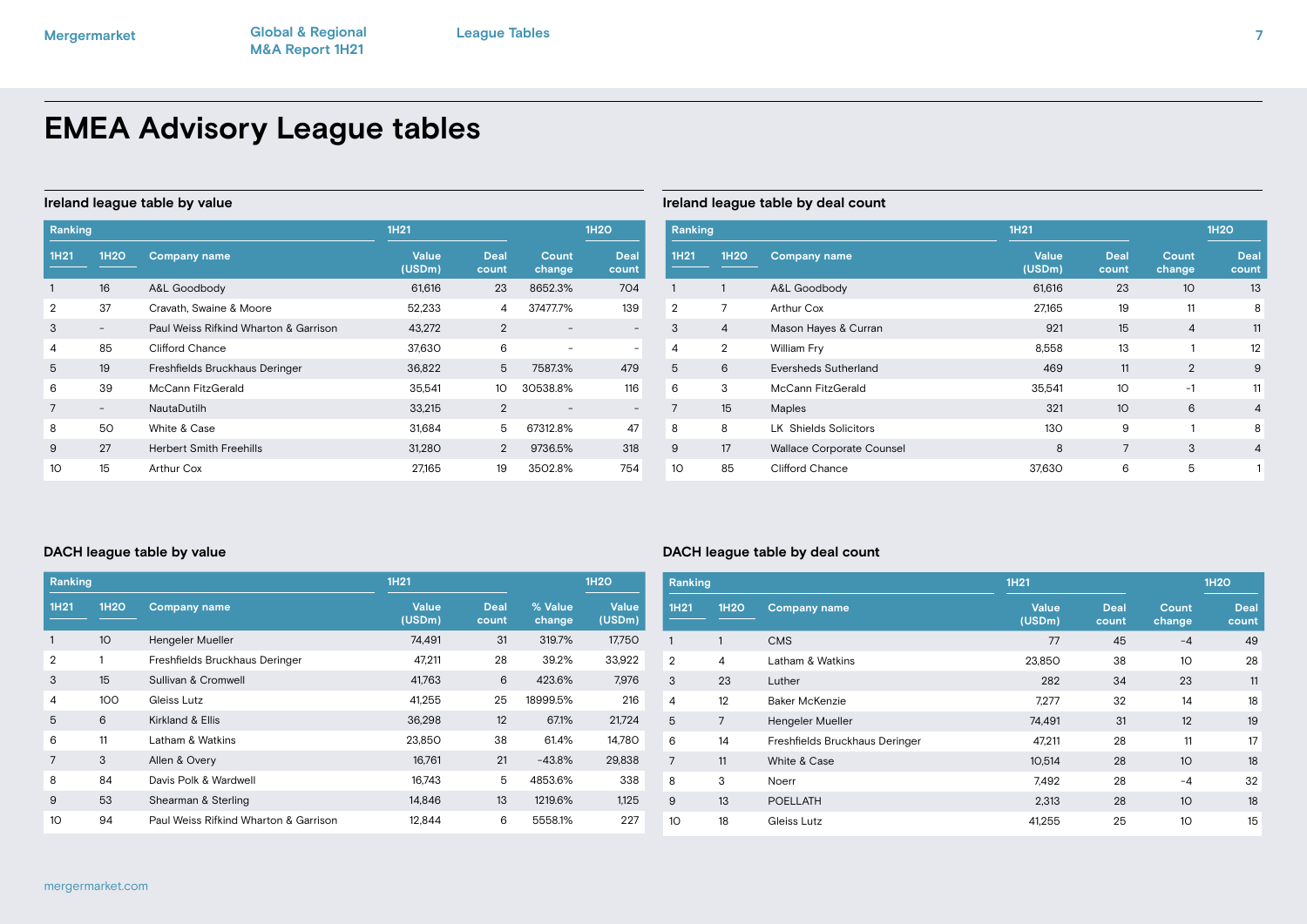| Ranking                   |                          |                                       | 1H21            |                      |                          | <b>1H2O</b>              | Ranking        |                |                                | 1H21            |                      |
|---------------------------|--------------------------|---------------------------------------|-----------------|----------------------|--------------------------|--------------------------|----------------|----------------|--------------------------------|-----------------|----------------------|
| 1H21                      | <b>1H2O</b>              | <b>Company name</b>                   | Value<br>(USDm) | <b>Deal</b><br>count | % Value<br>change        | Value<br>(USDm)          | 1H21           | <b>1H2O</b>    | <b>Company name</b>            | Value<br>(USDm) | <b>Deal</b><br>count |
| $\ensuremath{\mathsf{3}}$ | 10 <sup>°</sup>          | Hengeler Mueller                      | 74,491          | 30                   | 347.5%                   | 16,645                   | $\mathbf{1}$   |                | <b>CMS</b>                     | 8               | 35                   |
| $\sqrt{2}$                |                          | Freshfields Bruckhaus Deringer        | 39,991          | 18                   | 27.9%                    | 31,258                   | $\overline{2}$ | 20             | Luther                         | 282             | 34                   |
| $\ensuremath{\mathsf{3}}$ | 11                       | Sullivan & Cromwell                   | 39,504          | 5                    | 395.3%                   | 7,976                    | 3              | 8              | Hengeler Mueller               | 74,491          | 30                   |
| 4                         | 75                       | Gleiss Lutz                           | 39,145          | 23                   | 18022.7%                 | 216                      | $\overline{4}$ | $\overline{7}$ | POELLATH                       | 2,313           | 28                   |
| 5                         | 12                       | Latham & Watkins                      | 15,725          | 26                   | 134.2%                   | 6,713                    | 5              | 2              | Noerr                          | 7.492           | 27                   |
| 6                         | 4                        | Allen & Overy                         | 15,461          | 15                   | $-34.0%$                 | 23,424                   | 6              | 6              | Latham & Watkins               | 15,725          | 26                   |
| $\overline{7}$            | 79                       | <b>DLA Piper</b>                      | 10,426          | 15                   | 9045.6%                  | 114                      | $\overline{7}$ | 9              | Heuking Kuhn Luer Wojtek       | 476             | 24                   |
| 8                         | 5                        | Clifford Chance                       | 10,140          | 18                   | $-55.6%$                 | 22,850                   | 8              | 15             | Gleiss Lutz                    | 39,145          | 23                   |
| 9                         | 54                       | Davis Polk & Wardwell                 | 9,989           | $\overline{2}$       | 2855.3%                  | 338                      | 9              | 11             | White & Case                   | 3,025           | 22                   |
| 10                        | 19                       | Garrigues                             | 9,380           | 2                    | 179.4%                   | 3,357                    | 10             | 10             | Freshfields Bruckhaus Deringer | 39,991          | 18                   |
| $11 =$                    | $\overline{\phantom{0}}$ | Marval, O'Farrell & Mairal            | 9,380           | $\mathbf{1}$         | $\overline{\phantom{a}}$ | $\overline{\phantom{a}}$ | 11             | 5              | Clifford Chance                | 10,140          | 18                   |
| $11 =$                    | 89                       | Pinheiro Neto Advogados               | 9,380           | $\mathbf{1}$         | 11625.0%                 | 80                       | 12             | 4              | <b>Taylor Wessing</b>          | 1,419           | 17                   |
| 13                        | $\overline{7}$           | Kirkland & Ellis                      | 8,289           | 5                    | $-57.0%$                 | 19,288                   | 13             | 19             | Orrick Herrington & Sutcliffe  | 4,312           | 16                   |
| 14                        | 21                       | Noerr                                 | 7,492           | 27                   | 164.9%                   | 2,828                    | 14             | 13             | Allen & Overy                  | 15,461          | 15                   |
| 15                        | $\overline{\phantom{0}}$ | Houthoff                              | 7,031           | $\overline{4}$       | $\overline{\phantom{a}}$ | $\overline{\phantom{a}}$ | 15             | 12             | <b>DLA Piper</b>               | 10,426          | 15                   |
| 16                        | 66                       | Paul Weiss Rifkind Wharton & Garrison | 6,399           | 3                    | 2718.9%                  | 227                      | 16             | 88             | <b>Sidley Austin</b>           | 4,033           | 14                   |
| 17                        | 35                       | Skadden Arps Slate Meagher & Flom     | 5,202           | 5                    | 380.8%                   | 1,082                    | 17             | 16             | Linklaters                     | 2,279           | 14                   |
| 18                        | 34                       | Shearman & Sterling                   | 4,952           | 11                   | 340.2%                   | 1,125                    | 18             | 18             | <b>Baker McKenzie</b>          | 1,559           | 14                   |
| 19                        | $\overline{\phantom{0}}$ | Tanoira Cassagne Abogados             | 4,691           | $\mathbf{1}$         | $\overline{\phantom{a}}$ | $\overline{\phantom{a}}$ | 19             | 71             | Willkie Farr & Gallagher       | 3,386           | 12                   |
| 20                        | 44                       | Deloitte Legal                        | 4,587           | 5                    | 789.0%                   | 516                      | 20             | 3              | Hogan Lovells International    | 1.899           | 12                   |

### **Germany league table by value Germany league table by deal count**

| Ranking |                |                                | 1H21                   |               |                 | <b>1H2O</b>          |
|---------|----------------|--------------------------------|------------------------|---------------|-----------------|----------------------|
| 1H21    | <b>1H2O</b>    | <b>Company name</b>            | <b>Value</b><br>(USDm) | Deal<br>count | Count<br>change | <b>Deal</b><br>count |
| 1       | $\mathbf{1}$   | <b>CMS</b>                     | 8                      | 35            | $-5$            | 40                   |
| 2       | 20             | Luther                         | 282                    | 34            | 23              | 11                   |
| 3       | 8              | Hengeler Mueller               | 74,491                 | 30            | 14              | 16                   |
| 4       | $\overline{7}$ | <b>POELLATH</b>                | 2,313                  | 28            | 10 <sup>°</sup> | 18                   |
| 5       | $\overline{2}$ | Noerr                          | 7,492                  | 27            | -3              | 30                   |
| 6       | 6              | Latham & Watkins               | 15,725                 | 26            | $\overline{7}$  | 19                   |
| 7       | 9              | Heuking Kuhn Luer Wojtek       | 476                    | 24            | 8               | 16                   |
| 8       | 15             | Gleiss Lutz                    | 39,145                 | 23            | 10 <sup>°</sup> | 13                   |
| 9       | 11             | White & Case                   | 3,025                  | 22            | 8               | 14                   |
| 10      | 10             | Freshfields Bruckhaus Deringer | 39,991                 | 18            | $\overline{4}$  | 14                   |
| 11      | 5              | <b>Clifford Chance</b>         | 10,140                 | 18            | $-2$            | 20                   |
| 12      | 4              | <b>Taylor Wessing</b>          | 1,419                  | 17            | $-4$            | 21                   |
| 13      | 19             | Orrick Herrington & Sutcliffe  | 4,312                  | 16            | 5               | 11                   |
| 14      | 13             | Allen & Overy                  | 15,461                 | 15            | $\overline{2}$  | 13                   |
| 15      | 12             | <b>DLA Piper</b>               | 10,426                 | 15            | $\mathbf{1}$    | 14                   |
| 16      | 88             | <b>Sidley Austin</b>           | 4,033                  | 14            | 12              | $\mathbf{2}$         |
| 17      | 16             | Linklaters                     | 2,279                  | 14            | 2               | 12                   |
| 18      | 18             | <b>Baker McKenzie</b>          | 1,559                  | 14            | 3               | 11                   |
| 19      | 71             | Willkie Farr & Gallagher       | 3,386                  | 12            | 9               | 3                    |
| 20      | 3              | Hogan Lovells International    | 1.899                  | 12            | $-13$           | 25                   |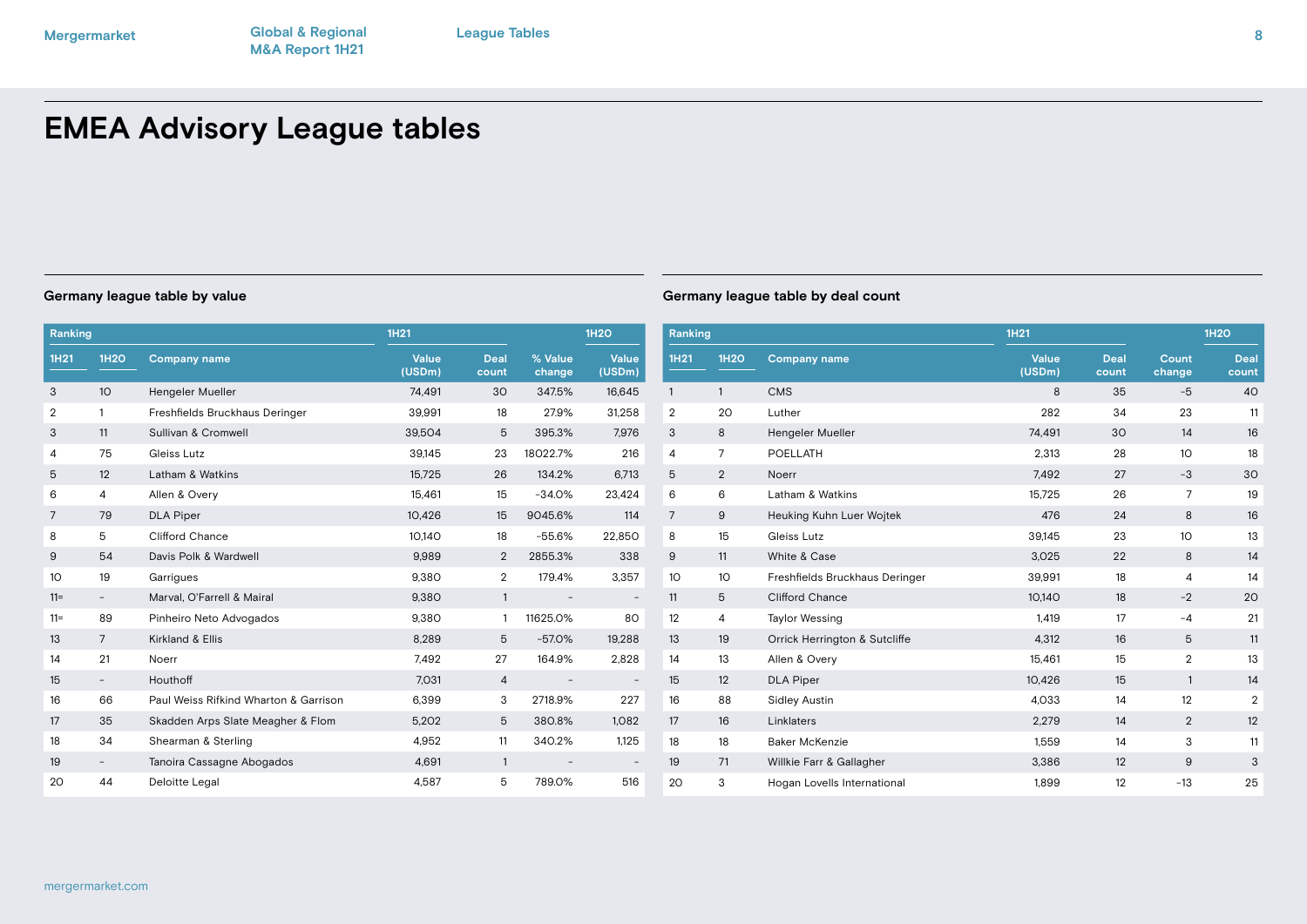| Ranking |                          |                                       |                        |                | <b>1H2O</b>     |                      |
|---------|--------------------------|---------------------------------------|------------------------|----------------|-----------------|----------------------|
| 1H21    | <b>1H2O</b>              | <b>Company name</b>                   | <b>Value</b><br>(USDm) | Deal<br>count  | Count<br>change | <b>Deal</b><br>count |
|         | 16                       | Kirkland & Ellis                      | 22,823                 | 6              | 836.9%          | 2,436                |
| 2       | $\overline{\phantom{a}}$ | Shearman & Sterling                   | 9.894                  | 2              |                 |                      |
| 3       | $\overline{2}$           | Latham & Watkins                      | 8,125                  | 12             | 0.7%            | 8,067                |
| 4       | 21                       | White & Case                          | 7,489                  | 5              | 290.7%          | 1,917                |
| 5       | $\overline{4}$           | Linklaters                            | 6,892                  | $\overline{7}$ | 37.8%           | 5,000                |
| 6       | $\overline{\phantom{a}}$ | Davis Polk & Wardwell                 | 6.754                  | 3              |                 |                      |
| 7       | 9                        | Baer & Karrer                         | 6,508                  | 18             | 56.7%           | 4,154                |
| 8       | $\overline{\phantom{a}}$ | Paul Weiss Rifkind Wharton & Garrison | 6,445                  | 3              |                 |                      |
| 9       | 35                       | AZB & Partners                        | 5,849                  | 3              | 876.5%          | 599                  |
| 10      | 10                       | Baker McKenzie                        | 5,753                  | 16             | 99.1%           | 2.890                |

## **Switzerland league table by value Switzerland league table by deal count**

| Ranking      |                |                                |                        | 1H21                 |                 |                      |
|--------------|----------------|--------------------------------|------------------------|----------------------|-----------------|----------------------|
| 1H21         | <b>1H2O</b>    | <b>Company name</b>            | <b>Value</b><br>(USDm) | <b>Deal</b><br>count | Count<br>change | <b>Deal</b><br>count |
| $\mathbf{1}$ | $\mathbf{1}$   | Baer & Karrer                  | 6,508                  | 18                   | $\circ$         | 18                   |
| 2            | $\overline{4}$ | <b>Walder Wyss</b>             | 488                    | 18                   | 8               | 10                   |
| 3            | 3              | Niederer Kraft Frey            | 327                    | 18                   | 7               | 11                   |
| 4            | 6              | Baker McKenzie                 | 5,753                  | 16                   | 8               | 8                    |
| 5            | 13             | Homburger                      | 4,321                  | 13                   | 8               | 5                    |
| 6            | 5              | Latham & Watkins               | 8,125                  | 12                   | 3               | 9                    |
| 7            | $\overline{2}$ | <b>CMS</b>                     | 69                     | 11                   | $-1$            | 12                   |
| 8            | 9              | Lenz & Staehelin               | 5.730                  | 10                   | $\overline{4}$  | 6                    |
| 9            | 29             | Freshfields Bruckhaus Deringer | 5,533                  | 8                    | 6               | $\overline{2}$       |
| 10           | 7              | <b>VISCHER</b>                 | 128                    | 8                    | O               | 8                    |

| Ranking      |                |                                 |                        |                      |                 | <b>1H2O</b>          |  |
|--------------|----------------|---------------------------------|------------------------|----------------------|-----------------|----------------------|--|
| 1H21         | <b>1H2O</b>    | <b>Company name</b>             | <b>Value</b><br>(USDm) | <b>Deal</b><br>count | Count<br>change | <b>Deal</b><br>count |  |
| $\mathbf{1}$ |                | Schoenherr                      | 6,676                  | 13                   | $-21.0%$        | 8,449                |  |
| $2=$         |                | Doralt - Seist - Csoklich (DSC) | 5,186                  | 1                    |                 |                      |  |
| $2 =$        |                | Kirkland & Ellis                | 5,186                  | 1                    |                 |                      |  |
| 4            | $\overline{2}$ | <b>CERHA HEMPEL</b>             | 4,028                  | 4                    | $-52.1%$        | 8,414                |  |
| 5            | 36             | Freshfields Bruckhaus Deringer  | 2,090                  | 5                    | ۰               |                      |  |
| 6            | 6              | Wolf Theiss Rechtsanwaelte      | 947                    | 9                    | $-37.6%$        | 1,518                |  |
| $7=$         | 22             | <b>DORDA</b>                    | 920                    | 3                    |                 |                      |  |
| $7=$         |                | Linklaters                      | 920                    | 3                    |                 |                      |  |
| 9            |                | Greenlake Legal                 | 920                    | 1                    |                 |                      |  |
| 10           | 3              | Allen & Overy                   | 875                    | $\mathbf{2}$         | $-88.0%$        | 7,309                |  |

## **Austria league table by value Austria league table by deal count**

| Ranking        |                |                                  |                          | 1H21                 |                 |                      |
|----------------|----------------|----------------------------------|--------------------------|----------------------|-----------------|----------------------|
| 1H21           | 1H20           | <b>Company name</b>              | <b>Value</b><br>(USDm)   | <b>Deal</b><br>count | Count<br>change | <b>Deal</b><br>count |
| 1              | 1              | Schoenherr                       | 6,676                    | 13                   | $\overline{2}$  | 11                   |
| $\overline{2}$ | 3              | Wolf Theiss Rechtsanwaelte       | 947                      | 9                    | 3               | 6                    |
| 3              | 36             | Freshfields Bruckhaus Deringer   | 2,090                    | 5                    | $\overline{4}$  |                      |
| 4              | -              | <b>Baker McKenzie</b>            | 743                      | 5                    | 5               | O                    |
| 5              | $\overline{4}$ | <b>CMS</b>                       | $\overline{\phantom{0}}$ | 5                    | $-1$            | 6                    |
| 6              | $\overline{2}$ | <b>CERHA HEMPEL</b>              | 4,028                    | 4                    | $-3$            | 7 <sup>1</sup>       |
| $\overline{7}$ | 12             | Binder Groesswang Rechtsanwaelte | 22                       | $\overline{4}$       | $\overline{2}$  | $\overline{2}$       |
| $8=$           | 13             | <b>DORDA</b>                     | 920                      | 3                    | 1               | 2                    |
| $8=$           | ۰              | Linklaters                       | 920                      | 3                    | 3               | $\circ$              |
| 10             | 11             | Herbst Kinsky                    | 244                      | 3                    | 1               | $\overline{2}$       |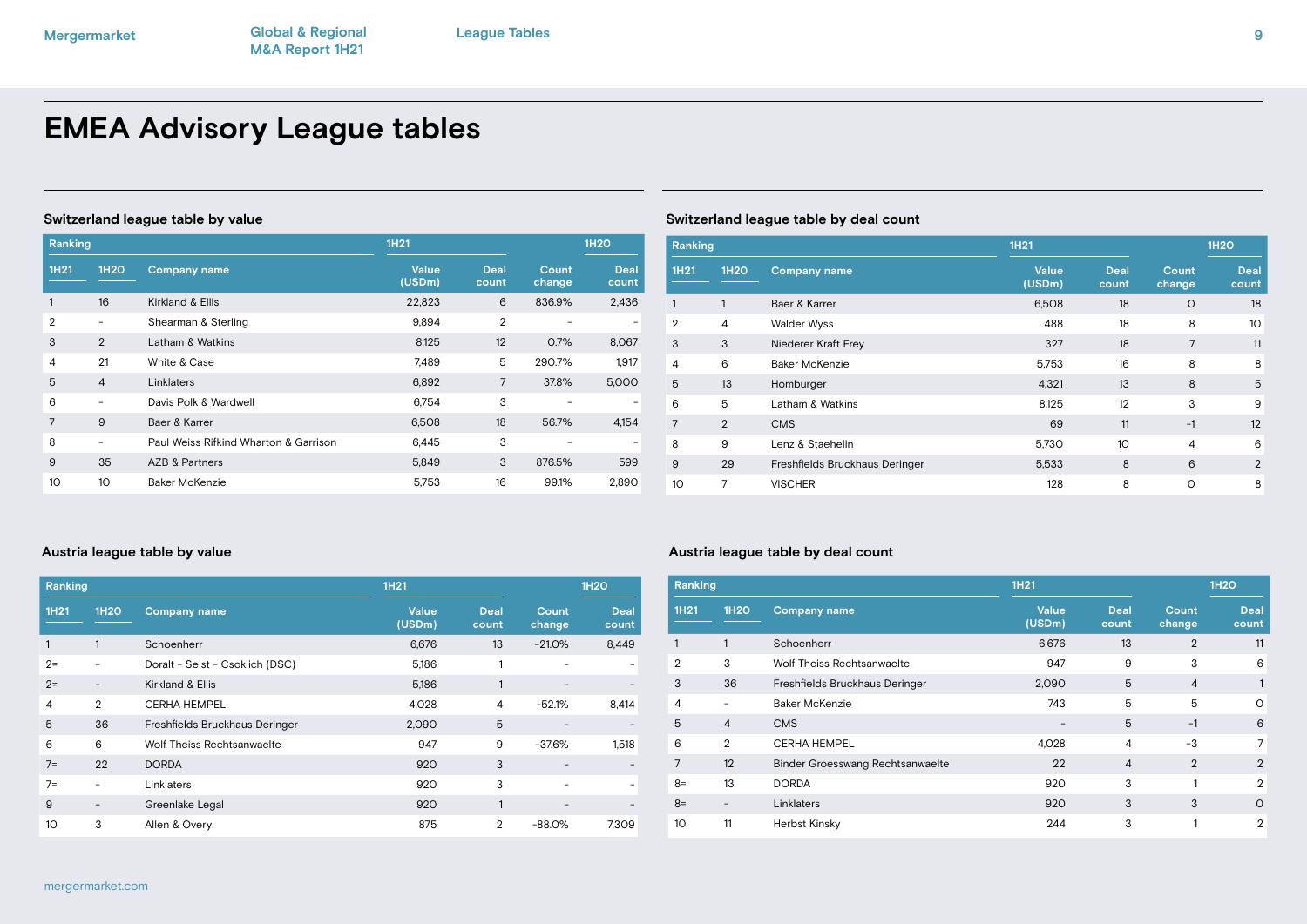## **France league table by value France league table by deal count**

|                | Ranking         |                                  | 1H21            | <b>1H2O</b>          |                          |                          | Ranking          |                 |                                 | 1H21            |                      |                 | 1H20                 |  |
|----------------|-----------------|----------------------------------|-----------------|----------------------|--------------------------|--------------------------|------------------|-----------------|---------------------------------|-----------------|----------------------|-----------------|----------------------|--|
| 1H21           | <b>1H2O</b>     | <b>Company name</b>              | Value<br>(USDm) | <b>Deal</b><br>count | % Value<br>change        | Value<br>(USDm)          | 1H21             | 1H20            | <b>Company name</b>             | Value<br>(USDm) | <b>Deal</b><br>count | Count<br>change | <b>Deal</b><br>count |  |
|                | 37              | Darrois Villey Maillot Brochier  | 36,110          | 12                   | 2931.9%                  | 1,191                    |                  | 12              | Weil Gotshal & Manges           | 33,075          | 29                   | 14              | 15                   |  |
| $\overline{2}$ | 3               | Weil Gotshal & Manges            | 33,075          | 29                   | 46.8%                    | 22,530                   | 2                | 3               | Hogan Lovells International     | 2,368           | 26                   | 3               | 23                   |  |
| 3              | $\overline{2}$  | Latham & Watkins                 | 20,937          | 21                   | $-13.0%$                 | 24,055                   | 3                | 18              | <b>CMS</b>                      | 600             | 26                   | 15              | 11                   |  |
| 4              | 13              | Davis Polk & Wardwell            | 18,986          | 3                    | 231.6%                   | 5,725                    | 4                |                 | Gide Loyrette Nouel             | 9,671           | 23                   | -8              | 31                   |  |
| 5              |                 | <b>Bredin Prat</b>               | 16,209          | 13                   | $-47.9%$                 | 31,098                   | 5                | 8               | Latham & Watkins                | 20,937          | 21                   | 3               | 18                   |  |
| 6              | 65              | Orrick Herrington & Sutcliffe    | 14,174          | 13                   | 3299.0%                  | 417                      | 6                | 16              | De Pardieu Brocas Maffei        | 4,197           | 20                   | 8               | 12                   |  |
| $\overline{7}$ | 12 <sup>2</sup> | White & Case                     | 13,311          | 13                   | 128.1%                   | 5,835                    | 7                | 24              | McDermott Will & Emery          | 2,018           | 20                   | 11              | 9                    |  |
| 8              | 266             | <b>BDGS Associes</b>             | 13,025          | 3                    | $\overline{\phantom{a}}$ |                          | 8                | 15              | <b>Lamartine Conseil</b>        | 108             | 20                   | $\overline{7}$  | 13                   |  |
| 9              | 16              | Freshfields Bruckhaus Deringer   | 11,048          | 15                   | 131.7%                   | 4,768                    | 9                | 6               | Allen & Overy                   | 8,203           | 18                   | $-1$            | 19                   |  |
| 10             | 6               | Clifford Chance                  | 10,863          | 16                   | $-1.0%$                  | 10,972                   | 10               | $\overline{2}$  | Linklaters                      | 4,727           | 18                   | -5              | 23                   |  |
| 11             | 26              | <b>Gide Loyrette Nouel</b>       | 9,671           | 23                   | 294.6%                   | 2,451                    | 11               | 9               | <b>Goodwin Procter</b>          | 2,556           | 17                   | $-1$            | 18                   |  |
| 12             | 17              | Allen & Overy                    | 8,203           | 18                   | 155.8%                   | 3,207                    | 12               | 11              | Clifford Chance                 | 10,863          | 16                   | $-1$            | 17                   |  |
| 13             | 192             | PwC legal                        | 6,920           | 15                   | $\overline{\phantom{a}}$ | $\overline{\phantom{a}}$ | 13               | 27              | Freshfields Bruckhaus Deringer  | 11,048          | 15                   | $\overline{7}$  | 8                    |  |
| 14             | 4               | Cleary Gottlieb Steen & Hamilton | 6,440           | 6                    | $-63.7%$                 | 17,728                   | 14               | 30              | PwC legal                       | 6,920           | 15                   | $\overline{7}$  | 8                    |  |
| 15             | 122             | <b>Herbert Smith Freehills</b>   | 6,256           | 4                    | 9830.2%                  | 63                       | 15 <sup>15</sup> | 7               | <b>DLA Piper</b>                | 2,685           | 15 <sup>15</sup>     | $-4$            | 19                   |  |
| 16             | 29              | Cuatrecasas                      | 5,051           | 4                    | 220.9%                   | 1,574                    | 16               | 4               | Jones Day                       | 1.145           | 14                   | $-6$            | 20                   |  |
| 17             | 36              | Willkie Farr & Gallagher         | 4,783           | 12                   | 259.1%                   | 1,332                    | 17               | 10 <sup>°</sup> | <b>Bredin Prat</b>              | 16,209          | 13                   | $-4$            | 17                   |  |
| 18             | 19              | Linklaters                       | 4,727           | 18                   | 68.9%                    | 2,798                    | 18               | 17              | Orrick Herrington & Sutcliffe   | 14,174          | 13                   |                 | 12                   |  |
| 19             | 5               | Sullivan & Cromwell              | 4,452           | 3                    | $-62.6%$                 | 11,913                   | 19               | 5               | White & Case                    | 13,311          | 13                   | $-6$            | 19                   |  |
| 20             | 54              | De Pardieu Brocas Maffei         | 4,197           | 20                   | 552.7%                   | 643                      | 20               | 51              | Darrois Villey Maillot Brochier | 36,110          | 12                   | 8               | $\overline{4}$       |  |
|                |                 |                                  |                 |                      |                          |                          |                  |                 |                                 |                 |                      |                 |                      |  |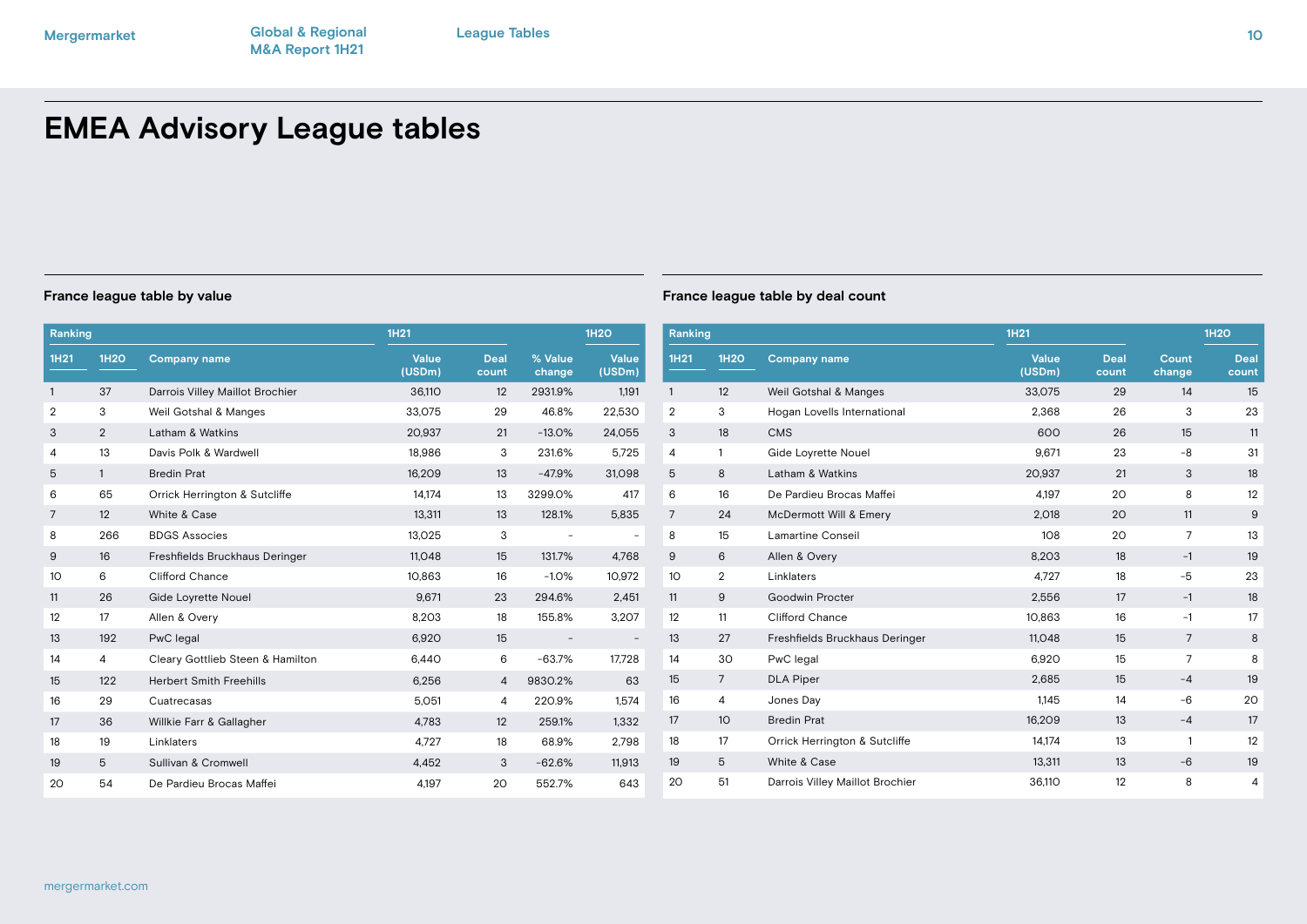| Ranking |                          |                                | 1H21                   | <b>1H2O</b>          |                   |                 |
|---------|--------------------------|--------------------------------|------------------------|----------------------|-------------------|-----------------|
| 1H21    | <b>1H2O</b>              | <b>Company name</b>            | <b>Value</b><br>(USDm) | <b>Deal</b><br>count | % Value<br>change | Value<br>(USDm) |
|         | 20                       | Allen & Overy                  | 51,876                 | 41                   | 929.9%            | 5,037           |
| 2       | 14                       | Cravath, Swaine & Moore        | 47,939                 | 2                    | 571.4%            | 7,140           |
| 3       | $\overline{\phantom{0}}$ | Webber Wentzel                 | 46,139                 | 1                    |                   |                 |
| 4       | 19                       | Loyens & Loeff                 | 12,601                 | 37                   | 149.7%            | 5,047           |
| 5       | 139                      | Weil Gotshal & Manges          | 10,265                 | 6                    |                   |                 |
| 6       | 4                        | De Brauw Blackstone Westbroek  | 10,075                 | 23                   | $-48.2%$          | 19,457          |
| 7       | $\overline{\phantom{a}}$ | Shearman & Sterling            | 9,000                  | $\overline{4}$       |                   |                 |
| 8       | 7                        | Linklaters                     | 8,644                  | 26                   | $-33.5%$          | 13,008          |
| 9       | 18                       | White & Case                   | 8,321                  | 13                   | 22.8%             | 6,778           |
| 10      | $\overline{2}$           | Freshfields Bruckhaus Deringer | 4,397                  | 18                   | $-78.2%$          | 20,185          |

## **Benelux league table by value Benelux league table by deal count**

| Ranking        |                |                               |                        |                      |                 | 1H2O                 |
|----------------|----------------|-------------------------------|------------------------|----------------------|-----------------|----------------------|
| 1H21           | 1H2O           | <b>Company name</b>           | <b>Value</b><br>(USDm) | <b>Deal</b><br>count | Count<br>change | <b>Deal</b><br>count |
| $\mathbf{1}$   | 3              | deBreij                       | 111                    | 48                   | 24              | 24                   |
| 2              | 1              | Allen & Overy                 | 51,876                 | 41                   | 6               | 35                   |
| 3              | 5              | Loyens & Loeff                | 12,601                 | 37                   | 15              | 22                   |
| $\overline{4}$ | $\overline{2}$ | <b>DLA Piper</b>              | 2,434                  | 35                   | 11              | 24                   |
| 5              | $\overline{4}$ | <b>NautaDutilh</b>            | 3,288                  | 32                   | 10 <sup>°</sup> | 22                   |
| 6              | 17             | Linklaters                    | 8,644                  | 26                   | 16              | 10                   |
| 7              | 6              | <b>AKD</b>                    | 376                    | 25                   | 7               | 18                   |
| 8              | 23             | Ingen Housz                   | 214                    | 25                   | 19              | 6                    |
| 9              | 8              | De Brauw Blackstone Westbroek | 10,075                 | 23                   | 7               | 16                   |
| 10             | 16             | Lexence                       | 162                    | 22                   | 10              | 12                   |

| Ranking        |                |                                |                        |                      | 1H20              |                        |
|----------------|----------------|--------------------------------|------------------------|----------------------|-------------------|------------------------|
| 1H21           | <b>1H2O</b>    | <b>Company name</b>            | <b>Value</b><br>(USDm) | <b>Deal</b><br>count | % Value<br>change | <b>Value</b><br>(USDm) |
|                | 12             | Latham & Watkins               | 17,265                 | 10 <sup>2</sup>      | 253.1%            | 4,889                  |
| $\overline{2}$ |                | Clifford Chance                | 17,046                 | 17                   | $-36.7%$          | 26,946                 |
| 3              | 7              | Freshfields Bruckhaus Deringer | 15,680                 | 13                   | 39.6%             | 11,231                 |
| $\overline{4}$ | 17             | Cuatrecasas                    | 15,379                 | 44                   | 495.4%            | 2,583                  |
| 5              | $\overline{2}$ | Davis Polk & Wardwell          | 14,614                 | 3                    | $-20.7%$          | 18,418                 |
| 6              | 3              | Allen & Overy                  | 12,657                 | 12                   | $-15.3%$          | 14,951                 |
| 7              | 8              | Garrigues                      | 12,372                 | 46                   | 101.5%            | 6,139                  |
| 8              | 15             | Uria Menendez                  | 11.482                 | 26                   | 247.9%            | 3,300                  |
| 9              | 13             | Linklaters                     | 10,138                 | 10                   | 166.2%            | 3,808                  |
| 10             | 34             | <b>DLA Piper</b>               | 10.018                 | 12                   | 851.4%            | 1,053                  |

## **Iberia league table by value Iberia league table by deal count**

| Ranking        |                  |                                | 1H21            |               | <b>1H2O</b>     |                      |  |
|----------------|------------------|--------------------------------|-----------------|---------------|-----------------|----------------------|--|
| 1H21           | 1H <sub>20</sub> | <b>Company name</b>            | Value<br>(USDm) | Deal<br>count | Count<br>change | <b>Deal</b><br>count |  |
|                | 1                | Garrigues                      | 12,372          | 46            | $-8$            | 54                   |  |
| $\overline{2}$ | $\overline{2}$   | Cuatrecasas                    | 15,379          | 44            | $-2$            | 46                   |  |
| 3              | 6                | Perez-Llorca                   | 4,818           | 28            | 14              | 14                   |  |
| 4              | 4                | Uria Menendez                  | 11,482          | 26            | 6               | 20                   |  |
| 5              | 3                | Gomez-Acebo & Pombo Abogados   | 1,525           | 18            | $-3$            | 21                   |  |
| 6              | 5                | <b>Clifford Chance</b>         | 17,046          | 17            | $\overline{2}$  | 15                   |  |
| 7              | 12               | <b>KPMG Abogados</b>           | 3,842           | 16            | 6               | 10 <sup>°</sup>      |  |
| 8              | 11               | PwC legal                      | 8,689           | 15            | 5               | 10 <sup>°</sup>      |  |
| 9              | 16               | <b>CMS</b>                     | 2,423           | 15            | 8               | 7                    |  |
| 10             | 21               | Freshfields Bruckhaus Deringer | 15,680          | 13            | 9               | 4                    |  |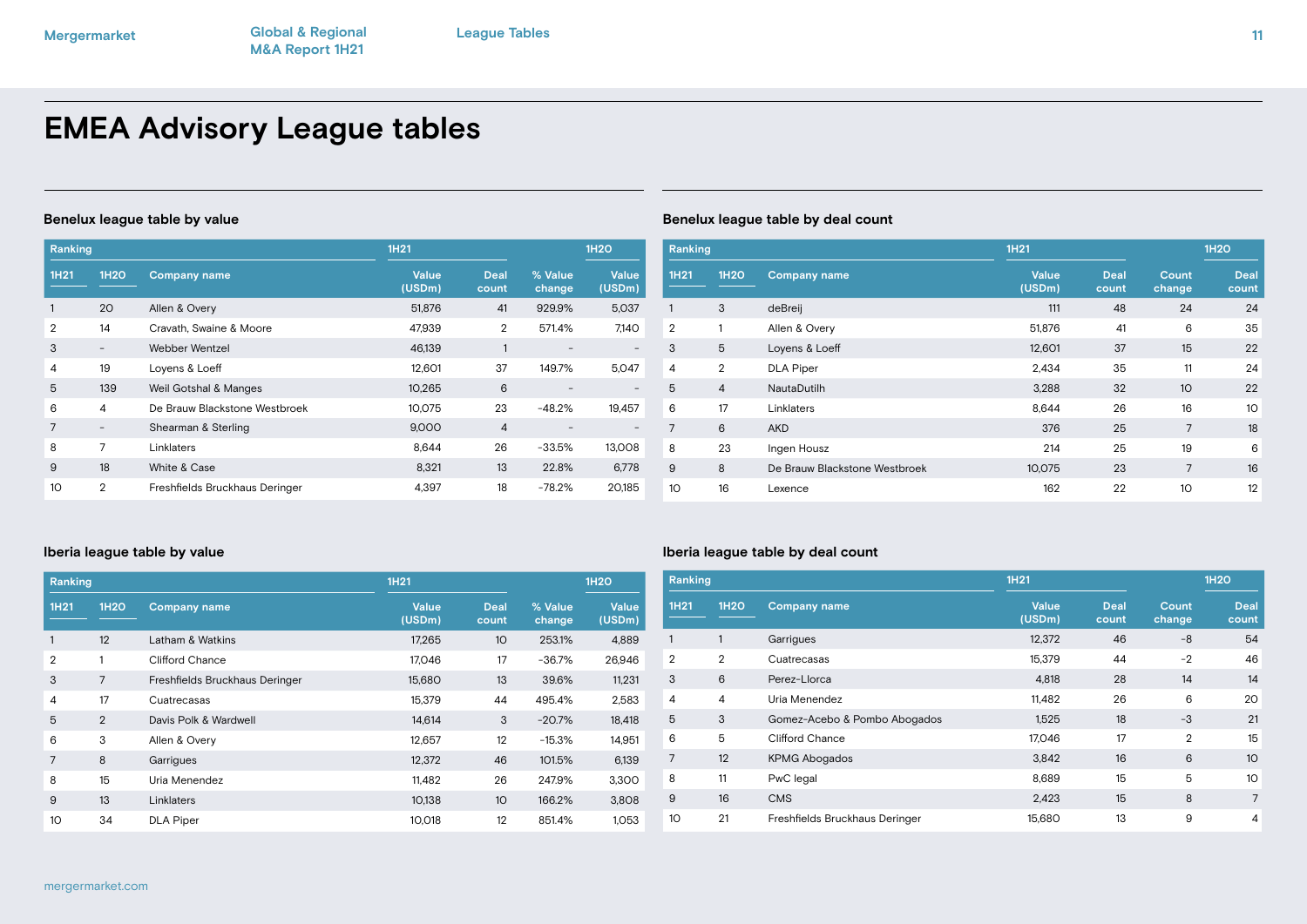| Ranking        |                          |                                       | 1H21                   |               |                          | <b>1H2O</b>              | Ranking        |                          |                                |
|----------------|--------------------------|---------------------------------------|------------------------|---------------|--------------------------|--------------------------|----------------|--------------------------|--------------------------------|
| 1H21           | <b>1H2O</b>              | <b>Company name</b>                   | <b>Value</b><br>(USDm) | Deal<br>count | % Value<br>change        | <b>Value</b><br>(USDm)   | 1H21           | <b>1H2O</b>              | <b>Company name</b>            |
|                | 40                       | Latham & Watkins                      | 17,265                 | 10            | 6132.9%                  | 277                      | $\mathbf{1}$   | $\mathbf{1}$             | Garrigues                      |
| $\overline{2}$ | 1                        | Clifford Chance                       | 17,046                 | 16            | $-24.2%$                 | 22,479                   | $\overline{2}$ | 2                        | Cuatrecasas                    |
| 3              | $\overline{7}$           | Freshfields Bruckhaus Deringer        | 15,680                 | 13            | 131.8%                   | 6,764                    | 3              | 6                        | Perez-Llorca                   |
| 4              | 15                       | Cuatrecasas                           | 15,379                 | 44            | 498.4%                   | 2,570                    | 4              | 3                        | Uria Menendez                  |
| 5              | $\overline{2}$           | Davis Polk & Wardwell                 | 14.614                 | 3             | $-20.7%$                 | 18,418                   | 5              | $\overline{4}$           | Gomez-Acebo & Pombo Abogados   |
| 6              | 3                        | Allen & Overy                         | 12,657                 | 12            | $-15.3%$                 | 14,951                   | 6              | 5                        | Clifford Chance                |
| 7              | 8                        | Garrigues                             | 12,372                 | 46            | 107.2%                   | 5,972                    | $\overline{7}$ | 12                       | PwC legal                      |
| 8              | 12                       | Uria Menendez                         | 10,464                 | 23            | 217.1%                   | 3,300                    | 8              | 16                       | <b>CMS</b>                     |
| 9              | 30                       | <b>DLA Piper</b>                      | 10,018                 | 12            | 851.4%                   | 1,053                    | 9              | 11                       | <b>KPMG Abogados</b>           |
| $10=$          | Ξ.                       | Marval, O'Farrell & Mairal            | 9,380                  | 1             | $\overline{\phantom{a}}$ | $\overline{\phantom{a}}$ | 10             | 22                       | Freshfields Bruckhaus Deringer |
| $10 =$         | $\overline{\phantom{0}}$ | Pinheiro Neto Advogados               | 9,380                  | $\mathbf{1}$  | $\overline{\phantom{a}}$ | $\overline{\phantom{a}}$ | 11             | 8                        | Allen & Overy                  |
| 12             | $\overline{\phantom{0}}$ | Darrois Villey Maillot Brochier       | 9,044                  | 4             | $\overline{a}$           | $\overline{\phantom{a}}$ | 12             | 14                       | <b>DLA Piper</b>               |
| 13             | 19                       | PwC legal                             | 8,689                  | 15            | 378.7%                   | 1,815                    | 13             | $\overline{7}$           | <b>Baker McKenzie</b>          |
| 14             | 11                       | Linklaters                            | 8,106                  | 7             | 131.9%                   | 3,496                    | 14             | 17                       | <b>Herbert Smith Freehills</b> |
| 15             | 4                        | <b>Herbert Smith Freehills</b>        | 6,899                  | 11            | $-45.0%$                 | 12,535                   | 15             | 20                       | Latham & Watkins               |
| 16             | $\overline{\phantom{0}}$ | White & Case                          | 5,700                  | 5             | $\overline{a}$           | $\overline{a}$           | 16             | 9                        | Linklaters                     |
| 17             | 21                       | Weil Gotshal & Manges                 | 4,934                  | 3             | 184.4%                   | 1,735                    | 17             | 15                       | King & Wood Mallesons          |
| 18             | 17                       | Perez-Llorca                          | 4,818                  | 28            | 140.8%                   | 2,001                    | 18             | $\overline{\phantom{a}}$ | White & Case                   |
| 19             | $\overline{\phantom{0}}$ | Tanoira Cassagne Abogados             | 4,691                  | $\mathbf{1}$  | $\overline{\phantom{a}}$ | $\overline{\phantom{a}}$ | 19             | 108                      | <b>Eversheds Sutherland</b>    |
| 20             | 9                        | Paul Weiss Rifkind Wharton & Garrison | 4,338                  | 2             | $-24.5%$                 | 5.744                    | 20             | 34                       | EY (law)                       |

## **Spain league table by value Spain league table by deal count**

| Ranking        |                          |                                | 1H21            |                      |                 | <b>1H2O</b>          |
|----------------|--------------------------|--------------------------------|-----------------|----------------------|-----------------|----------------------|
| 1H21           | <b>1H2O</b>              | <b>Company name</b>            | Value<br>(USDm) | <b>Deal</b><br>count | Count<br>change | <b>Deal</b><br>count |
| $\mathbf{1}$   | $\mathbf{1}$             | Garrigues                      | 12,372          | 46                   | $-2$            | 48                   |
| $\overline{2}$ | $\overline{2}$           | Cuatrecasas                    | 15,379          | 44                   | $\circ$         | 44                   |
| 3              | 6                        | Perez-Llorca                   | 4,818           | 28                   | 14              | 14                   |
| 4              | 3                        | Uria Menendez                  | 10,464          | 23                   | 3               | 20                   |
| 5              | $\overline{4}$           | Gomez-Acebo & Pombo Abogados   | 1,525           | 18                   | $-2$            | 20                   |
| 6              | 5                        | <b>Clifford Chance</b>         | 17,046          | 16                   | $\overline{2}$  | 14                   |
| $\overline{7}$ | 12                       | PwC legal                      | 8,689           | 15                   | 6               | 9                    |
| 8              | 16                       | <b>CMS</b>                     | 2,423           | 15                   | 9               | 6                    |
| 9              | 11                       | <b>KPMG Abogados</b>           | 2,145           | 15                   | 5               | 10 <sup>°</sup>      |
| 10             | 22                       | Freshfields Bruckhaus Deringer | 15,680          | 13                   | 10 <sup>°</sup> | 3                    |
| 11             | 8                        | Allen & Overy                  | 12,657          | 12                   | $\circ$         | 12                   |
| 12             | 14                       | <b>DLA Piper</b>               | 10,018          | 12                   | $\overline{4}$  | 8                    |
| 13             | $\overline{7}$           | <b>Baker McKenzie</b>          | 302             | 12                   | $-1$            | 13                   |
| 14             | 17                       | <b>Herbert Smith Freehills</b> | 6,899           | 11                   | 6               | 5                    |
| 15             | 20                       | Latham & Watkins               | 17,265          | 10                   | 6               | $\overline{4}$       |
| 16             | 9                        | Linklaters                     | 8,106           | $\overline{7}$       | $-4$            | 11                   |
| 17             | 15                       | King & Wood Mallesons          | 617             | $\overline{7}$       | $\mathbf{1}$    | 6                    |
| 18             | $\overline{\phantom{0}}$ | White & Case                   | 5,700           | 5                    | 5               | 0                    |
| 19             | 108                      | <b>Eversheds Sutherland</b>    | 91              | 5                    | $\overline{4}$  | $\mathbf{1}$         |
| 20             | 34                       | EY (law)                       | 11              | 5                    | 3               | $\overline{2}$       |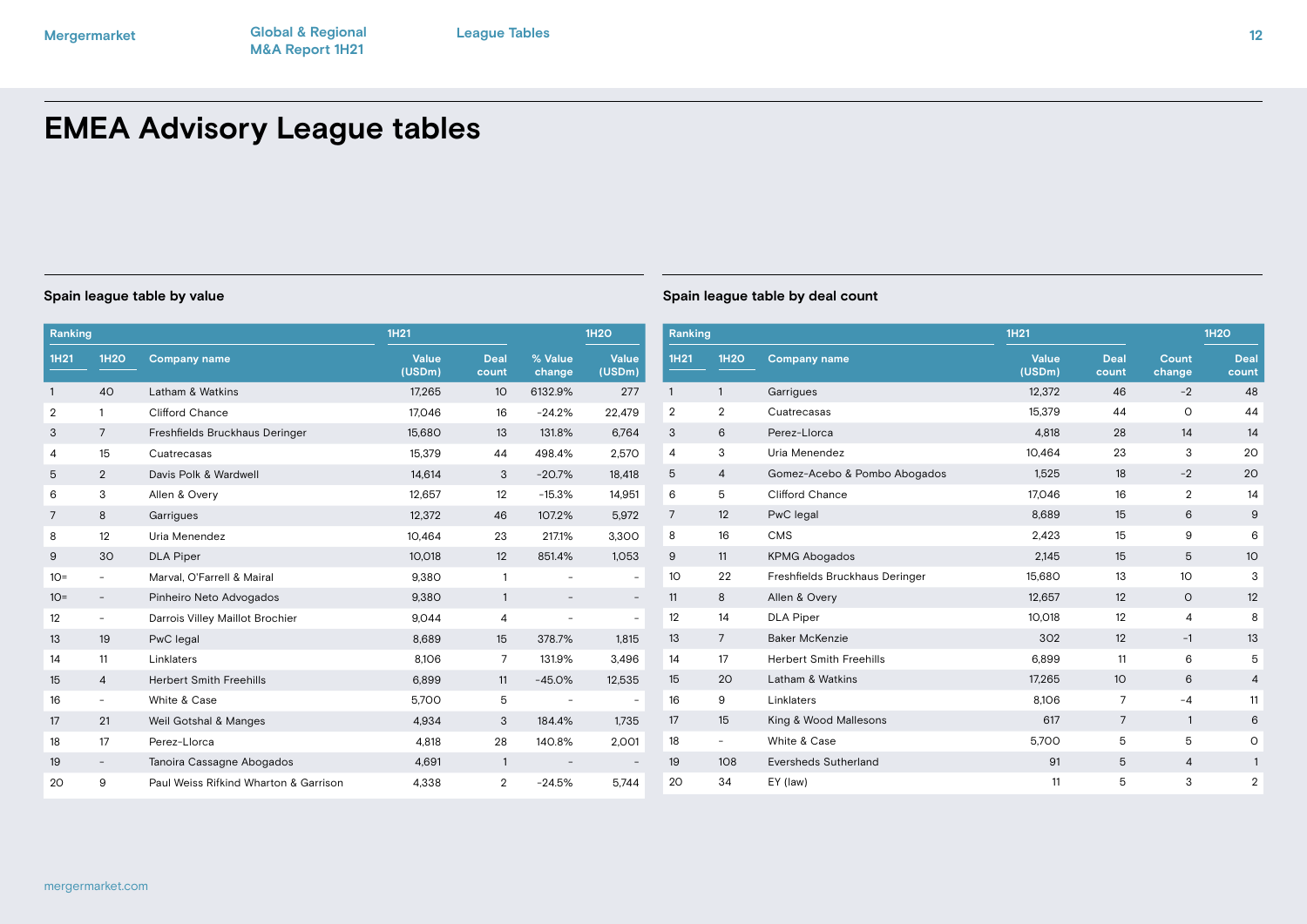|                 | Ranking                  |                                                             | 1H21            |                      |                          | <b>1H2O</b>              | Ranking        |                 |
|-----------------|--------------------------|-------------------------------------------------------------|-----------------|----------------------|--------------------------|--------------------------|----------------|-----------------|
| 1H21            | <b>1H2O</b>              | <b>Company name</b>                                         | Value<br>(USDm) | <b>Deal</b><br>count | % Value<br>change        | Value<br>(USDm)          | 1H21           | <b>1H2O</b>     |
| $\mathbf{1}$    | 12                       | Gianni & Origoni                                            | 36,908          | 31                   | 661.8%                   | 4,845                    | $\mathbf{1}$   | 3               |
| 2               | 21                       | Chiomenti                                                   | 32,334          | 29                   | 1904.6%                  | 1,613                    | $\overline{2}$ | 2               |
| 3               | 2                        | Sullivan & Cromwell                                         | 28,015          | 3                    | 189.1%                   | 9,692                    | 3              | 6               |
| 4               | 13                       | White & Case                                                | 27,654          | 11                   | 931.5%                   | 2,681                    | 4              | 10 <sup>°</sup> |
| 5               | $\mathbf{1}$             | <b>BonelliErede</b>                                         | 26,865          | 23                   | 121.1%                   | 12,150                   | 5              | $\overline{4}$  |
| 6               | 22                       | Clifford Chance                                             | 24,634          | 6                    | 1499.6%                  | 1,540                    | 6              | $\mathbf{1}$    |
| $7=$            | $\overline{\phantom{a}}$ | Cappelli RCCD                                               | 21,764          | $\mathbf{1}$         | $\overline{\phantom{a}}$ | $\overline{\phantom{a}}$ | $\overline{7}$ | 11              |
| $7=$            | 17                       | Simpson Thacher & Bartlett                                  | 21,764          | 1                    | 1134.5%                  | 1,763                    | 8              | 5               |
| 9               | 24                       | Legance Avvocati Associati                                  | 15,621          | 27                   | 2090.9%                  | 713                      | 9              | 8               |
| 10 <sup>°</sup> | 10                       | Cleary Gottlieb Steen & Hamilton                            | 8,167           | 4                    | 31.6%                    | 6,205                    | 10             | 13              |
| 11              | $\overline{7}$           | Gatti Pavesi Bianchi Ludovici                               | 7,400           | 18                   | $-7.4%$                  | 7,990                    | 11             | 16              |
| 12              | 8                        | Pedersoli Studio Legale                                     | 6,651           | 32                   | $-7.2%$                  | 7,169                    | 12             | $\overline{7}$  |
| 13              | $\overline{\phantom{a}}$ | Gibson, Dunn & Crutcher                                     | 5,032           | $\overline{2}$       | $\overline{\phantom{a}}$ | $\overline{\phantom{a}}$ | 13             | 9               |
| 14              | 27                       | Alston & Bird                                               | 4,668           | 1                    | 627.1%                   | 642                      | 14             | 12              |
| 15              | 76                       | <b>DLA Piper</b>                                            | 1,908           | 9                    | 6260.0%                  | 30                       | 15             | 23              |
| 16              | $\overline{\phantom{a}}$ | Freshfields Bruckhaus Deringer                              | 1,848           | 4                    | $\overline{\phantom{a}}$ | $\overline{\phantom{a}}$ | 16             | 147             |
| 17              | 120                      | Giliberti Triscornia e Associati                            | 1,818           | 6                    | $\overline{\phantom{a}}$ | $\overline{\phantom{a}}$ | 17             | 22              |
| 18              | $\overline{\phantom{a}}$ | Facchini Rossi Michelutti Studio Legale<br>Tributario (Frm) | 1,790           | $\overline{2}$       | $\overline{\phantom{a}}$ | $\overline{\phantom{a}}$ | 18<br>19       | 27<br>19        |
| 19              | 37                       | Cravath, Swaine & Moore                                     | 1,618           | $\overline{2}$       | 469.7%                   | 284                      | 20             | 150             |
| $20 =$          | 25                       | Ropes & Gray                                                | 1,618           | $\mathbf{1}$         | 127.9%                   | 710                      |                |                 |
| $20 =$          |                          | Slaughter and May                                           | 1,618           | $\mathbf{1}$         |                          |                          |                |                 |

## **Italy league table by value Italy league table by deal count**

| Ranking |                 |                               | 1H <sub>21</sub> |                      |                 | <b>1H2O</b>          |
|---------|-----------------|-------------------------------|------------------|----------------------|-----------------|----------------------|
| 1H21    | <b>1H2O</b>     | <b>Company name</b>           | Value<br>(USDm)  | <b>Deal</b><br>count | Count<br>change | <b>Deal</b><br>count |
| 1       | 3               | Pedersoli Studio Legale       | 6,651            | 32                   | 14              | 18                   |
| 2       | $\overline{2}$  | Gianni & Origoni              | 36,908           | 31                   | 8               | 23                   |
| 3       | 6               | Chiomenti                     | 32,334           | 29                   | 13              | 16                   |
| 4       | 10 <sup>2</sup> | Legance Avvocati Associati    | 15,621           | 27                   | 18              | 9                    |
| 5       | 4               | <b>BonelliErede</b>           | 26,865           | 23                   | 7               | 16                   |
| 6       | 1               | Nctm Studio Legale            | 277              | 22                   | -8              | 30                   |
| 7       | 11              | <b>PwC TLS</b>                | 850              | 20                   | 12              | 8                    |
| 8       | 5               | Gatti Pavesi Bianchi Ludovici | 7,400            | 18                   | $\overline{2}$  | 16                   |
| 9       | 8               | Orrick Herrington & Sutcliffe | 130              | 14                   | $\overline{2}$  | 12                   |
| 10      | 13              | <b>LCA STUDIO LEGALE</b>      | 1,338            | 12                   | 5               | $\overline{7}$       |
| 11      | 16              | Latham & Watkins              | 1,183            | 12                   | 6               | 6                    |
| 12      | 7               | Gattai, Minoli & Partners     | 83               | 12                   | $-2$            | 14                   |
| 13      | 9               | White & Case                  | 27,654           | 11                   | 2               | 9                    |
| 14      | 12              | Giovannelli e Associati       | 35               | 11                   | 3               | 8                    |
| 15      | 23              | Dentons                       | 220              | 10                   | 5               | 5                    |
| 16      | 147             | <b>CMS</b>                    | 52               | 10                   | 9               | 1                    |
| 17      | 22              | Pavia e Ansaldo               | $\overline{7}$   | 10                   | 5               | 5                    |
| 18      | 27              | <b>DLA Piper</b>              | 1,908            | 9                    | 5               | 4                    |
| 19      | 19              | Linklaters                    | 914              | 9                    | $\overline{4}$  | 5                    |
| 20      | 150             | Deloitte Legal                | 121              | 9                    | 8               | $\mathbf{1}$         |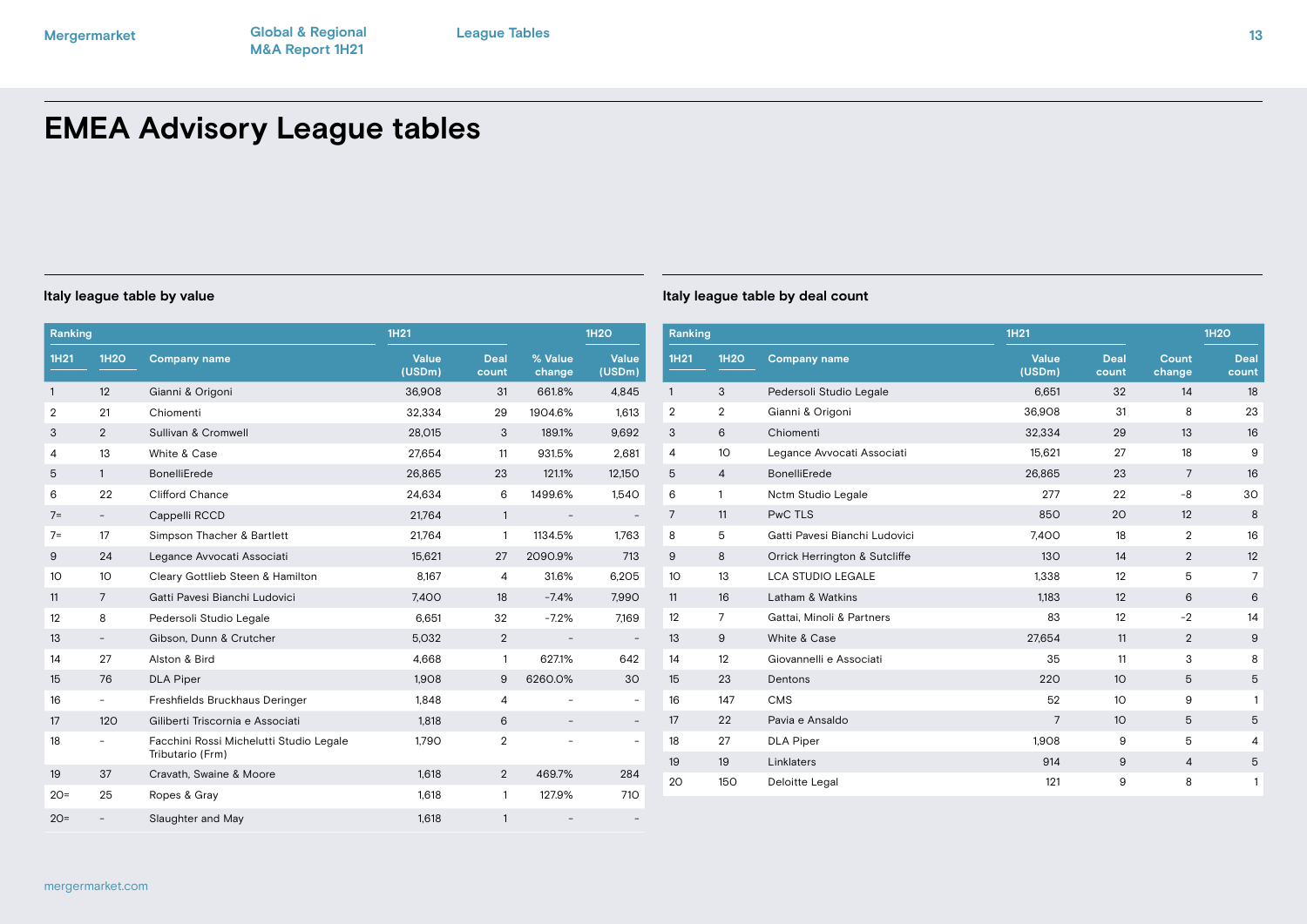### **Nordics league table by value Nordics league table by deal count**

### **Ranking 1H21 1H20 1H21 1H20 Company name Value (USDm) Deal count Count change Deal count** 1 1 DLA Piper 5,635 112 56 56 2 5 Thommessen 14,951 77 48 29 3 2 Vinge 17,577 62 16 46 4 4 Schjodt 7,956 48 18 30 5 8 Bech-Bruun 4,064 47 23 24 6 10 Accura 3,566 46 22 24 7 3 White & Case 14,523 45 0 45 8 23 Plesner 11 - 6,166 45 31 14 9 6 Mannheimer Swartling 8,504 43 15 28 10 19 Eversheds Sutherland 5,736 38 23 15 11 21 Moalem Weitemeyer 4,953 38 23 15 12 14 Kromann Reumert 4,549 38 20 18 13 20 Gorrissen Federspiel 6,998 37 22 15 14 15 Wiersholm 7,636 32 14 18 15 11 BAHR 4,452 32 9 23 16 9 Wikborg Rein 5,021 30 6 24 17 17 Advokatfirman Lindahl 248 28 11 17 18 7 Baker McKenzie 4,302 27 2 25 19 13 CLP 824 27 8 19 20 12 Roschier 10,917 26 5 21 **Ranking 1H21 1H20 1H21 1H20 Company name Value (USDm) Deal count % Value change Value (USDm)** 1 173 Kirkland & Ellis 19,657 11 - - - -2 43 Simpson Thacher & Bartlett 18,460 6 2456.8% 722 3 1 Vinge 17,577 62 125.0% 7,811 4 31 Thommessen 14,951 77 1127.5% 1,218 5 18 White & Case 14,523 45 590.6% 2,103 6 11 Latham & Watkins 12,905 14 292.6% 3,287 7 45 Roschier 10,917 26 1479.9% 691 8 23 Mannheimer Swartling 8,504 43 437.5% 1,582 9 30 Schjodt 7,956 48 503.6% 1,318 10 47 Wiersholm 7,636 32 1123.7% 624 11 - Covington & Burling 200 2,420 3 - - -12 - Slaughter and May 7,316 5 - - 13 120 Linklaters 7,290 13 23416.1% 31 14 2 Clifford Chance 2 20 3 47.5% 4,902 15 32 Gorrissen Federspiel 6,998 37 477.4% 1,212 16 35 Skadden Arps Slate Meagher & Flom 6,803 7 613.9% 953 17 62 Plesner 6,166 45 1809.0% 323 18 95 Cederquist 6,064 18 6351.1% 94 19 12 Eversheds Sutherland 5,736 38 80.9% 3,171 20 27 DLA Piper 5,635 112 303.4% 1,397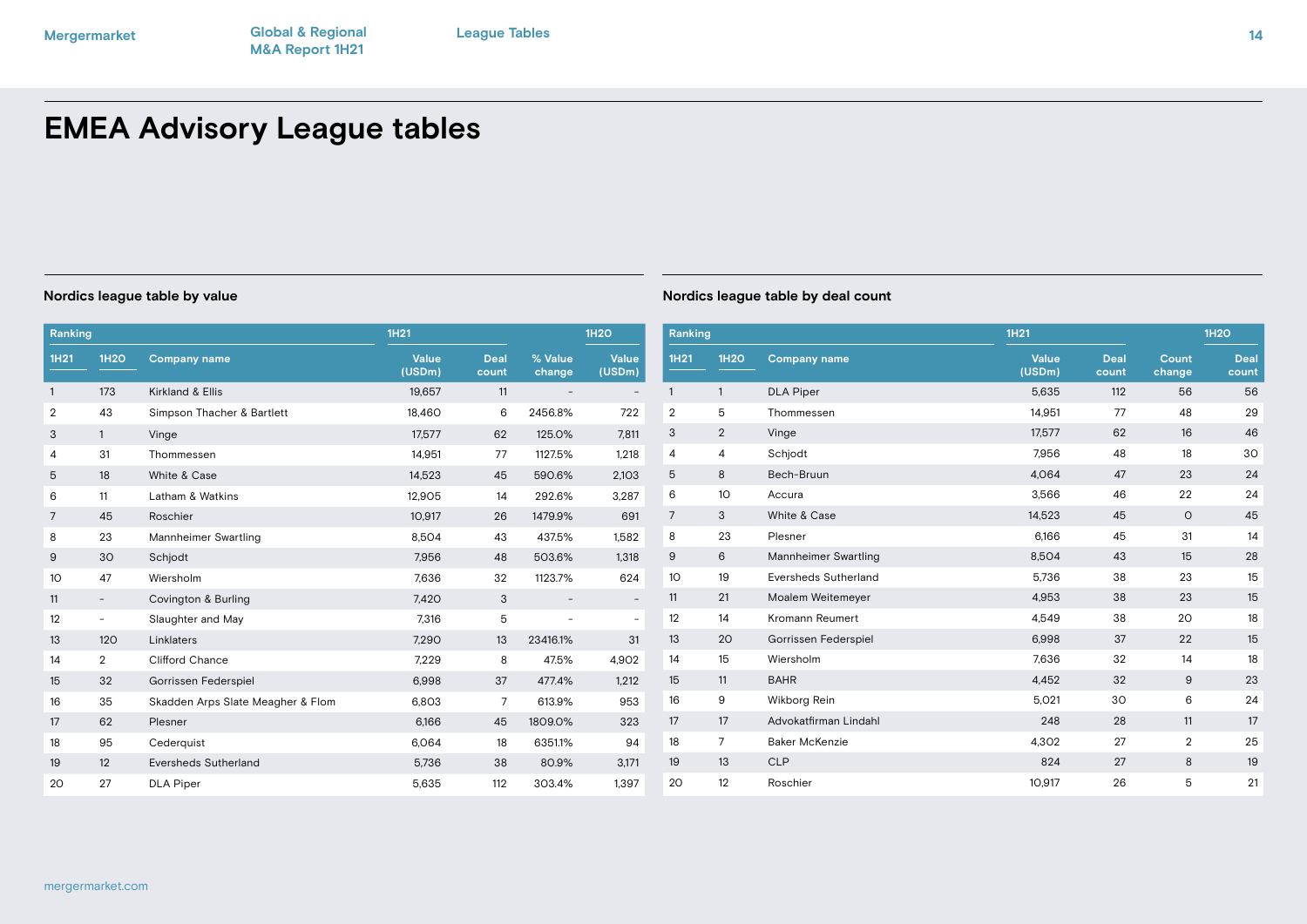| Ranking        |                          |                                   | 1H21                   |               |                 | <b>1H2O</b>          |
|----------------|--------------------------|-----------------------------------|------------------------|---------------|-----------------|----------------------|
| 1H21           | <b>1H2O</b>              | <b>Company name</b>               | <b>Value</b><br>(USDm) | Deal<br>count | Count<br>change | <b>Deal</b><br>count |
|                | 10 <sup>2</sup>          | Gorrissen Federspiel              | 6,998                  | 37            | 477.4%          | 1,212                |
| $\overline{2}$ | 37                       | Moalem Weitemeyer                 | 4,798                  | 37            | 11058.1%        | 43                   |
| 3              | 9                        | Kromann Reumert                   | 4,549                  | 36            | 149.1%          | 1,826                |
| 4              | $\overline{a}$           | Latham & Watkins                  | 4,200                  | 4             |                 |                      |
| 5              | $\overline{\phantom{a}}$ | Skadden Arps Slate Meagher & Flom | 4,075                  | 2             |                 |                      |
| 6              | $\overline{\phantom{a}}$ | Meysan Partners                   | 4,075                  | 1             |                 |                      |
| 7              | $\overline{2}$           | Bech-Bruun                        | 4,064                  | 47            | $-0.8%$         | 4,096                |
| 8              | 23                       | Plesner                           | 3,970                  | 41            | 1264.3%         | 291                  |
| 9              | 12                       | Accura                            | 3,199                  | 43            | 205.8%          | 1,046                |
| 10             | 60                       | Thommessen                        | 3,060                  | 5             |                 |                      |

## **Denmark league table by value Denmark league table by deal count**

| Ranking        |                |                      | 1H21            |                      |                 | <b>1H2O</b>     |
|----------------|----------------|----------------------|-----------------|----------------------|-----------------|-----------------|
| 1H21           | <b>1H2O</b>    | <b>Company name</b>  | Value<br>(USDm) | <b>Deal</b><br>count | Count<br>change | Deal<br>count   |
| 1              | 3              | <b>DLA Piper</b>     | 1,385           | 50                   | 32              | 18              |
| $\overline{2}$ | 1              | Bech-Bruun           | 4,064           | 47                   | 23              | 24              |
| 3              | $\overline{2}$ | Accura               | 3,199           | 43                   | 20              | 23              |
| 4              | 7              | Plesner              | 3,970           | 41                   | 28              | 13              |
| 5              | 5              | Gorrissen Federspiel | 6,998           | 37                   | 22              | 15              |
| 6              | 6              | Moalem Weitemeyer    | 4,798           | 37                   | 22              | 15              |
| 7              | $\overline{4}$ | Kromann Reumert      | 4,549           | 36                   | 19              | 17              |
| 8              | 9              | Horten Law Firm      | 565             | 24                   | 14              | 1O              |
| 9              | 8              | Lundgrens            | 65              | 21                   | 11              | 10 <sup>2</sup> |
| 10             | 10             | Bruun & Hjejle       | 716             | 11                   | 4               | 7 <sup>1</sup>  |

| Ranking        |                          |                     | 1H21                   |                      |                   | <b>1H2O</b>              |  |
|----------------|--------------------------|---------------------|------------------------|----------------------|-------------------|--------------------------|--|
| 1H21           | <b>1H2O</b>              | <b>Company name</b> | <b>Value</b><br>(USDm) | <b>Deal</b><br>count | Count<br>change   | <b>Deal</b><br>count     |  |
| $\mathbf{1}$   | 3                        | Thommessen          | 10,303                 | 71                   | 745.9%            | 1,218                    |  |
| $\overline{2}$ | 8                        | Wiersholm           | 7,636                  | 32                   | 1439.5%           | 496                      |  |
| 3              | $\mathbf{1}$             | Wikborg Rein        | 5,021                  | 30                   | 133.3%            | 2,152                    |  |
| 4              | 4                        | Schiodt             | 4,890                  | 39                   | 344.5%            | 1,100                    |  |
| 5              | 2                        | <b>BAHR</b>         | 4,452                  | 32                   | 157.0%            | 1,732                    |  |
| 6              | $\qquad \qquad -$        | Kirkland & Ellis    | 4,291                  | 3                    | $\qquad \qquad -$ | $\overline{\phantom{0}}$ |  |
| 7              | $\overline{\phantom{0}}$ | Morrison & Foerster | 3,300                  | $\overline{2}$       |                   |                          |  |
| 8              | $\qquad \qquad -$        | Slaughter and May   | 2,451                  | $\overline{2}$       | -                 | ۰                        |  |
| 9              | 28                       | Simonsen Vogt Wiig  | 2,269                  | 14                   | 20527.3%          | 11                       |  |
| 10             | 74                       | Plesner             | 2,218                  | 7                    |                   |                          |  |

## **Norway league table by value Norway league table by deal count**

| Ranking |                |                     | 1H21                   |                      |                 | <b>1H2O</b>          |
|---------|----------------|---------------------|------------------------|----------------------|-----------------|----------------------|
| 1H21    | <b>1H2O</b>    | <b>Company name</b> | <b>Value</b><br>(USDm) | <b>Deal</b><br>count | Count<br>change | <b>Deal</b><br>count |
|         | 1              | Thommessen          | 10,303                 | 71                   | 43              | 28                   |
| 2       | 4              | Schjodt             | 4,890                  | 39                   | 18              | 21                   |
| 3       | 7              | Wiersholm           | 7,636                  | 32                   | 17              | 15                   |
| 4       | 3              | <b>BAHR</b>         | 4,452                  | 32                   | 10              | 22                   |
| 5       | $\overline{2}$ | Wikborg Rein        | 5,021                  | 30                   | $\overline{7}$  | 23                   |
| 6       | 5              | <b>CLP</b>          | 459                    | 26                   | 9               | 17                   |
| 7       | 8              | Selmer              | 366                    | 26                   | 12              | 14                   |
| 8       | 6              | Arntzen de Besche   | 540                    | 17                   | 1               | 16                   |
| 9       | 9              | Simonsen Vogt Wiig  | 2,269                  | 14                   | $\overline{2}$  | 12                   |
| 10      | 10             | <b>DLA Piper</b>    | 125                    | 14                   | 4               | 10                   |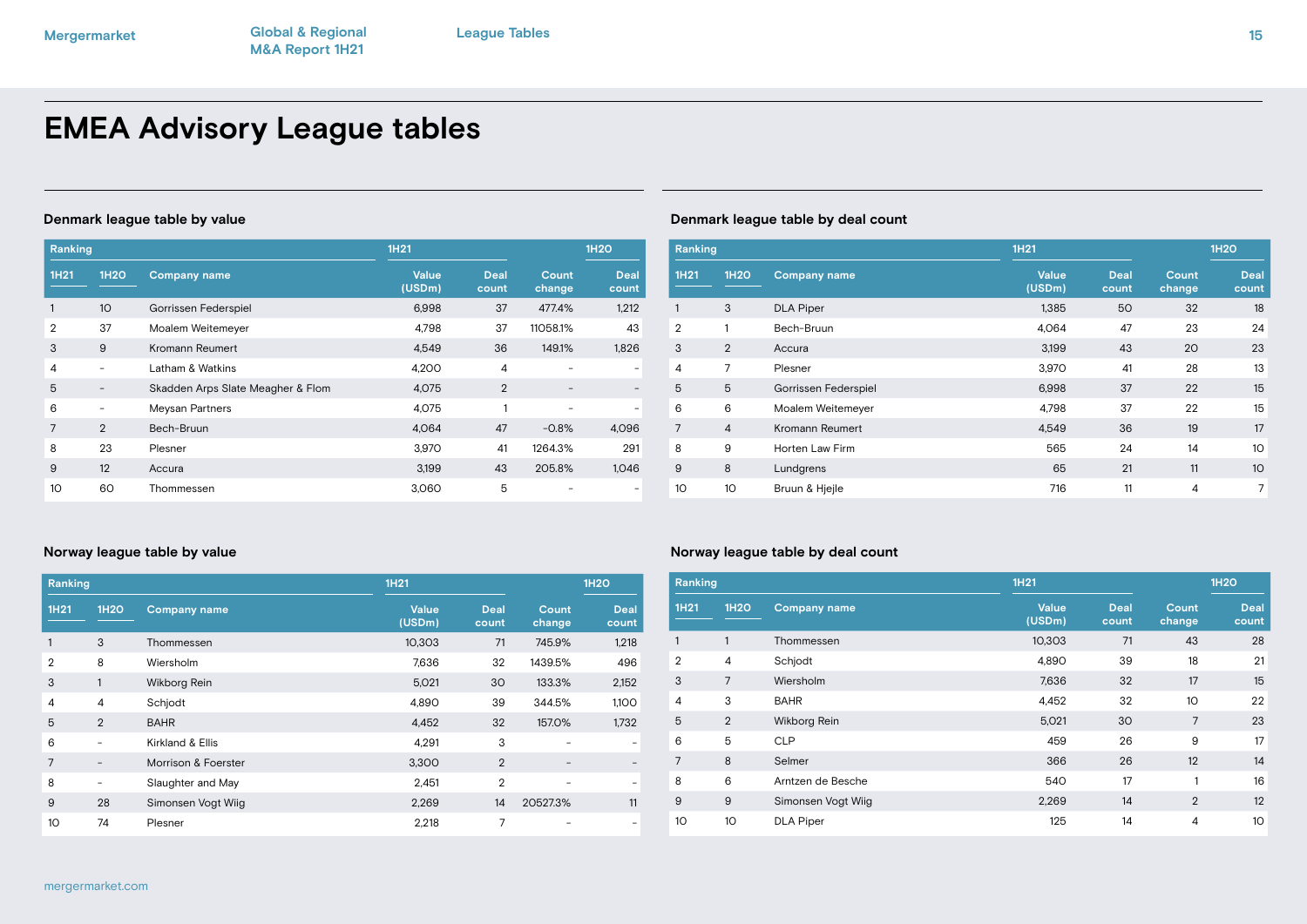| Ranking        |                          |                            | 1H21                   |                      |                   |                          |  |
|----------------|--------------------------|----------------------------|------------------------|----------------------|-------------------|--------------------------|--|
| 1H21           | <b>1H2O</b>              | <b>Company name</b>        | <b>Value</b><br>(USDm) | <b>Deal</b><br>count | % Value<br>change | Value<br>(USDm)          |  |
|                | 28                       | Simpson Thacher & Bartlett | 18,460                 | 5                    | 2456.8%           | 722                      |  |
| $\overline{2}$ | 106                      | Kirkland & Ellis           | 15,311                 | 5                    | -                 | $\overline{\phantom{a}}$ |  |
| 3              | 1                        | Vinge                      | 14,517                 | 61                   | 85.9%             | 7,811                    |  |
| 4              | 22                       | White & Case               | 14.333                 | 35                   | 1463.0%           | 917                      |  |
| 5              | 9                        | Mannheimer Swartling       | 8,504                  | 42                   | 437.5%            | 1,582                    |  |
| 6              | 3                        | Latham & Watkins           | 7,859                  | $\overline{7}$       | 147.2%            | 3,179                    |  |
| 7              | $\overline{\phantom{a}}$ | Covington & Burling        | 7,420                  | 3                    | -                 |                          |  |
| 8              | 33                       | Roschier                   | 6,293                  | 13                   | 1610.1%           | 368                      |  |
| 9              | 153                      | Linklaters                 | 6,085                  | 7                    |                   |                          |  |
| 10             | 58                       | Cederquist                 | 6,064                  | 18                   | 6351.1%           | 94                       |  |

## **Sweden league table by value Sweden league table by deal count**

| Ranking        |                 |                       | 1H21                   |                      |                 | <b>1H2O</b>          |
|----------------|-----------------|-----------------------|------------------------|----------------------|-----------------|----------------------|
| 1H21           | 1H20            | <b>Company name</b>   | <b>Value</b><br>(USDm) | <b>Deal</b><br>count | Count<br>change | <b>Deal</b><br>count |
| $\mathbf{1}$   |                 | Vinge                 | 14,517                 | 61                   | 15              | 46                   |
| $\overline{2}$ | 3               | <b>DLA Piper</b>      | 4,321                  | 54                   | 27              | 27                   |
| 3              | $\overline{4}$  | Mannheimer Swartling  | 8,504                  | 42                   | 16              | 26                   |
| 4              | $\overline{2}$  | White & Case          | 14,333                 | 35                   | $-2$            | 37                   |
| 5              | 6               | Advokatfirman Lindahl | 248                    | 27                   | 10 <sup>°</sup> | 17                   |
| 6              | 12              | Setterwalls           | 350                    | 24                   | 14              | 10                   |
| 7              | 5               | <b>Baker McKenzie</b> | 3,750                  | 22                   | $\overline{4}$  | 18                   |
| 8              | 10 <sup>°</sup> | Schjodt               | 1.466                  | 19                   | 8               | 11                   |
| 9              | 14              | Cederquist            | 6,064                  | 18                   | 10 <sup>2</sup> | 8                    |
| 10             | 48              | Thommessen            | 5,283                  | 18                   | 16              | $\overline{2}$       |

| Ranking        |                          |                           | 1H21            |                      | <b>1H2O</b>              | Ranking                  |                |                |
|----------------|--------------------------|---------------------------|-----------------|----------------------|--------------------------|--------------------------|----------------|----------------|
| 1H21           | <b>1H2O</b>              | <b>Company name</b>       | Value<br>(USDm) | <b>Deal</b><br>count | % Value<br>change        | Value<br>(USDm)          | 1H21           | 1H             |
| $\mathbf{1}$   | 22                       | White & Case              | 4,841           | 6                    | 21904.5%                 | 22                       | $\mathbf{1}$   | 6              |
| $\overline{2}$ | 32                       | Krogerus                  | 2,300           | 18                   |                          | $\overline{\phantom{a}}$ | $\overline{2}$ | 7              |
| 3              | 5                        | <b>Avance Attorneys</b>   | 1,948           | 22                   | 883.8%                   | 198                      | 3              | $\overline{4}$ |
| 4              | 21                       | <b>Borenius Attorneys</b> | 1,734           | 17                   | 7781.8%                  | 22                       | $\overline{4}$ | 10             |
| 5              | 37                       | Vinge                     | 1,715           | 3                    | $\overline{\phantom{0}}$ | $\qquad \qquad -$        | 5              | 8              |
| 6              | 35                       | Mannheimer Swartling      | 1.630           | 2                    | $\overline{\phantom{0}}$ | $\overline{\phantom{a}}$ | 6              | 3              |
| 7              | $\overline{\phantom{0}}$ | Sullivan & Cromwell       | 1,630           | $\mathbf{1}$         | $\overline{\phantom{0}}$ | $\overline{\phantom{a}}$ | $\overline{7}$ | 5              |
| 8              | 2                        | Roschier                  | 1.564           | 12                   | 384.2%                   | 323                      | 8              | 9              |
| 9              | 42                       | <b>SORAINEN</b>           | 972             | 6                    |                          | $\overline{\phantom{a}}$ | 9              | 12             |
| 10             | -                        | Ellex                     | 952             | 5                    |                          | $\overline{\phantom{a}}$ | 10             | 1              |

## **Finland league table by value Finland league table by deal count**

| Ranking |                 |                           | 1H21                   |               |                 | 1H2O                   |
|---------|-----------------|---------------------------|------------------------|---------------|-----------------|------------------------|
| 1H21    | <b>1H2O</b>     | <b>Company name</b>       | <b>Value</b><br>(USDm) | Deal<br>count | Count<br>change | <b>Value</b><br>(USDm) |
| 1       | 6               | Eversheds Sutherland      | 240                    | 25            | 18              | 7                      |
| 2       | 7               | Avance Attorneys          | 1,948                  | 22            | 16              | 6                      |
| 3       | $\overline{4}$  | Krogerus                  | 2,300                  | 18            | 9               | 9                      |
| 4       | 10 <sup>°</sup> | <b>Borenius Attorneys</b> | 1,734                  | 17            | 11              | 6                      |
| 5       | 8               | Castren & Snellman        | 632                    | 15            | 9               | 6                      |
| 6       | 3               | Roschier                  | 1,564                  | 12            | $\overline{2}$  | 10 <sup>°</sup>        |
| 7       | 5               | <b>DLA Piper</b>          | 133                    | 12            | $\overline{4}$  | 8                      |
| 8       | 9               | Bird & Bird               | 227                    | 11            | 5               | 6                      |
| 9       | 12              | EY (law)                  | 21                     | 8             | $\overline{2}$  | 6                      |
| 10      |                 | Dittmar & Indrenius       | 556                    | 7             | -5              | 12                     |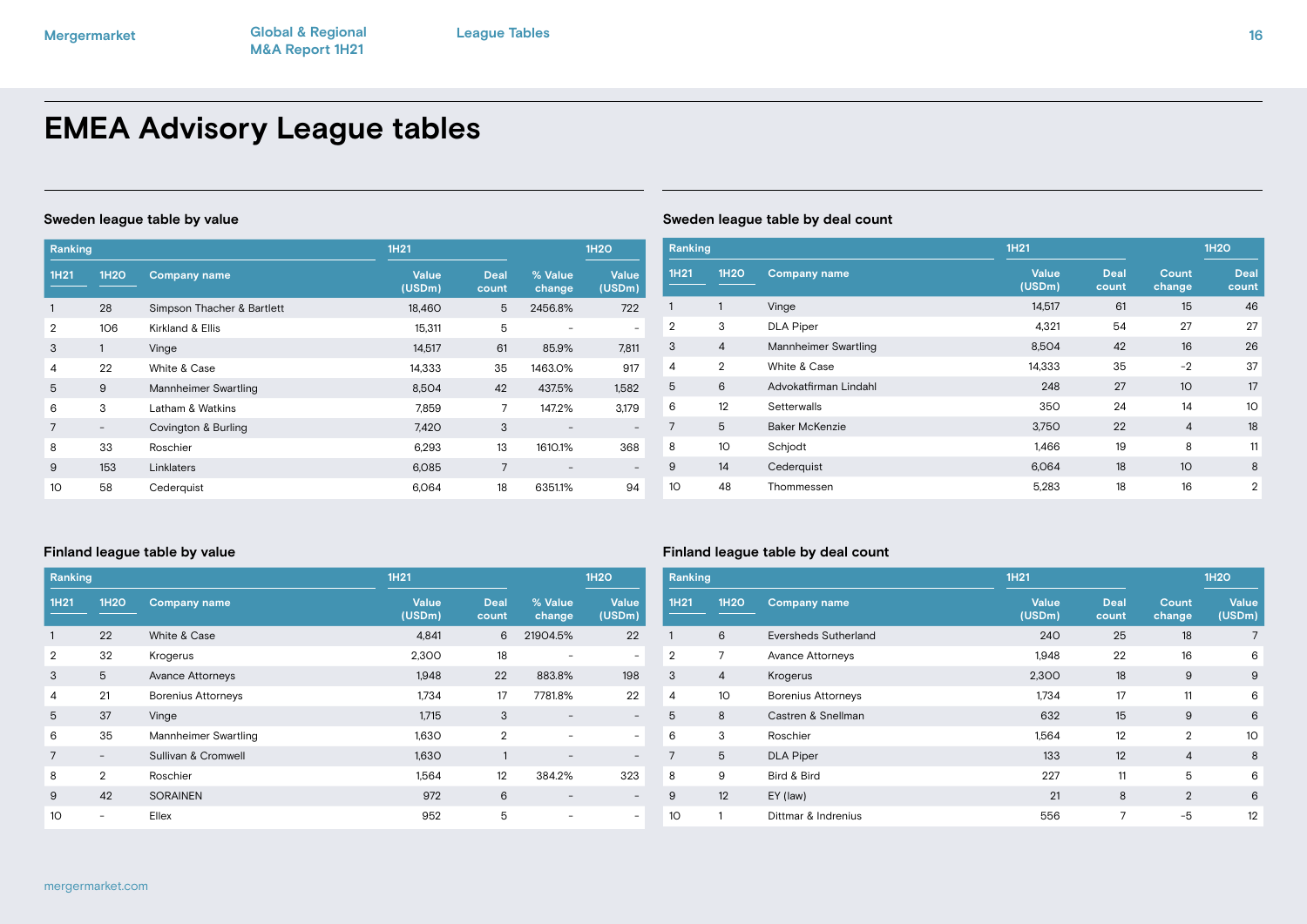| Ranking      |                          |                                       | 1H21            |                      |                          | 1H20                     | Ranking         |                          |                         |
|--------------|--------------------------|---------------------------------------|-----------------|----------------------|--------------------------|--------------------------|-----------------|--------------------------|-------------------------|
| 1H21         | <b>1H2O</b>              | <b>Company name</b>                   | Value<br>(USDm) | <b>Deal</b><br>count | % Value<br>change        | Value<br>(USDm)          | 1H21            | <b>1H2O</b>              | <b>Company name</b>     |
| $\mathbf{1}$ | 13                       | Greenberg Traurig                     | 5,108           | 4                    | 320.4%                   | 1,215                    | $\mathbf{1}$    | 9                        | <b>COBALT</b>           |
| 2            | 16                       | Skadden Arps Slate Meagher & Flom     | 4,300           | 4                    | 399.4%                   | 861                      | 2               | $\mathbf{1}$             | SORAINEN                |
| 3            | 28                       | <b>SORAINEN</b>                       | 4,141           | 18                   | 2162.8%                  | 183                      | 3               | $\overline{7}$           | Ellex                   |
| 4            | $\mathbf{1}$             | White & Case                          | 4,023           | 10                   | $-42.3%$                 | 6,971                    | 4               | 5                        | Dentons                 |
| 5            | $\overline{2}$           | Rymarz Zdort                          | 3,844           | 9                    | 21.6%                    | 3.160                    | 5               | 6                        | <b>DLA Piper</b>        |
| 6            | 6                        | Clifford Chance                       | 3,819           | 9                    | 50.2%                    | 2,542                    | 6               | 21                       | <b>Wolf Theiss Rech</b> |
| 7            | $\overline{\phantom{a}}$ | Latham & Watkins                      | 3,714           | 6                    | $\overline{\phantom{a}}$ | $\overline{\phantom{a}}$ | $\overline{7}$  | $\overline{4}$           | Schoenherr              |
| 8            | $\overline{\phantom{a}}$ | Slaughter and May                     | 3,120           | $\overline{2}$       | ۳                        |                          | 8               | $\overline{2}$           | White & Case            |
| 9            | 23                       | <b>COBALT</b>                         | 3,109           | 20                   | 803.8%                   | 344                      | 9               | 8                        | <b>Baker McKenzie</b>   |
| 10           | $\overline{\phantom{a}}$ | Shearman & Sterling                   | 3,066           | 3                    | $\overline{a}$           |                          | 10 <sup>°</sup> | 11                       | <b>CMS</b>              |
| 11           | 20                       | WKB Wiercinski, Kwiecinski, Baehr     | 2,947           | 3                    | 543.4%                   | 458                      | 11              | 16                       | Deloitte Legal          |
| 12           | 55                       | Sullivan & Cromwell                   | 2,947           | $\mathbf{1}$         | 9109.4%                  | 32                       | 12              | 13                       | Rymarz Zdort            |
| 13           | $\overline{7}$           | Dentons                               | 2,158           | 16                   | $-9.7%$                  | 2,390                    | 13              | 23                       | <b>Clifford Chance</b>  |
| 14           | $\overline{\phantom{a}}$ | PwC legal                             | 1,908           | 5                    | $\overline{\phantom{a}}$ |                          | 14              | 3                        | Noerr                   |
| 15           | 37                       | Wolf Theiss Rechtsanwaelte            | 1.625           | 13                   | 1477.7%                  | 103                      | 15              | 22                       | Domanski Zakrze         |
| 16           | 5                        | Freshfields Bruckhaus Deringer        | 1.174           | 4                    | $-56.2%$                 | 2,680                    | 16              | 20                       | Allen & Overy           |
| 17           | 41                       | Ellex                                 | 1,168           | 17                   | 2236.0%                  | 50                       | 17              | 12                       | <b>TGS Baltic</b>       |
| 18           | 19                       | Baker McKenzie                        | 1,138           | 10                   | 125.8%                   | 504                      | 18              | 46                       | Linklaters              |
| $19 =$       | 30                       | Bird & Bird                           | 1,099           | $\mathbf{1}$         | 558.1%                   | 167                      | 19              | 19                       | Karanovic & Part        |
| $19 =$       | $\overline{\phantom{a}}$ | Fatur Menard, op, doo                 | 1,099           | $\mathbf{1}$         | $\overline{\phantom{0}}$ | $\overline{\phantom{a}}$ | 20              | $\overline{\phantom{a}}$ | Latham & Watkin         |
| $19 =$       | $\overline{\phantom{a}}$ | Odvetniki Selih & partnerji           | 1,099           | $\mathbf{1}$         | $\overline{\phantom{0}}$ |                          |                 |                          |                         |
| $19 =$       |                          | Paul Weiss Rifkind Wharton & Garrison | 1,099           | 1                    | $\overline{\phantom{0}}$ |                          |                 |                          |                         |

## **CEE league table by value CEE league table by deal count**

| Ranking |                |                                   | 1H21            |                      |                 | <b>1H2O</b>          |
|---------|----------------|-----------------------------------|-----------------|----------------------|-----------------|----------------------|
| 1H21    | <b>1H2O</b>    | <b>Company name</b>               | Value<br>(USDm) | <b>Deal</b><br>count | Count<br>change | <b>Deal</b><br>count |
| 1       | 9              | <b>COBALT</b>                     | 3,109           | 20                   | 11              | 9                    |
| 2       | 1              | <b>SORAINEN</b>                   | 4,141           | 18                   | 5               | 13                   |
| 3       | $\overline{7}$ | Ellex                             | 1,168           | 17                   | 7               | 10                   |
| 4       | 5              | Dentons                           | 2,158           | 16                   | 6               | 10                   |
| 5       | 6              | <b>DLA Piper</b>                  | 430             | 16                   | 6               | 10                   |
| 6       | 21             | Wolf Theiss Rechtsanwaelte        | 1,625           | 13                   | 9               | 4                    |
| 7       | $\overline{4}$ | Schoenherr                        | 674             | 11                   | $\mathbf{1}$    | 10                   |
| 8       | 2              | White & Case                      | 4,023           | 10                   | $-1$            | 11                   |
| 9       | 8              | <b>Baker McKenzie</b>             | 1,138           | 10                   | 1               | 9                    |
| 10      | 11             | <b>CMS</b>                        | 338             | 10                   | $\overline{2}$  | 8                    |
| 11      | 16             | Deloitte Legal                    | 127             | 10                   | 5               | 5                    |
| 12      | 13             | Rymarz Zdort                      | 3,844           | 9                    | 3               | 6                    |
| 13      | 23             | <b>Clifford Chance</b>            | 3,819           | 9                    | 6               | 3                    |
| 14      | 3              | Noerr                             | 119             | 9                    | $-2$            | 11                   |
| 15      | 22             | Domanski Zakrzewski Palinka (DZP) | 19              | 9                    | 5               | 4                    |
| 16      | 20             | Allen & Overy                     | 188             | 8                    | 4               | 4                    |
| 17      | 12             | <b>TGS Baltic</b>                 | 43              | 8                    | $\circ$         | 8                    |
| 18      | 46             | Linklaters                        | 825             | 7                    | 5               | $\mathbf{2}$         |
| 19      | 19             | Karanovic & Partners              | 430             | $\overline{7}$       | 3               | 4                    |
| 20      |                | Latham & Watkins                  | 3,714           | 6                    | 6               | O                    |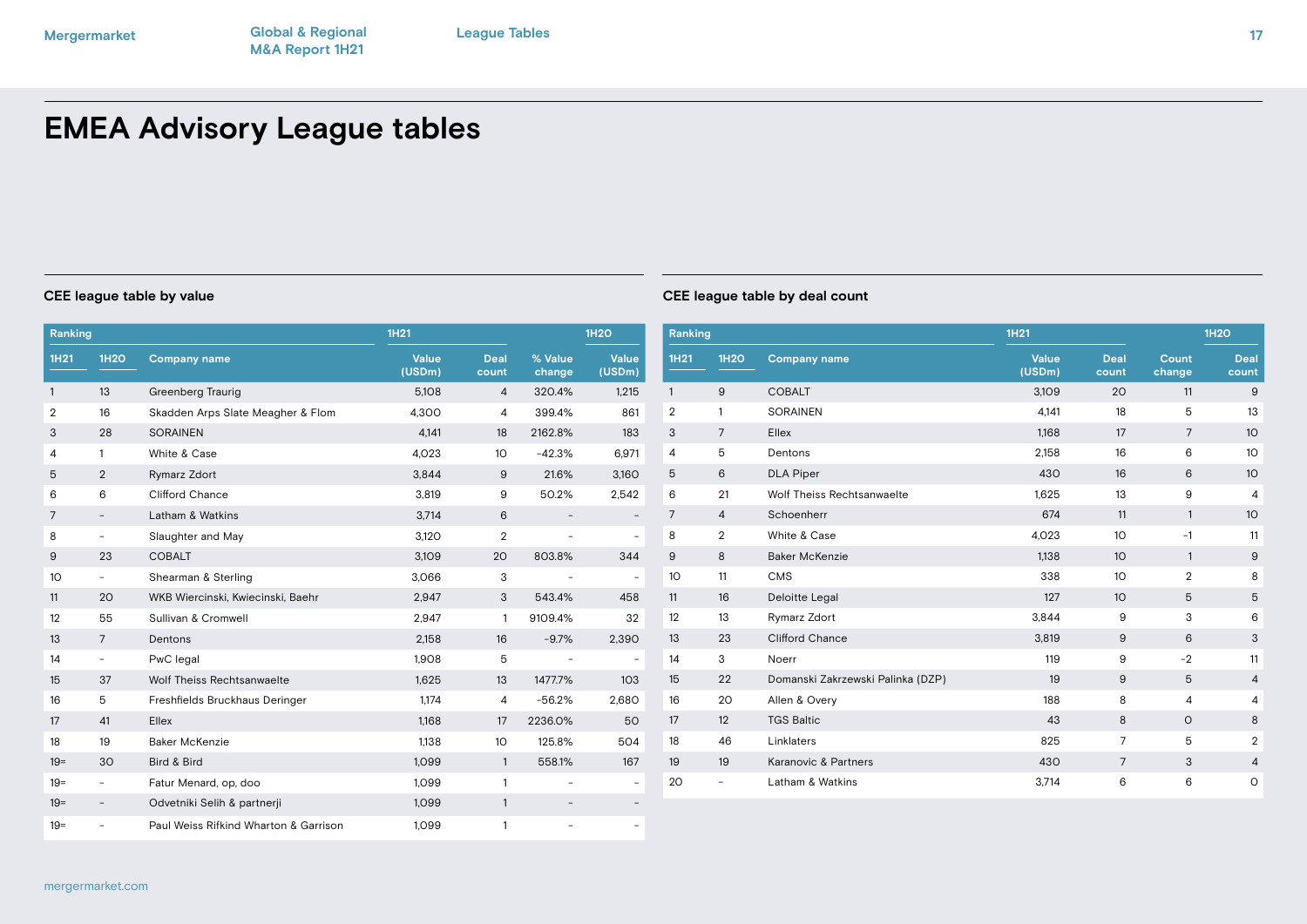|                | Ranking                  |                                   | 1H21            | <b>1H2O</b>          |                          |                 |
|----------------|--------------------------|-----------------------------------|-----------------|----------------------|--------------------------|-----------------|
| 1H21           | <b>1H2O</b>              | <b>Company name</b>               | Value<br>(USDm) | <b>Deal</b><br>count | % Value<br>change        | Value<br>(USDm) |
|                | 8                        | Greenberg Traurig                 | 5,108           | $\overline{4}$       | 320.4%                   | 1,215           |
| $\overline{2}$ | 1                        | Rymarz Zdort                      | 3,844           | 9                    | 21.6%                    | 3,160           |
| 3              | $\qquad \qquad -$        | <b>SORAINEN</b>                   | 3,009           | 6                    | $\overline{\phantom{a}}$ |                 |
| 4              | $\qquad \qquad -$        | <b>COBALT</b>                     | 2,990           | 4                    | $\overline{\phantom{0}}$ |                 |
| 5              | 14                       | WKB Wiercinski, Kwiecinski, Baehr | 2,947           | 3                    | 543.4%                   | 458             |
| $6=$           | -                        | Shearman & Sterling               | 2,947           | 1                    | -                        |                 |
| $6=$           | $\overline{\phantom{0}}$ | Slaughter and May                 | 2,947           |                      | $\overline{\phantom{0}}$ |                 |
| $6=$           | -                        | Sullivan & Cromwell               | 2,947           | 1                    | $\overline{\phantom{0}}$ | -               |
| 9              | 11                       | Clifford Chance                   | 2,809           | 5                    | 155.8%                   | 1,098           |
| 10             | $\overline{a}$           | PwC legal                         | 1,908           | $\overline{2}$       |                          | -               |

## **Poland league table by value Poland league table by deal count**

| Ranking |                          |                                   | 1H21                   |                      |                 | <b>1H2O</b>          |
|---------|--------------------------|-----------------------------------|------------------------|----------------------|-----------------|----------------------|
| 1H21    | <b>1H2O</b>              | <b>Company name</b>               | <b>Value</b><br>(USDm) | <b>Deal</b><br>count | Count<br>change | <b>Deal</b><br>count |
| 1       |                          | Rymarz Zdort                      | 3,844                  | 9                    | 3               | 6                    |
| 2       | 7                        | Domanski Zakrzewski Palinka (DZP) | 19                     | 9                    | 5               | $\overline{4}$       |
| 3       | 5                        | <b>DLA Piper</b>                  | 288                    | 8                    | $\overline{4}$  | $\overline{4}$       |
| 4       | -                        | <b>SORAINEN</b>                   | 3,009                  | 6                    | 6               | O                    |
| 5       | 9                        | Dentons                           | 576                    | 6                    | 3               | 3                    |
| 6       | 17                       | Clifford Chance                   | 2,809                  | 5                    | 3               | 2                    |
| 7       | 16                       | Greenberg Traurig                 | 5,108                  | $\overline{4}$       | $\overline{2}$  | 2                    |
| 8       | $\overline{\phantom{0}}$ | <b>COBALT</b>                     | 2,990                  | 4                    | $\overline{4}$  | O                    |
| 9       | 19                       | Linklaters                        | 825                    | $\overline{4}$       | $\overline{2}$  | 2                    |
| 10      | 12                       | Wardynski and Partners            | 812                    | 4                    | 1               | 3                    |

| Ranking        |                |                                    | 1H21                   |                      |                   | <b>1H2O</b>     |
|----------------|----------------|------------------------------------|------------------------|----------------------|-------------------|-----------------|
| 1H21           | <b>1H2O</b>    | <b>Company name</b>                | <b>Value</b><br>(USDm) | <b>Deal</b><br>count | % Value<br>change | Value<br>(USDm) |
|                | 5              | Skadden Arps Slate Meagher & Flom  | 3,488                  | 3                    | 475.6%            | 606             |
| $\overline{2}$ | -              | Latham & Watkins                   | 3,465                  | 3                    |                   |                 |
| 3              | 1              | White & Case                       | 2.311                  | 3                    | $-53.5%$          | 4,970           |
| 4              | 19             | Dentons                            | 1,582                  | 4                    |                   |                 |
| 5              | 22             | <b>Herbert Smith Freehills</b>     | 252                    | 3                    |                   |                 |
| 6              | 20             | Eversheds Sutherland               | 216                    | $\overline{2}$       |                   | -               |
| 7              | 7              | Bryan Cave Leighton Paisner (BCLP) | 188                    | $\overline{2}$       | $-8.7%$           | 206             |
| 8              | $\overline{2}$ | Cleary Gottlieb Steen & Hamilton   | 180                    | 3                    | $-93.4%$          | 2,734           |
| 9              |                | Akin Gump Strauss Hauer & Feld     | 155                    | 3                    |                   |                 |
| 10             |                | Morgan Lewis & Bockius             | 110                    | 1                    |                   |                 |

### **Russia league table by value Russia league table by deal count**

| Ranking |                   |                                   | 1H21            |                      |                 | <b>1H2O</b>          |
|---------|-------------------|-----------------------------------|-----------------|----------------------|-----------------|----------------------|
| 1H21    | <b>1H2O</b>       | <b>Company name</b>               | Value<br>(USDm) | <b>Deal</b><br>count | Count<br>change | <b>Deal</b><br>count |
| 1       | 19                | Dentons                           | 1,582           | $\overline{4}$       | 3               |                      |
| 2       | 5                 | <b>DLA Piper</b>                  |                 | $\overline{4}$       | 1               | 3                    |
| 3       | 8                 | Skadden Arps Slate Meagher & Flom | 3,488           | 3                    | 2               | 1                    |
| 4       | $\qquad \qquad -$ | Latham & Watkins                  | 3,465           | 3                    | 3               | 0                    |
| 5       | 1                 | White & Case                      | 2,311           | 3                    | $-4$            | 7                    |
| 6       | 22                | <b>Herbert Smith Freehills</b>    | 252             | 3                    | $\overline{2}$  |                      |
| 7       | $\overline{2}$    | Cleary Gottlieb Steen & Hamilton  | <b>180</b>      | 3                    | $\Omega$        | 3                    |
| 8       |                   | Akin Gump Strauss Hauer & Feld    | 155             | 3                    | 3               | O                    |
| 9       | -                 | <b>Baker Botts</b>                | 10 <sup>°</sup> | 3                    | 3               | $\Omega$             |
| 10      | 20                | Eversheds Sutherland              | 216             | $\overline{2}$       | 1               |                      |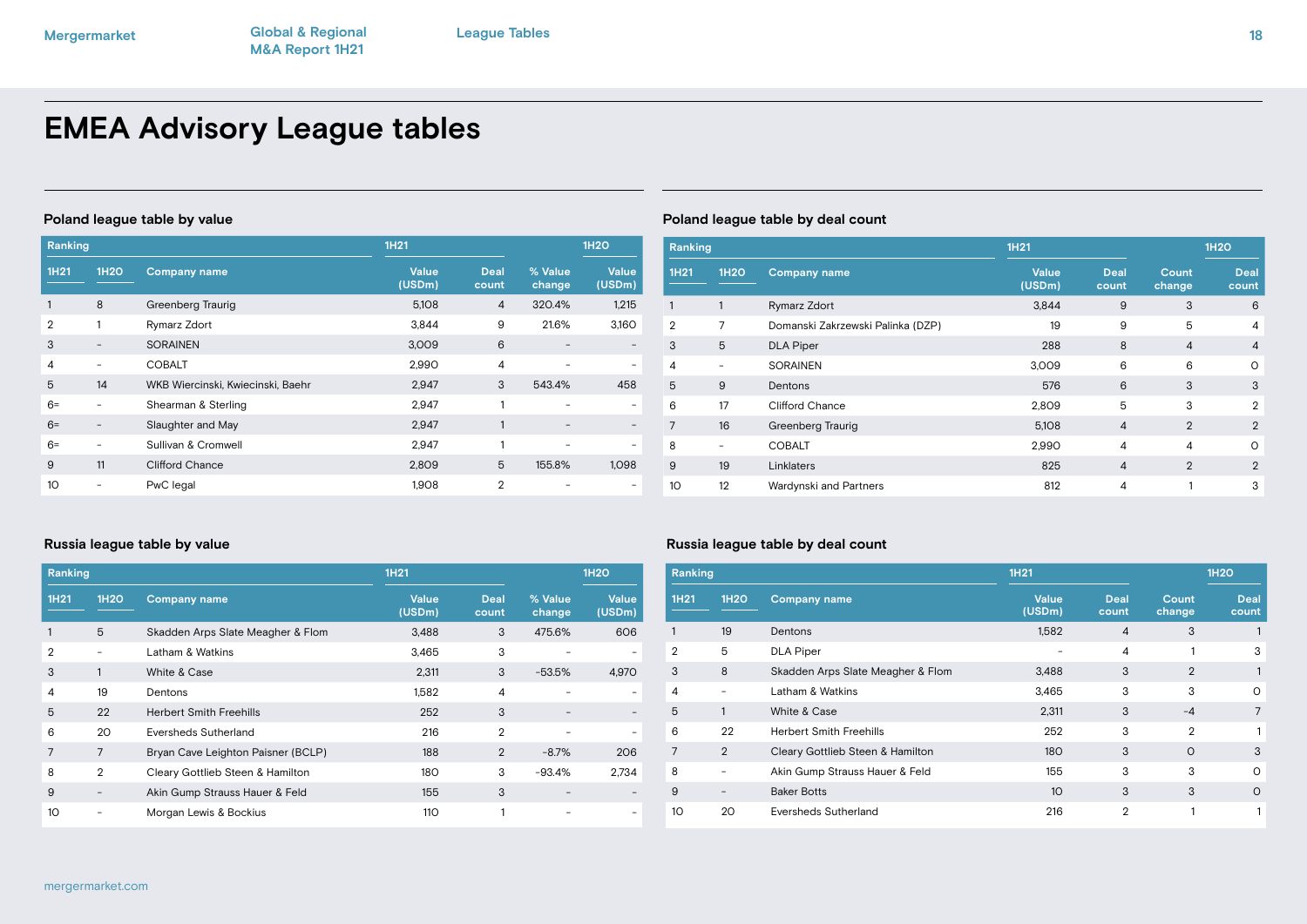| Ranking |                          |                                                             | 1H21                   |               |                   | <b>1H2O</b>     |
|---------|--------------------------|-------------------------------------------------------------|------------------------|---------------|-------------------|-----------------|
| 1H21    | 1H <sub>20</sub>         | <b>Company name</b>                                         | <b>Value</b><br>(USDm) | Deal<br>count | % Value<br>change | Value<br>(USDm) |
|         |                          | Van Doorne                                                  | 978                    | 3             |                   |                 |
| 2       | $\overline{\phantom{0}}$ | Orrick Herrington & Sutcliffe                               | 721                    | 3             |                   |                 |
| 3       | 9                        | Verdi Law Firm                                              | 688                    | 3             | $-11.8%$          | 780             |
| 4       | $\mathbf{1}$             | <b>Baker McKenzie</b>                                       | 660                    | 12            | $-78.1%$          | 3,014           |
| $5=$    | $\overline{\phantom{0}}$ | NautaDutilh                                                 | 550                    | 1             |                   |                 |
| $5=$    | 5                        | Sullivan & Cromwell                                         | 550                    | $\mathbf{1}$  | $-68.8%$          | 1.764           |
| 7       | 18                       | Balcioglu Selcuk Ardiyok Keki                               | 390                    | 3             | 8.0%              | 361             |
| 8       | $\overline{\phantom{0}}$ | Paksoy Attorneys at Law                                     | 337                    | 6             |                   |                 |
| $9=$    | $\overline{\phantom{0}}$ | Gunderson Dettmer Stough Villeneuve<br>Franklin & Hachigian | 300                    | 1             |                   |                 |
| $9=$    |                          | <b>Taylor Wessing</b>                                       | 300                    |               |                   |                 |

## **Turkey league table by value Turkey league table by deal count**

| Ranking |                          |                               | 1H21                   |                      |                 | <b>1H2O</b>     |
|---------|--------------------------|-------------------------------|------------------------|----------------------|-----------------|-----------------|
| 1H21    | 1H20                     | <b>Company name</b>           | <b>Value</b><br>(USDm) | <b>Deal</b><br>count | Count<br>change | Deal<br>count   |
|         | 1                        | <b>Baker McKenzie</b>         | 660                    | 12                   | $\circ$         | 12 <sup>2</sup> |
| 2       | -                        | Paksoy Attorneys at Law       | 337                    | 6                    | 6               | O               |
| 3       | $\overline{7}$           | Caliskan Okkan Toker          | 83                     | $\overline{4}$       | 1               | 3               |
| 4       | $\overline{\phantom{0}}$ | Van Doorne                    | 978                    | 3                    | 3               | O               |
| 5       | -                        | Orrick Herrington & Sutcliffe | 721                    | 3                    | 3               | $\circ$         |
| 6       | 14                       | Verdi Law Firm                | 688                    | 3                    | $\overline{2}$  |                 |
| 7       | 20                       | Balcioglu Selcuk Ardiyok Keki | 390                    | 3                    | $\overline{2}$  | $\mathbf{1}$    |
| 8       | 22                       | Pekin & Bayar Law Firm        | 146                    | $\overline{2}$       | 1               |                 |
| 9       | $\overline{\phantom{0}}$ | Karanovic & Partners          | 47                     | 2                    | $\overline{2}$  | $\circ$         |
| 10      |                          | Pelister Atayilmaz Enkur      | 14                     | 2                    | 2               | O               |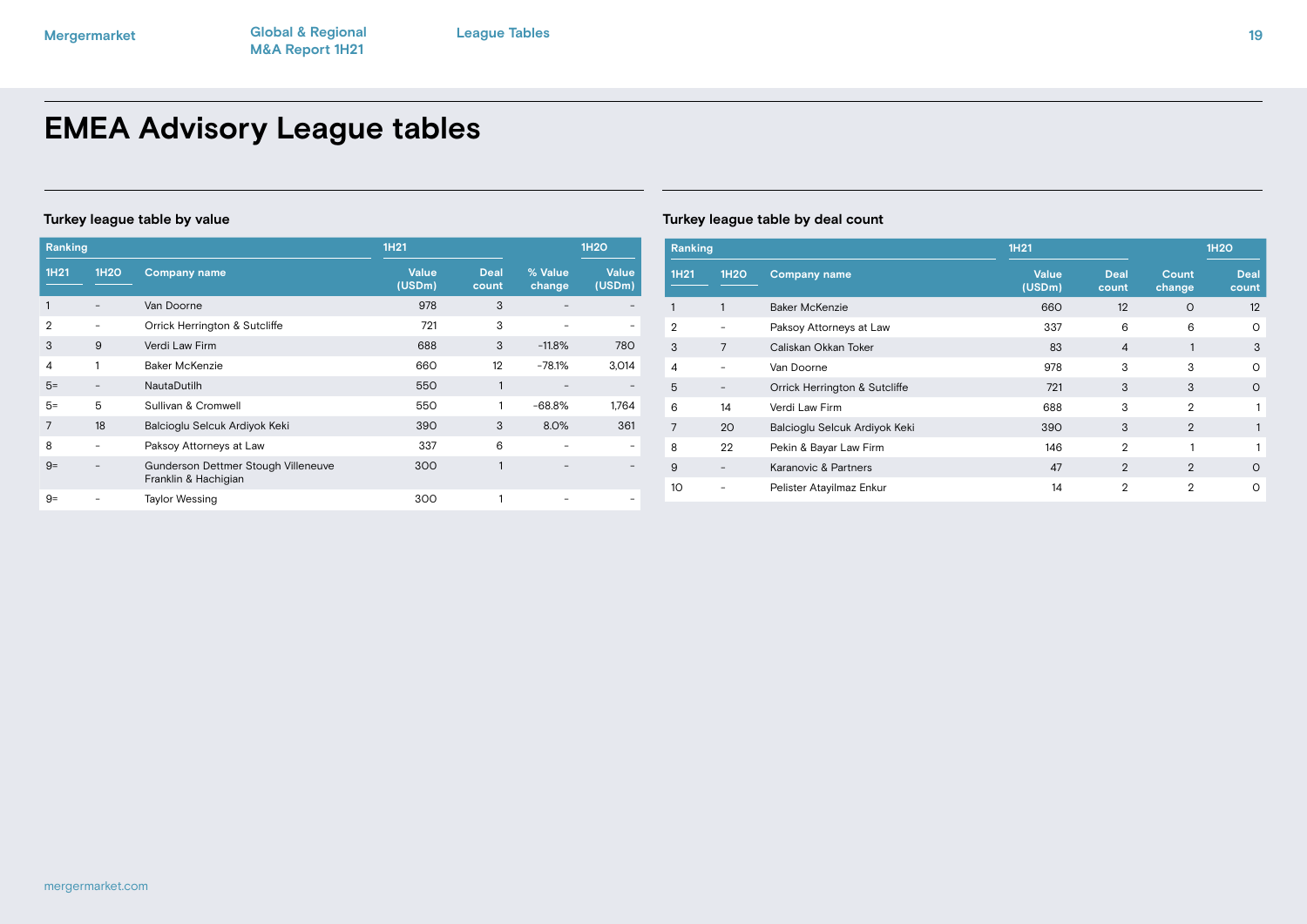## **MEA league table by value MEA league table by deal count**

| Ranking        |                   |                                   | 1H21            |                      |                          | <b>1H2O</b>              |                 | Ranking          |                                    | 1H21            |                      |                 | 1H20           |
|----------------|-------------------|-----------------------------------|-----------------|----------------------|--------------------------|--------------------------|-----------------|------------------|------------------------------------|-----------------|----------------------|-----------------|----------------|
| 1H21           | <b>1H2O</b>       | <b>Company name</b>               | Value<br>(USDm) | <b>Deal</b><br>count | % Value<br>change        | Value<br>(USDm)          | 1H21            | 1H2O             | <b>Company name</b>                | Value<br>(USDm) | <b>Deal</b><br>count | Count<br>change | Deal<br>count  |
|                |                   | Allen & Overy                     | 47,500          | 9                    | 14.6%                    | 41.444                   |                 | $\overline{2}$   | Meitar   Law Offices               | 19.154          | 32                   | 16              | 16             |
| $\overline{2}$ | 43                | Webber Wentzel                    | 46,951          | 11                   | 5417.2%                  | 851                      | $\overline{2}$  | $\overline{4}$   | Herzog Fox & Neeman                | 5,294           | 31                   | 19              | 12             |
| 3              | 93                | Cravath, Swaine & Moore           | 46,139          |                      | 67751.5%                 | 68                       | 3               | 20               | Yigal Arnon & Co                   | 3,564           | 17                   | 13              | $\overline{4}$ |
| $\overline{4}$ | 6                 | Latham & Watkins                  | 34,197          | 13                   | 193.2%                   | 11,665                   | $\overline{4}$  |                  | White & Case                       | 22,760          | 16                   | $-1$            | 17             |
| 5              | 3                 | White & Case                      | 22,760          | 16                   | 3.6%                     | 21,959                   | $5\phantom{.0}$ | 15 <sup>15</sup> | Latham & Watkins                   | 34,197          | 13                   | 8               | 5              |
| 6              | 42                | Meitar   Law Offices              | 19,154          | 32                   | 2004.8%                  | 910                      | 6               | 34               | Norton Rose Fulbright              | 5,092           | 13                   | 10 <sup>°</sup> | 3              |
| 7              | 45                | Goldfarb Seligman & Co            | 19,027          | 11                   | 2420.1%                  | 755                      | $\overline{7}$  | 11               | <b>DLA Piper</b>                   | 1,073           | 12                   | 5               | $\overline{7}$ |
| 8              | 5                 | Freshfields Bruckhaus Deringer    | 14,731          | 11                   | 5.8%                     | 13,917                   | 8               | 9                | Webber Wentzel                     | 46,951          | 11                   | 3               | 8              |
| 9              | 59                | Kirkland & Ellis                  | 12,792          | $\overline{7}$       | 4620.3%                  | 271                      | 9               | 30               | Goldfarb Seligman & Co             | 19,027          | 11                   | 8               | 3              |
| 10             | Ξ.                | Cadwalader, Wickersham & Taft     | 11,300          | $\overline{2}$       | $\overline{\phantom{a}}$ | $\overline{\phantom{a}}$ | 10              | 10               | Freshfields Bruckhaus Deringer     | 14,731          | 11                   | $\overline{4}$  | $7^{\circ}$    |
| 11             | 19                | Herzog Fox & Neeman               | 5,294           | 31                   | 71.5%                    | 3,086                    | 11              | 6                | Allen & Overy                      | 47,500          | 9                    | $-2$            | 11             |
| 12             | 108               | Norton Rose Fulbright             | 5,092           | 13                   | 15330.3%                 | 33                       | 12              | $\overline{7}$   | Linklaters                         | 3,136           | 9                    | -2              | 11             |
| 13             | 92                | Morgan Lewis & Bockius            | 4,963           | 5                    | 6890.1%                  | 71                       | 13              | 3                | Clifford Chance                    | 2,817           | 8                    | $-5$            | 13             |
| 14             | 77                | Gornitzky & Co                    | 4,503           | 5                    | 2732.1%                  | 159                      | 14              | 32               | Kirkland & Ellis                   | 12,792          | 7                    | 4               | 3              |
| 15             | 30                | Skadden Arps Slate Meagher & Flom | 4,163           | 3                    | 244.3%                   | 1,209                    | 15              | 24               | FISCHER (FBC & Co)                 | 1,667           | $7^{\circ}$          | 3               | $\overline{4}$ |
| 16             | $\overline{a}$    | Meysan Partners                   | 4,145           | $\overline{4}$       | $\overline{\phantom{a}}$ | $\overline{\phantom{0}}$ | 16              | 39               | Erdinast, Ben Nathan Toledano & Co | 1,149           | $\overline{7}$       | 5               | $\overline{2}$ |
| $17=$          | $\qquad \qquad -$ | Gorrissen Federspiel              | 4,075           | $\overline{1}$       | $\overline{\phantom{a}}$ | $\overline{\phantom{a}}$ | 17              | 45               | <b>Herbert Smith Freehills</b>     | 425             | $\overline{7}$       | 5               | 2              |
| $17 =$         | 139               | Moalem Weitemeyer                 | 4,075           | $\mathbf{1}$         | $\overline{\phantom{a}}$ |                          | 18              | 8                | Naschitz Brandes Amir & Co         | 245             | $\overline{7}$       | $-4$            | 11             |
| 19             | 25                | Yigal Arnon & Co                  | 3,564           | 17                   | 146.0%                   | 1,449                    | 19              | 5                | <b>Bowmans</b>                     | 173             | $7^{\circ}$          | $-5$            | 12             |
| 20             | 4                 | Linklaters                        | 3.136           | 9                    | $-83.1%$                 | 18,552                   | 20              | $\sim$           | Shearman & Sterling                | 2,520           | 6                    | 6               | O              |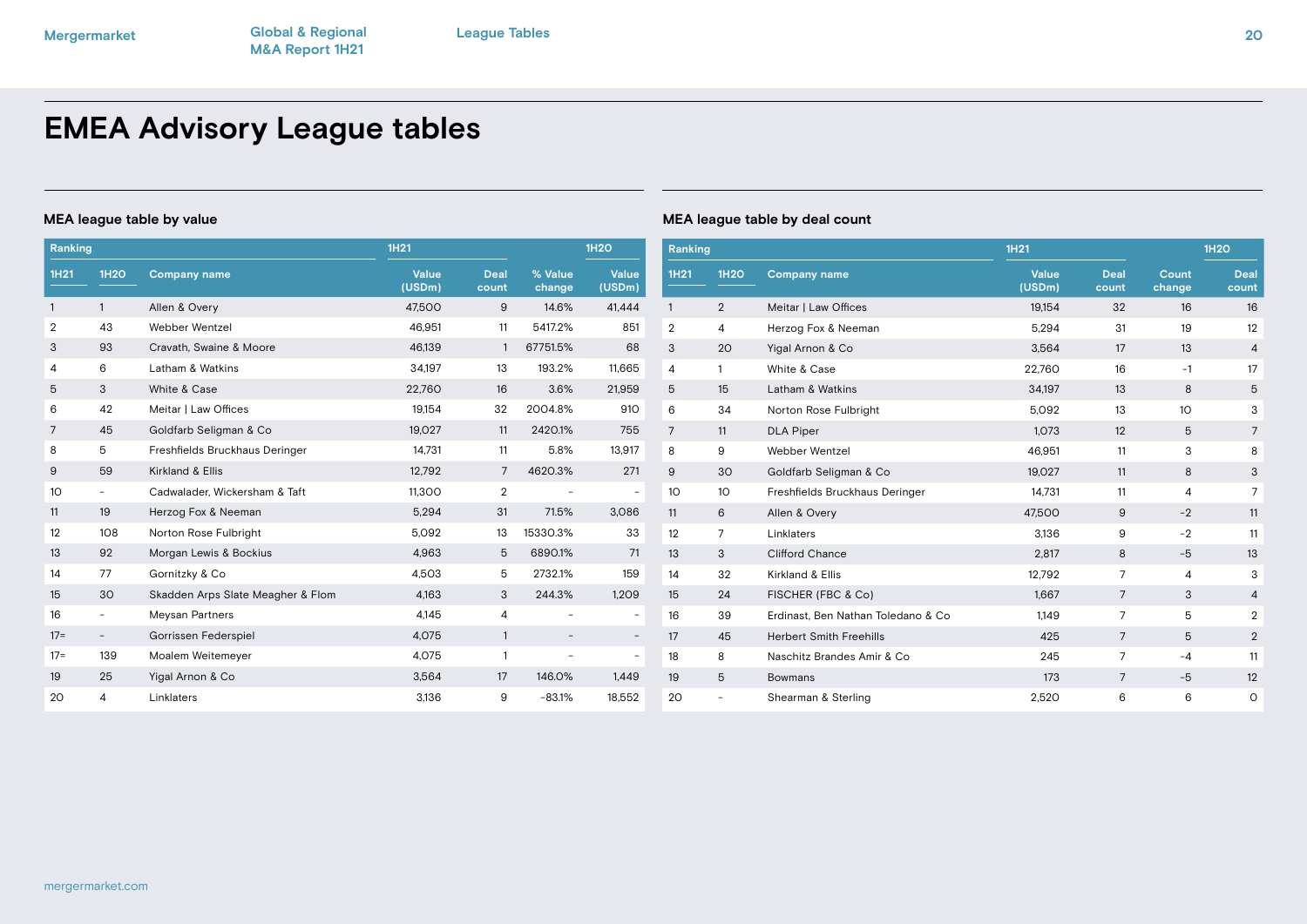### <span id="page-20-0"></span>**Americas league table by value Americas league table by deal count**

| Ranking          |                 |                                       | 1H21            |                      |                   | <b>1H2O</b>     | Ranking        |                |                                       | 1H21            |               |                 | <b>1H2O</b>   |
|------------------|-----------------|---------------------------------------|-----------------|----------------------|-------------------|-----------------|----------------|----------------|---------------------------------------|-----------------|---------------|-----------------|---------------|
| 1H <sub>21</sub> | <b>1H2O</b>     | <b>Company name</b>                   | Value<br>(USDm) | <b>Deal</b><br>count | % Value<br>change | Value<br>(USDm) | 1H21           | <b>1H2O</b>    | <b>Company name</b>                   | Value<br>(USDm) | Deal<br>count | Count<br>change | Deal<br>count |
|                  | 10 <sup>°</sup> | White & Case                          | 354.810         | 153                  | 578.8%            | 52,268          |                |                | Kirkland & Ellis                      | 302,969         | 404           | 177             | 227           |
| $\overline{2}$   | 4               | Simpson Thacher & Bartlett            | 349,047         | 104                  | 401.6%            | 69,588          | $\overline{2}$ | 3              | Latham & Watkins                      | 288,209         | 272           | 113             | 159           |
| 3                |                 | Wachtell, Lipton, Rosen & Katz        | 316,932         | 54                   | 163.2%            | 120,412         | 3              | $\overline{2}$ | <b>DLA Piper</b>                      | 47,133          | 206           | 28              | 178           |
| 4                | 5               | Sullivan & Cromwell                   | 312,700         | 87                   | 383.0%            | 64,742          | $\overline{4}$ | 4              | Goodwin Procter                       | 81.695          | 188           | 42              | 146           |
| 5                | $\overline{2}$  | Kirkland & Ellis                      | 302,969         | 404                  | 205.1%            | 99,316          | 5              | 6              | <b>Sidley Austin</b>                  | 108,315         | 170           | 70              | 100           |
| 6                | 3               | Latham & Watkins                      | 288,209         | 272                  | 305.3%            | 71,106          | 6              | 14             | White & Case                          | 354,810         | 153           | 88              | 65            |
|                  | 6               | Skadden Arps Slate Meagher & Flom     | 256,287         | 125                  | 300.0%            | 64,076          | $\overline{7}$ | $\overline{7}$ | Ropes & Gray                          | 162,120         | 133           | 36              | 97            |
| 8                | 23              | Cravath, Swaine & Moore               | 251,774         | 46                   | 687.5%            | 31,972          | 8              | 9              | Cooley                                | 88,855          | 127           | 41              | 86            |
| 9                | 63              | Fried Frank Harris Shriver & Jacobson | 206,064         | 43                   | 2781.2%           | 7,152           | 9              | 15             | Skadden Arps Slate Meagher & Flom     | 256,287         | 125           | 64              | 61            |
| 10               |                 | Davis Polk & Wardwell                 | 199,066         | 88                   | 214.2%            | 63,351          | 10             | 8              | Jones Day                             | 39,347          | 125           | 31              | 94            |
| 11               | 18              | Paul Weiss Rifkind Wharton & Garrison | 197,437         | 100                  | 383.4%            | 40,845          | 11             | 38             | Orrick Herrington & Sutcliffe         | 37,182          | 125           | 92              | 33            |
| 12               | 19              | Debevoise & Plimpton                  | 166,346         | 45                   | 336.8%            | 38,086          | 12             | 12             | Weil Gotshal & Manges                 | 115,159         | 111           | 40              | 71            |
| 13               | 24              | Ropes & Gray                          | 162,120         | 133                  | 425.9%            | 30,825          | 13             | 20             | Simpson Thacher & Bartlett            | 349,047         | 104           | 53              | 51            |
| 14               | 8               | Freshfields Bruckhaus Deringer        | 148,703         | 64                   | 152.9%            | 58,805          | 14             | 13             | Willkie Farr & Gallagher              | 79,594          | 101           | 32              | 69            |
| 15               | 55              | Alston & Bird                         | 142,612         | 70                   | 1563.9%           | 8,571           | 15             | 17             | Paul Weiss Rifkind Wharton & Garrison | 197,437         | 100           | 48              | 52            |
| 16               | 17              | Weil Gotshal & Manges                 | 115,159         | 111                  | 177.6%            | 41,491          | 16             | 10             | Morgan Lewis & Bockius                | 44.748          | 100           | 19              | 81            |
| 17               | 27              | <b>Sidley Austin</b>                  | 108,315         | 170                  | 325.7%            | 25,445          | 17             | 5              | Wilson Sonsini Goodrich & Rosati      | 41,535          | 94            | $-6$            | 100           |
| 18               | 82              | Fasken Martineau Dumoulin             | 106,001         | 81                   | 2586.3%           | 3,946           | 18             | 29             | Stikeman Elliott                      | 59,869          | 92            | 50              | 42            |
| 19               | 29              | Gibson, Dunn & Crutcher               | 99,731          | 86                   | 367.3%            | 21,344          | 19             | 21             | Davis Polk & Wardwell                 | 199,066         | 88            | 37              | 51            |
| 20               | 35              | Cooley                                | 88,855          | 127                  | 474.2%            | 15,475          | 20             | 24             | Sullivan & Cromwell                   | 312,700         | 87            | 40              | 47            |

**Deal count**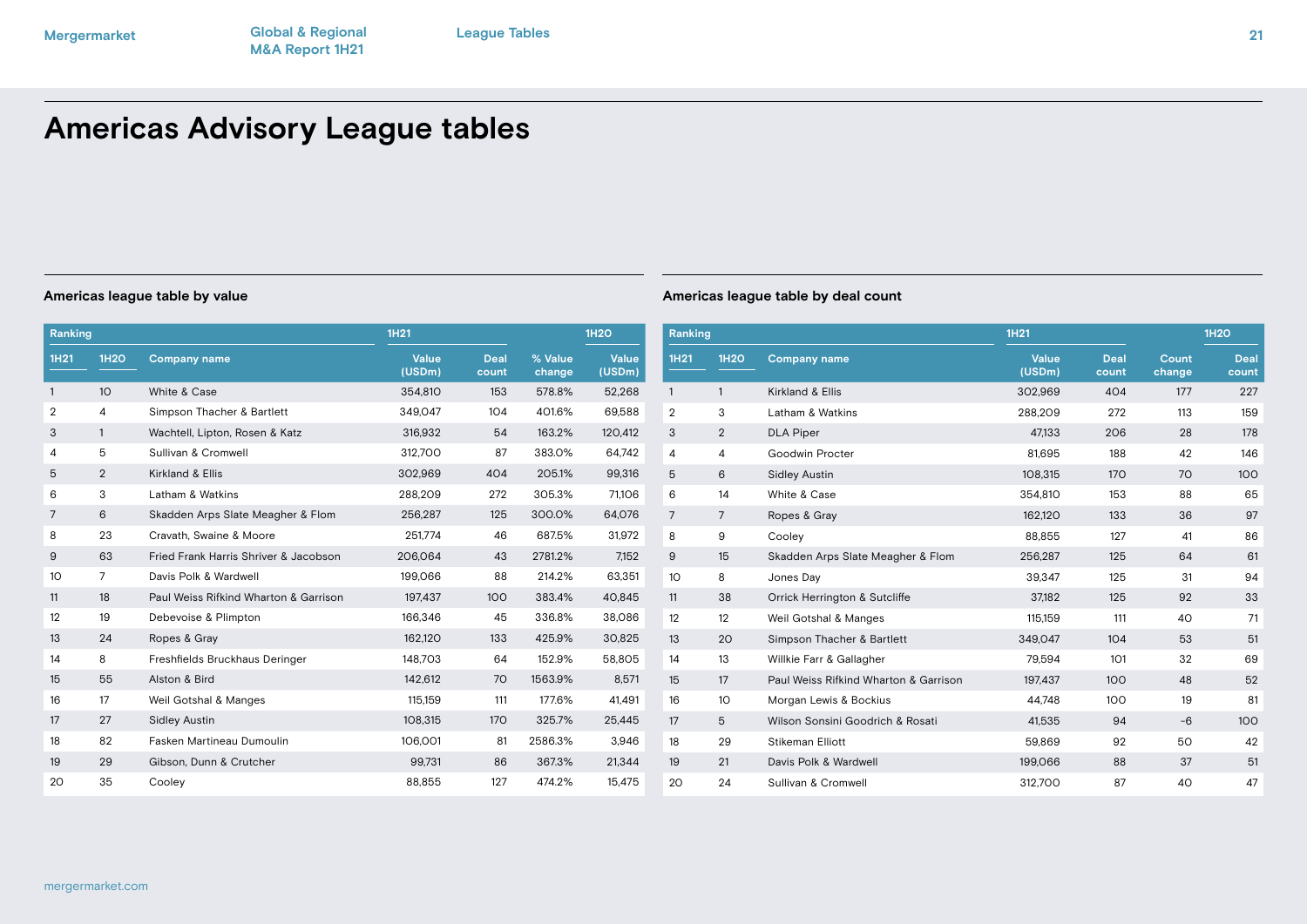| Ranking |                |                                       | 1H21                   |               |                   | 1H20            | Ranking         |                  |                                       | 1H21       |
|---------|----------------|---------------------------------------|------------------------|---------------|-------------------|-----------------|-----------------|------------------|---------------------------------------|------------|
| 1H21    | 1H20           | <b>Company name</b>                   | <b>Value</b><br>(USDm) | Deal<br>count | % Value<br>change | Value<br>(USDm) | 1H21            | 1H20             | <b>Company name</b>                   | Ve<br>(USI |
|         | $\overline{4}$ | Simpson Thacher & Bartlett            | 349,047                | 104           | 402.0%            | 69,531          |                 | $\overline{1}$   | Kirkland & Ellis                      | 301.       |
| 2       | 10             | White & Case                          | 340,733                | 142           | 572.5%            | 50,663          | $\overline{2}$  | 3                | Latham & Watkins                      | 256        |
| 3       | 9              | Sullivan & Cromwell                   | 306,200                | 86            | 450.9%            | 55,578          | 3               | $\overline{2}$   | <b>DLA Piper</b>                      | 45,6       |
| 4       | $\overline{2}$ | Kirkland & Ellis                      | 301,270                | 398           | 204.1%            | 99,056          | 4               | 4                | Goodwin Procter                       | 75.        |
| 5       | $\mathbf{1}$   | Wachtell, Lipton, Rosen & Katz        | 295,012                | 52            | 145.0%            | 120,412         | 5               | 6                | <b>Sidley Austin</b>                  | 108        |
| 6       | 3              | Latham & Watkins                      | 256,731                | 266           | 261.1%            | 71,106          | 6               | 16               | White & Case                          | 340.       |
| 7       | 5              | Skadden Arps Slate Meagher & Flom     | 254,247                | 119           | 298.0%            | 63,881          | $\overline{7}$  | 7                | Ropes & Gray                          | 162.       |
| 8       | 22             | Cravath, Swaine & Moore               | 230,594                | 45            | 636.2%            | 31,324          | 8               | 9                | Cooley                                | 88,        |
| 9       | 58             | Fried Frank Harris Shriver & Jacobson | 206,064                | 43            | 2781.2%           | 7,152           | 9               | 8                | Jones Day                             | 38,        |
| 10      | 18             | Paul Weiss Rifkind Wharton & Garrison | 196,514                | 98            | 384.1%            | 40,595          | 10 <sup>°</sup> | 36               | Orrick Herrington & Sutcliffe         | 35.        |
| 11      | 6              | Davis Polk & Wardwell                 | 176,826                | 83            | 179.1%            | 63,351          | 11              | 15 <sup>15</sup> | Skadden Arps Slate Meagher & Flom     | 254,       |
| 12      | 25             | Debevoise & Plimpton                  | 166,346                | 45            | 472.9%            | 29,036          | 12              | $12 \,$          | Weil Gotshal & Manges                 | 115        |
| 13      | 23             | Ropes & Gray                          | 162,120                | 133           | 425.9%            | 30,825          | 13              | 20               | Simpson Thacher & Bartlett            | 349.       |
| 14      | 8              | Freshfields Bruckhaus Deringer        | 148,332                | 59            | 158.2%            | 57,455          | 14              | 10               | Morgan Lewis & Bockius                | 44         |
| 15      | 48             | Alston & Bird                         | 142,612                | 70            | 1563.9%           | 8,571           | 15              | 18               | Paul Weiss Rifkind Wharton & Garrison | 196,       |
| 16      | 17             | Weil Gotshal & Manges                 | 115,159                | 110           | 177.6%            | 41,491          | 16              | 13               | Willkie Farr & Gallagher              | 79,        |
| 17      | 26             | <b>Sidley Austin</b>                  | 108,128                | 169           | 327.5%            | 25,292          | 17              | 5                | Wilson Sonsini Goodrich & Rosati      | 40         |
| 18      | 94             | Fasken Martineau Dumoulin             | 104,585                | 31            | 3599.5%           | 2,827           | 18              | 25               | Sullivan & Cromwell                   | 306,2      |
| 19      | 27             | Gibson, Dunn & Crutcher               | 99,731                 | 86            | 367.9%            | 21,316          | 19              | 21               | Gibson, Dunn & Crutcher               | 99         |
| 20      | 35             | Cooley                                | 88,855                 | 127           | 474.2%            | 15,475          | 20              | 11               | McDermott Will & Emery                | 2,         |

## **US league table by value US league table by deal count**

| Ranking |                 |                                       | 1H21                   |                      |                 | <b>1H2O</b>          |
|---------|-----------------|---------------------------------------|------------------------|----------------------|-----------------|----------------------|
| 1H21    | <b>1H2O</b>     | <b>Company name</b>                   | <b>Value</b><br>(USDm) | <b>Deal</b><br>count | Count<br>change | <b>Deal</b><br>count |
| 1       | $\mathbf{1}$    | Kirkland & Ellis                      | 301,270                | 398                  | 172             | 226                  |
| 2       | 3               | Latham & Watkins                      | 256,731                | 266                  | 109             | 157                  |
| 3       | $\mathbf{2}$    | <b>DLA Piper</b>                      | 45,630                 | 188                  | 22              | 166                  |
| 4       | 4               | Goodwin Procter                       | 75,140                 | 185                  | 41              | 144                  |
| 5       | 6               | <b>Sidley Austin</b>                  | 108,128                | 169                  | 71              | 98                   |
| 6       | 16              | White & Case                          | 340.733                | 142                  | 87              | 55                   |
| 7       | $\overline{7}$  | Ropes & Gray                          | 162,120                | 133                  | 36              | 97                   |
| 8       | 9               | Cooley                                | 88,855                 | 127                  | 41              | 86                   |
| 9       | 8               | Jones Day                             | 38,929                 | 122                  | 31              | 91                   |
| 10      | 36              | Orrick Herrington & Sutcliffe         | 35,799                 | 121                  | 89              | 32                   |
| 11      | 15              | Skadden Arps Slate Meagher & Flom     | 254,247                | 119                  | 64              | 55                   |
| 12      | 12              | Weil Gotshal & Manges                 | 115.159                | 110                  | 40              | 70                   |
| 13      | 20              | Simpson Thacher & Bartlett            | 349,047                | 104                  | 55              | 49                   |
| 14      | 10 <sup>2</sup> | Morgan Lewis & Bockius                | 44,721                 | 99                   | 18              | 81                   |
| 15      | 18              | Paul Weiss Rifkind Wharton & Garrison | 196,514                | 98                   | 47              | 51                   |
| 16      | 13              | Willkie Farr & Gallagher              | 79.594                 | 98                   | 32              | 66                   |
| 17      | 5               | Wilson Sonsini Goodrich & Rosati      | 40,517                 | 91                   | $-7$            | 98                   |
| 18      | 25              | Sullivan & Cromwell                   | 306,200                | 86                   | 42              | 44                   |
| 19      | 21              | Gibson, Dunn & Crutcher               | 99,731                 | 86                   | 37              | 49                   |
| 20      | 11              | McDermott Will & Emery                | 2.923                  | 84                   | 11              | 73                   |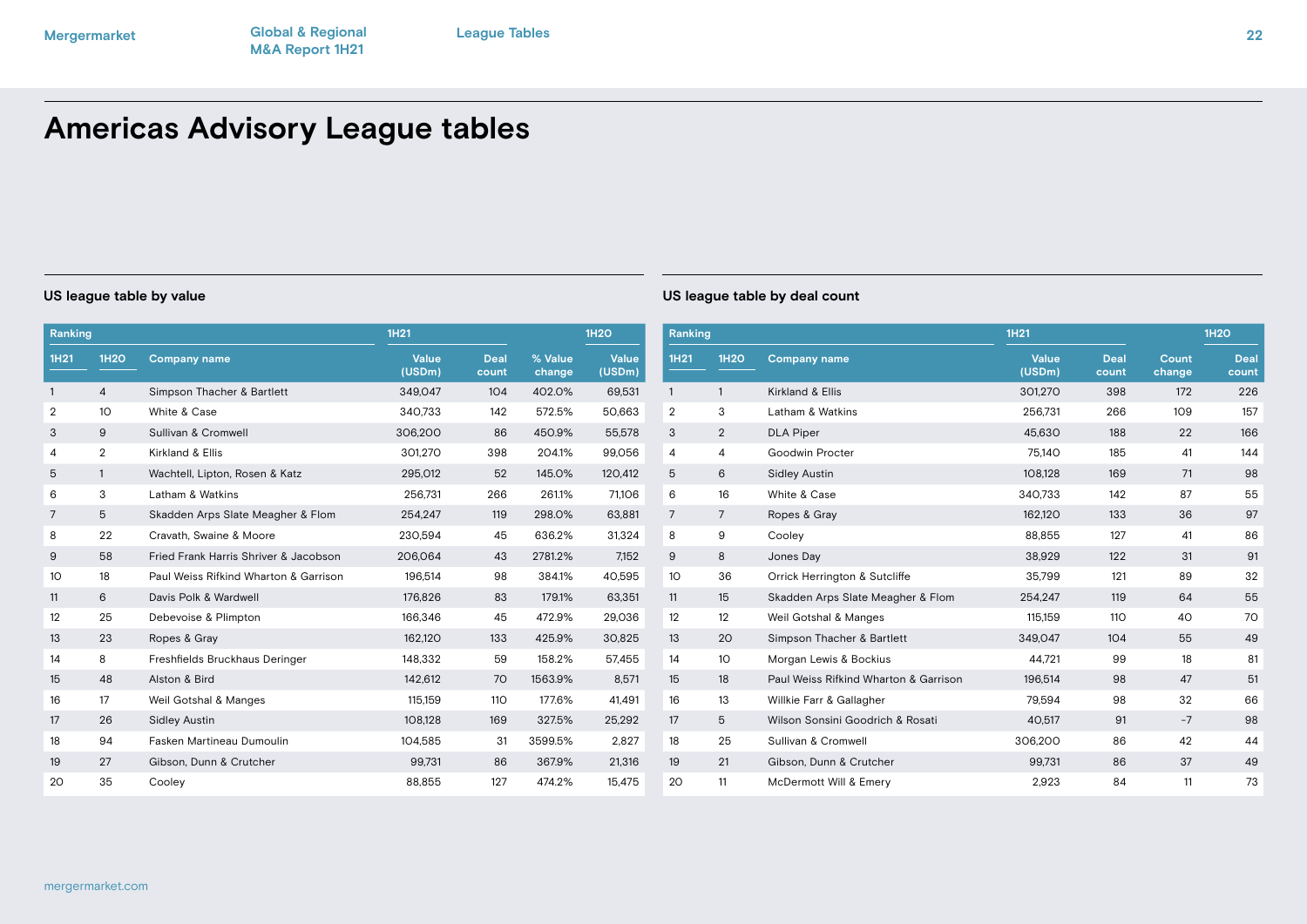| Ranking        |                |                                       | 1H21            |               |                   | <b>1H2O</b>     |
|----------------|----------------|---------------------------------------|-----------------|---------------|-------------------|-----------------|
| 1H21           | <b>1H2O</b>    | <b>Company name</b>                   | Value<br>(USDm) | Deal<br>count | % Value<br>change | Value<br>(USDm) |
|                | 3              | Simpson Thacher & Bartlett            | 283,846         | 60            | 351.0%            | 62,939          |
| $\overline{2}$ | 18             | White & Case                          | 244.564         | 80            | 658.5%            | 32.241          |
| 3              | 1              | Wachtell, Lipton, Rosen & Katz        | 201,336         | 30            | 94.0%             | 103,804         |
| 4              | 11             | Sullivan & Cromwell                   | 177.573         | 39            | 348.2%            | 39.616          |
| 5              | $\overline{2}$ | Kirkland & Ellis                      | 174,498         | 214           | 121.8%            | 78,663          |
| 6              | 20             | Paul Weiss Rifkind Wharton & Garrison | 167,484         | 71            | 469.3%            | 29,421          |
| 7              | 23             | Debevoise & Plimpton                  | 151,891         | 29            | 654.4%            | 20,133          |
| 8              | 9              | Skadden Arps Slate Meagher & Flom     | 150.961         | 67            | 263.0%            | 41,592          |
| 9              | 14             | Latham & Watkins                      | 139.170         | 141           | 276.3%            | 36,983          |
| 10             | 60             | Fried Frank Harris Shriver & Jacobson | 134,566         | 23            | 3374.5%           | 3,873           |

### **US North East league table by value US North East league table by deal count**

| Ranking        |                |                                       | 1H21                   |                      |                 | 1H2O                 |
|----------------|----------------|---------------------------------------|------------------------|----------------------|-----------------|----------------------|
| 1H21           | 1H20           | <b>Company name</b>                   | <b>Value</b><br>(USDm) | <b>Deal</b><br>count | Count<br>change | <b>Deal</b><br>count |
| 1              |                | Kirkland & Ellis                      | 174,498                | 214                  | 76              | 138                  |
| $\overline{2}$ | 3              | Latham & Watkins                      | 139.170                | 141                  | 61              | 80                   |
| 3              | 2              | Goodwin Procter                       | 50,009                 | 97                   | 12              | 85                   |
| 4              | 8              | <b>Sidley Austin</b>                  | 49,833                 | 88                   | 41              | 47                   |
| 5              | 5              | Ropes & Gray                          | 83,469                 | 83                   | 26              | 57                   |
| 6              | 17             | White & Case                          | 244,564                | 80                   | 52              | 28                   |
| 7              | $\overline{4}$ | <b>DLA Piper</b>                      | 26,548                 | 76                   | 11              | 65                   |
| 8              | 9              | Weil Gotshal & Manges                 | 68,279                 | 73                   | 30              | 43                   |
| 9              | 12             | Paul Weiss Rifkind Wharton & Garrison | 167,484                | 71                   | 32              | 39                   |
| 10             | 7              | Jones Day                             | 25,419                 | 69                   | 17              | 52                   |

| Ranking |                 |                                       | 1H21            |               |                   | 1H20                   |
|---------|-----------------|---------------------------------------|-----------------|---------------|-------------------|------------------------|
| 1H21    | <b>1H2O</b>     | <b>Company name</b>                   | Value<br>(USDm) | Deal<br>count | % Value<br>change | <b>Value</b><br>(USDm) |
|         | 11              | Simpson Thacher & Bartlett            | 102,216         | 26            | 1425.2%           | 6,702                  |
| 2       | 1               | Kirkland & Ellis                      | 81.731          | 121           | 251.7%            | 23,237                 |
| 3       | 2               | Wachtell, Lipton, Rosen & Katz        | 80,531          | 15            | 349.4%            | 17.921                 |
| 4       | 4               | Sullivan & Cromwell                   | 61,193          | 19            | 387.7%            | 12,546                 |
| 5       | 10 <sup>2</sup> | <b>Sidley Austin</b>                  | 55,589          | 55            | 701.3%            | 6,937                  |
| 6       | 42              | Fried Frank Harris Shriver & Jacobson | 50,128          | 12            | 4391.8%           | 1.116                  |
| 7       | 12              | White & Case                          | 46,667          | 20            | 604.6%            | 6,623                  |
| 8       | 5               | Cravath, Swaine & Moore               | 45,627          | 11            | 298.8%            | 11,442                 |
| 9       | 23              | Willkie Farr & Gallagher              | 40,185          | 22            | 989.9%            | 3,687                  |
| 10      | 17              | Skadden Arps Slate Meagher & Flom     | 39,191          | 30            | 732.1%            | 4,710                  |

## **US Mid West league table by value US Mid West league table by deal count**

| Ranking |                |                                   | 1H21                   |                      |                 | <b>1H2O</b>          |
|---------|----------------|-----------------------------------|------------------------|----------------------|-----------------|----------------------|
| 1H21    | <b>1H2O</b>    | <b>Company name</b>               | <b>Value</b><br>(USDm) | <b>Deal</b><br>count | Count<br>change | <b>Deal</b><br>count |
|         | $\mathbf{1}$   | Kirkland & Ellis                  | 81,731                 | 121                  | 60              | 61                   |
| 2       | 6              | <b>Sidley Austin</b>              | 55,589                 | 55                   | 32              | 23                   |
| 3       | $\overline{2}$ | Jones Day                         | 12,999                 | 48                   | 20              | 28                   |
| 4       | 8              | McDermott Will & Emery            | 952                    | 37                   | 19              | 18                   |
| 5       | $\overline{4}$ | Latham & Watkins                  | 36,737                 | 34                   | 8               | 26                   |
| 6       | 11             | Ropes & Gray                      | 25,852                 | 34                   | 18              | 16                   |
| 7       | 17             | Skadden Arps Slate Meagher & Flom | 39,191                 | 30                   | 19              | 11                   |
| 8       | 15             | Weil Gotshal & Manges             | 35,612                 | 27                   | 15              | 12                   |
| 9       | 30             | Simpson Thacher & Bartlett        | 102,216                | 26                   | 18              | 8                    |
| 10      | 13             | Goodwin Procter                   | 6,313                  | 26                   | 12              | 14                   |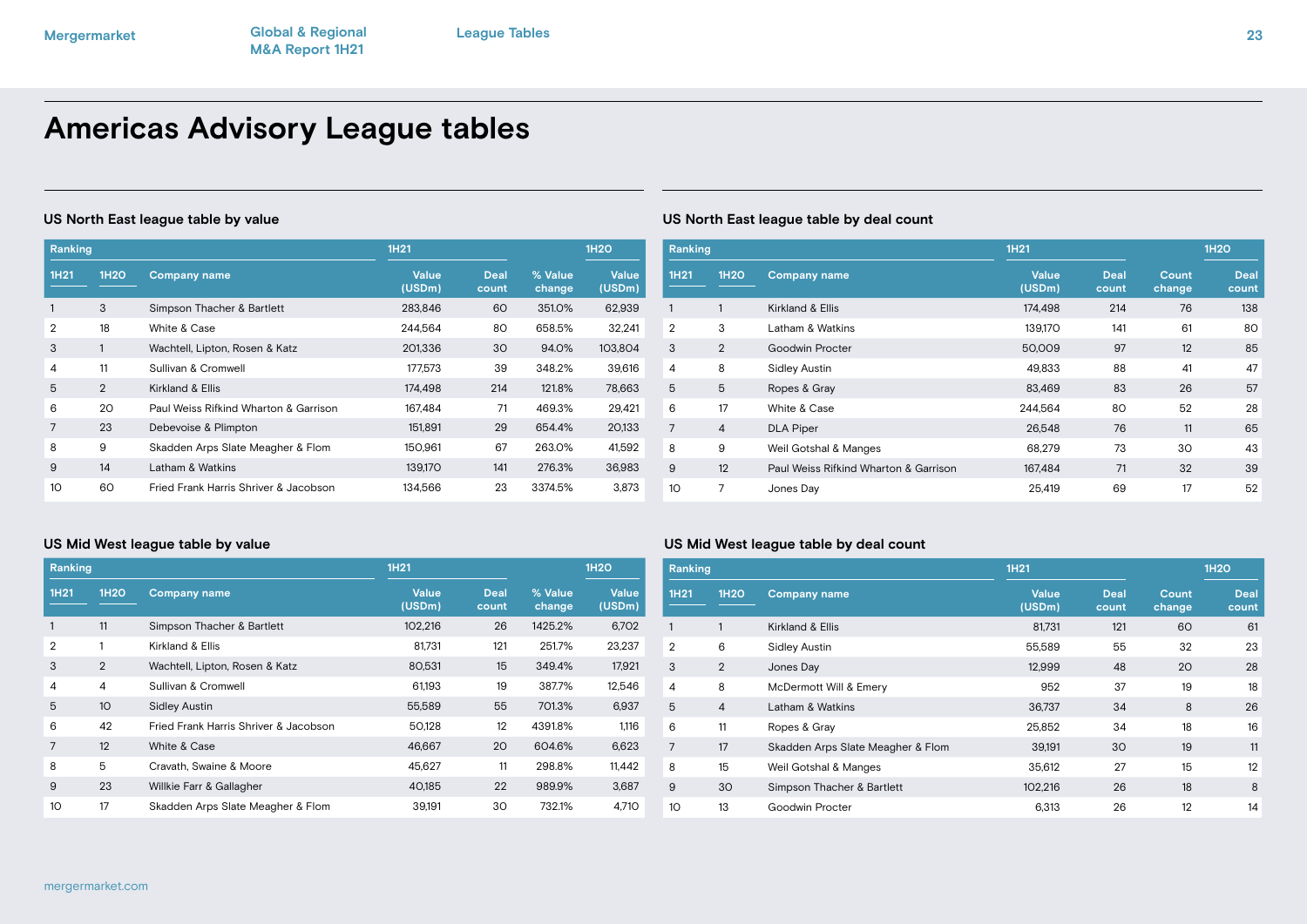| Ranking        |                 |                                       | 1H21                   |               | <b>1H2O</b>       |                 |  |
|----------------|-----------------|---------------------------------------|------------------------|---------------|-------------------|-----------------|--|
| 1H21           | <b>1H2O</b>     | <b>Company name</b>                   | <b>Value</b><br>(USDm) | Deal<br>count | % Value<br>change | Value<br>(USDm) |  |
|                | 33              | Simpson Thacher & Bartlett            | 172,663                | 35            | 7709.3%           | 2,211           |  |
| $\overline{2}$ | 13              | White & Case                          | 153,683                | 50            | 2127.9%           | 6,898           |  |
| 3              | 12              | Sullivan & Cromwell                   | 144,594                | 27            | 1784.5%           | 7,673           |  |
| 4              | 46              | Fried Frank Harris Shriver & Jacobson | 140.866                | 17            | 9198.1%           | 1,515           |  |
| 5              | 1               | Wachtell, Lipton, Rosen & Katz        | 139.576                | 21            | 606.9%            | 19,745          |  |
| 6              | 5               | Debevoise & Plimpton                  | 131.334                | 19            | 961.7%            | 12.370          |  |
| 7              | 18              | Alston & Bird                         | 116,462                | 48            | 2129.4%           | 5,224           |  |
| 8              | 81              | Fasken Martineau Dumoulin             | 98,715                 | 6             | 20045.9%          | 490             |  |
| 9              | 6               | Kirkland & Ellis                      | 77,276                 | 155           | 536.5%            | 12,140          |  |
| 10             | 10 <sup>°</sup> | Cravath, Swaine & Moore               | 68,527                 | 15            | 716.5%            | 8,393           |  |

## **US South league table by value US South league table by deal count**

| Ranking        |                  |                      | 1H21                               |                      |                 | <b>1H2O</b>          |
|----------------|------------------|----------------------|------------------------------------|----------------------|-----------------|----------------------|
| 1H21           | 1H <sub>20</sub> | <b>Company name</b>  | <b>Value</b><br>(USD <sub>m)</sub> | <b>Deal</b><br>count | Count<br>change | <b>Deal</b><br>count |
| 1              | 1                | Kirkland & Ellis     | 77,276                             | 155                  | 63              | 92                   |
| $\overline{2}$ | 3                | Latham & Watkins     | 62,402                             | 82                   | 25              | 57                   |
| 3              | 2                | <b>DLA Piper</b>     | 16,136                             | 77                   | $\overline{4}$  | 73                   |
| $\overline{4}$ | 7                | Goodwin Procter      | 14,477                             | 56                   | 21              | 35                   |
| 5              | 8                | <b>Sidley Austin</b> | 13,303                             | 56                   | 23              | 33                   |
| 6              | 4                | Ropes & Gray         | 59,982                             | 53                   | 11              | 42                   |
| 7              | 28               | White & Case         | 153,683                            | 50                   | 35              | 15                   |
| 8              | 16               | Alston & Bird        | 116,462                            | 48                   | 27              | 21                   |
| 9              | 23               | Cooley               | 19,543                             | 48                   | 29              | 19                   |
| 10             | 9                | Jones Day            | 11,154                             | 48                   | 16              | 32                   |

| Ranking        |                |                                   | 1H21            | 1H20          |                   |                        |
|----------------|----------------|-----------------------------------|-----------------|---------------|-------------------|------------------------|
| 1H21           | 1H20           | <b>Company name</b>               | Value<br>(USDm) | Deal<br>count | % Value<br>change | <b>Value</b><br>(USDm) |
| $\mathbf{1}$   | 12             | Kirkland & Ellis                  | 161,767         | 197           | 922.9%            | 15,815                 |
| $\overline{2}$ | 5              | Skadden Arps Slate Meagher & Flom | 144,040         | 45            | 397.2%            | 28,968                 |
| 3              | 7              | Latham & Watkins                  | 136,538         | 141           | 447.0%            | 24,961                 |
| $\overline{4}$ | 11             | Ropes & Gray                      | 106,284         | 60            | 558.3%            | 16,144                 |
| 5              | 21             | Sullivan & Cromwell               | 95,997          | 42            | 1069.3%           | 8,210                  |
| 6              | 26             | Cravath, Swaine & Moore           | 90,701          | 20            | 1276.1%           | 6,591                  |
| 7              | 34             | Simpson Thacher & Bartlett        | 90,080          | 45            | 1800.0%           | 4,741                  |
| 8              | 10             | White & Case                      | 88.826          | 53            | 406.7%            | 17.532                 |
| 9              | 9              | Davis Polk & Wardwell             | 85.699          | 42            | 324.1%            | 20,208                 |
| 10             | $\overline{2}$ | Wachtell, Lipton, Rosen & Katz    | 78.091          | 20            | 72.1%             | 45,388                 |

## **US West league table by value US West league table by deal count**

| Ranking      |                |                                  | 1H21                   | <b>1H2O</b>          |                 |               |
|--------------|----------------|----------------------------------|------------------------|----------------------|-----------------|---------------|
| 1H21         | 1H20           | <b>Company name</b>              | <b>Value</b><br>(USDm) | <b>Deal</b><br>count | Count<br>change | Deal<br>count |
| $\mathbf{1}$ | 3              | Kirkland & Ellis                 | 161,767                | 197                  | 121             | 76            |
| 2            | 4              | Latham & Watkins                 | 136,538                | 141                  | 68              | 73            |
| 3            |                | Goodwin Procter                  | 38,823                 | 108                  | 28              | 80            |
| 4            | 6              | Cooley                           | 72,054                 | 93                   | 32              | 61            |
| 5            | 5              | <b>DLA Piper</b>                 | 19,071                 | 92                   | 22              | 70            |
| 6            | 26             | Orrick Herrington & Sutcliffe    | 26,142                 | 81                   | 64              | 17            |
| 7            | 2              | Wilson Sonsini Goodrich & Rosati | 33,795                 | 72                   | $-5$            | 77            |
| 8            | $\overline{7}$ | <b>Sidley Austin</b>             | 21,614                 | 71                   | 26              | 45            |
| 9            | 8              | Ropes & Gray                     | 106,284                | 60                   | 22              | 38            |
| 10           | 19             | White & Case                     | 88,826                 | 53                   | 31              | 22            |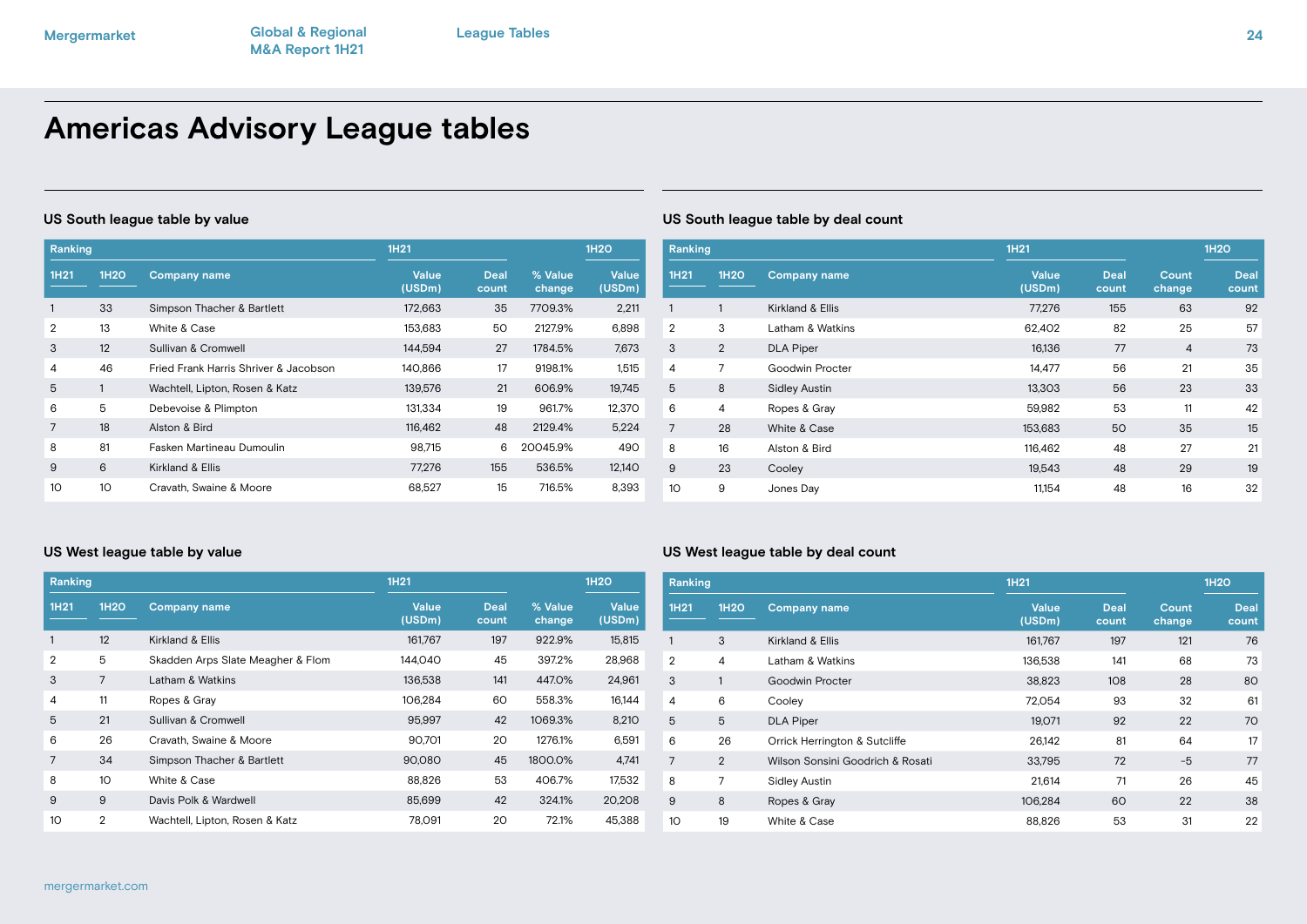| Ranking          |                   |                                      | 1H21            |                |                          | 1H20                     | Ranking         |                          |                                 | 1H2 |
|------------------|-------------------|--------------------------------------|-----------------|----------------|--------------------------|--------------------------|-----------------|--------------------------|---------------------------------|-----|
| 1H21             | <b>1H2O</b>       | <b>Company name</b>                  | Value<br>(USDm) | Deal<br>count  | % Value<br>change        | Value<br>(USDm)          | 1H21            | <b>1H2O</b>              | <b>Company name</b>             |     |
|                  | 5                 | Davies Ward Phillips & Vineberg      | 69,941          | 27             | 1188.0%                  | 5,430                    |                 | $\overline{2}$           | Stikeman Elliott                |     |
| 2                | 2                 | Blake, Cassels & Graydon             | 58,130          | 51             | 667.7%                   | 7,572                    | $\overline{2}$  | -1                       | Fasken Martineau Dumoulin       |     |
| 3                | 42                | Wachtell, Lipton, Rosen & Katz       | 56,610          | 6              | 4617.5%                  | 1,200                    | 3               | 3                        | Blake, Cassels & Graydon        |     |
| 4                | 37                | Cravath, Swaine & Moore              | 55,130          | 3              | 3801.6%                  | 1,413                    | 4               | $\overline{7}$           | Osler, Hoskin & Harcourt        |     |
| 5                | 3                 | <b>Stikeman Elliott</b>              | 53,443          | 80             | 637.0%                   | 7,251                    | 5               | 5                        | <b>McCarthy Tetrault</b>        |     |
| 6                | 8                 | Torys                                | 53,361          | 25             | 1045.3%                  | 4,659                    | 6               | 8                        | <b>Bennett Jones</b>            |     |
| 7                | 62                | <b>Burnet Duckworth &amp; Palmer</b> | 49,224          | 7              | 19128.1%                 | 256                      | $\overline{7}$  | 14                       | Dentons                         |     |
| 8                | 22                | White & Case                         | 46,338          | 9              | 1993.0%                  | 2,214                    | 8               | $\overline{4}$           | Davies Ward Phillips & Vineberg |     |
| 9                | 32                | Norton Rose Fulbright                | 42,794          | 22             | 2512.6%                  | 1,638                    | 9               | 6                        | Torys                           |     |
| 10 <sup>°</sup>  | 1                 | <b>McCarthy Tetrault</b>             | 42,103          | 41             | 274.3%                   | 11,248                   | 10 <sup>°</sup> | 12                       | Kirkland & Ellis                |     |
| 11               | 82                | Sullivan & Cromwell                  | 41,785          | 8              | 47928.7%                 | 87                       | 11              | 9                        | Norton Rose Fulbright           |     |
| 12               | 16                | Latham & Watkins                     | 41,355          | 18             | 1152.8%                  | 3,301                    | 12              | 11                       | <b>DLA Piper</b>                |     |
| 13               | 11                | Osler, Hoskin & Harcourt             | 37,976          | 44             | 837.4%                   | 4,051                    | 13              | 29                       | Cassels Brock & Blackwell       |     |
| 14               | 6                 | Willkie Farr & Gallagher             | 36,574          | 9              | 631.5%                   | 5,000                    | 14              | 15                       | Borden Ladner Gervais           |     |
| 15 <sup>15</sup> | 13                | Goodmans                             | 34,144          | 15             | 816.6%                   | 3,725                    | 15              | 13                       | Latham & Watkins                |     |
| 16               | 103               | <b>Sidley Austin</b>                 | 33,690          | 4              | 116072.4%                | 29                       | 16              | 10                       | <b>Gowling WLG</b>              |     |
| $17=$            | $\qquad \qquad -$ | Baker & Miller                       | 33,565          | $\overline{2}$ | $\overline{\phantom{a}}$ | $\overline{\phantom{a}}$ | 17              | 36                       | Goodmans                        |     |
| $17=$            | $\qquad \qquad -$ | WilmerHale                           | 33,565          | $\overline{2}$ | $\sim$                   | $\overline{\phantom{a}}$ | 18              | 22                       | Morgan Lewis & Bockius          |     |
| 19               | $\qquad \qquad -$ | <b>Agon Partners</b>                 | 33,565          | $\mathbf{1}$   | $\overline{\phantom{m}}$ | $\overline{\phantom{0}}$ | 19              | 18                       | Goodwin Procter                 |     |
| 20               | 20                | <b>Bennett Jones</b>                 | 31,268          | 33             | 1176.8%                  | 2,449                    | 20              | $\overline{\phantom{a}}$ | <b>Troutman Pepper</b>          |     |
|                  |                   |                                      |                 |                |                          |                          |                 |                          |                                 |     |

### **Canada league table by value Canada league table by deal count**

| Ranking |                   |                                 | 1H21                                                                                                                                                                                                                                                                                                                                                                                                                                        |                      |    |                |
|---------|-------------------|---------------------------------|---------------------------------------------------------------------------------------------------------------------------------------------------------------------------------------------------------------------------------------------------------------------------------------------------------------------------------------------------------------------------------------------------------------------------------------------|----------------------|----|----------------|
| 1H21    | <b>1H2O</b>       | <b>Company name</b>             | <b>1H2O</b><br>Value<br><b>Deal</b><br>Count<br>(USDm)<br>count<br>change<br>53,443<br>80<br>45<br>6,390<br>36<br>74<br>58,130<br>51<br>18<br>37,976<br>26<br>44<br>42,103<br>13<br>41<br>31,268<br>33<br>18<br>27,895<br>28<br>18<br>69,941<br>27<br>$-2$<br>25<br>53,361<br>$\overline{7}$<br>8,325<br>23<br>12<br>42,794<br>22<br>8<br>2,887<br>21<br>9<br>1,955<br>21<br>17<br>479<br>21<br>13<br>41,355<br>18<br>8<br>1,614<br>17<br>5 | <b>Deal</b><br>count |    |                |
| 1       | $\overline{2}$    | <b>Stikeman Elliott</b>         |                                                                                                                                                                                                                                                                                                                                                                                                                                             |                      |    | 35             |
| 2       | 1                 | Fasken Martineau Dumoulin       |                                                                                                                                                                                                                                                                                                                                                                                                                                             |                      |    | 38             |
| 3       | 3                 | Blake, Cassels & Graydon        |                                                                                                                                                                                                                                                                                                                                                                                                                                             |                      |    | 33             |
| 4       | 7                 | Osler, Hoskin & Harcourt        |                                                                                                                                                                                                                                                                                                                                                                                                                                             |                      |    | 18             |
| 5       | 5                 | <b>McCarthy Tetrault</b>        |                                                                                                                                                                                                                                                                                                                                                                                                                                             |                      |    | 28             |
| 6       | 8                 | <b>Bennett Jones</b>            |                                                                                                                                                                                                                                                                                                                                                                                                                                             |                      |    | 15             |
| 7       | 14                | Dentons                         |                                                                                                                                                                                                                                                                                                                                                                                                                                             |                      |    | 10             |
| 8       | 4                 | Davies Ward Phillips & Vineberg |                                                                                                                                                                                                                                                                                                                                                                                                                                             |                      |    | 29             |
| 9       | 6                 | Torys                           |                                                                                                                                                                                                                                                                                                                                                                                                                                             |                      |    | 18             |
| 10      | 12                | Kirkland & Ellis                |                                                                                                                                                                                                                                                                                                                                                                                                                                             |                      |    | 11             |
| 11      | 9                 | Norton Rose Fulbright           |                                                                                                                                                                                                                                                                                                                                                                                                                                             |                      |    | 14             |
| 12      | 11                | <b>DLA Piper</b>                |                                                                                                                                                                                                                                                                                                                                                                                                                                             |                      |    | 12             |
| 13      | 29                | Cassels Brock & Blackwell       |                                                                                                                                                                                                                                                                                                                                                                                                                                             |                      |    | $\overline{4}$ |
| 14      | 15                | Borden Ladner Gervais           |                                                                                                                                                                                                                                                                                                                                                                                                                                             |                      |    | 8              |
| 15      | 13                | Latham & Watkins                |                                                                                                                                                                                                                                                                                                                                                                                                                                             |                      |    | 10             |
| 16      | 10                | Gowling WLG                     |                                                                                                                                                                                                                                                                                                                                                                                                                                             |                      |    | 12             |
| 17      | 36                | Goodmans                        | 34,144                                                                                                                                                                                                                                                                                                                                                                                                                                      | 15                   | 12 | 3              |
| 18      | 22                | Morgan Lewis & Bockius          | 2,684                                                                                                                                                                                                                                                                                                                                                                                                                                       | 14                   | 8  | 6              |
| 19      | 18                | Goodwin Procter                 | 10,826                                                                                                                                                                                                                                                                                                                                                                                                                                      | 10                   | 3  | 7              |
| 20      | $\qquad \qquad -$ | <b>Troutman Pepper</b>          | 2.468                                                                                                                                                                                                                                                                                                                                                                                                                                       | 10 <sup>2</sup>      | 10 | O              |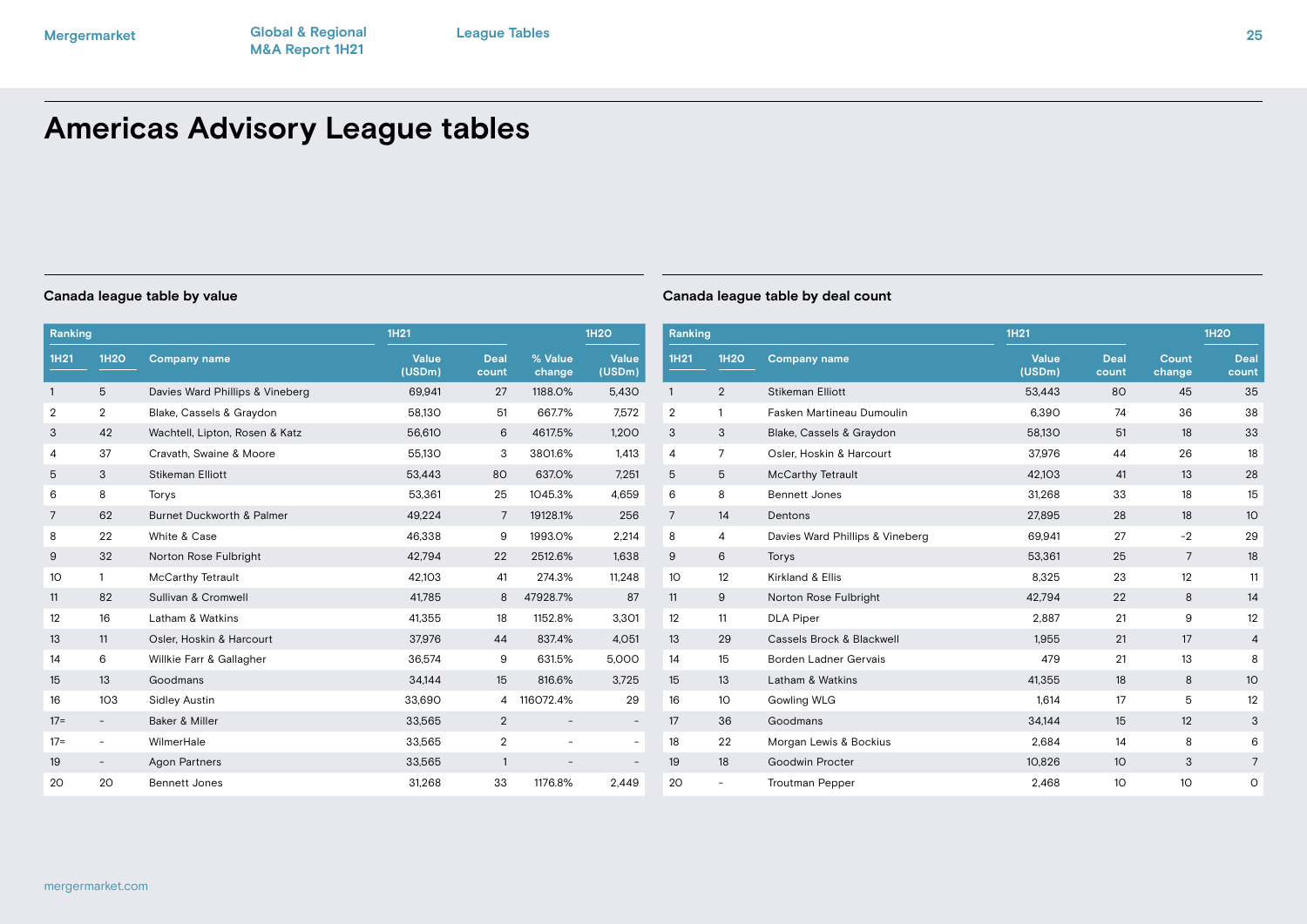| Ranking |                          |                                                              | 1H21            |                      |                          | <b>1H2O</b>              |
|---------|--------------------------|--------------------------------------------------------------|-----------------|----------------------|--------------------------|--------------------------|
| 1H21    | <b>1H2O</b>              | <b>Company name</b>                                          | Value<br>(USDm) | <b>Deal</b><br>count | % Value<br>change        | <b>Value</b><br>(USDm)   |
| 1       | 7                        | White & Case                                                 | 21,012          | 11                   | 1554.5%                  | 1,270                    |
| 2       | 9                        | Pinheiro Neto Advogados                                      | 20,348          | 43                   | 1713.5%                  | 1,122                    |
| 3       | 4                        | Mattos Filho, Veiga Filho, Marrey Jr. e<br>Quiroga Advogados | 16,835          | 22                   | 760.2%                   | 1,957                    |
| 4       | 45                       | Lefosse Advogados                                            | 16,082          | 16                   | 9646.7%                  | 165                      |
| 5       | 34                       | Madrona Advogados                                            | 10,184          | 8                    | 3537.1%                  | 280                      |
| 6       | 21                       | Souza Mello e Torres Advogados                               | 10,154          | 7                    | 1980.7%                  | 488                      |
| 7       | $\overline{\phantom{a}}$ | <b>Sidley Austin</b>                                         | 6,065           | 3                    | $\qquad \qquad -$        | $\overline{a}$           |
| 8       | 14                       | Machado Meyer Sendacz e Opice                                | 5,689           | 23                   | 707.0%                   | 705                      |
| 9       | 50                       | Mijares Angoitia Cortes y Fuentes                            | 5,553           | 6                    | 4238.3%                  | 128                      |
| 10      | $\overline{\phantom{0}}$ | Paul Weiss Rifkind Wharton & Garrison                        | 5,225           | $\overline{2}$       |                          | $\overline{\phantom{a}}$ |
| 11      | 74                       | Skadden Arps Slate Meagher & Flom                            | 5,216           | $\overline{4}$       | 10997.9%                 | 47                       |
| 12      | 68                       | Galicia Abogados                                             | 4,912           | 4                    | 8517.5%                  | 57                       |
| $13 =$  | $\overline{\phantom{0}}$ | Covington & Burling                                          | 4,800           | $\mathbf{1}$         | $\qquad \qquad -$        | -                        |
| $13 =$  | $\overline{a}$           | Pillsbury Winthrop Shaw Pittman                              | 4,800           | 1                    |                          | -                        |
| $13 =$  | $\overline{\phantom{0}}$ | Wachtell, Lipton, Rosen & Katz                               | 4,800           | $\mathbf{1}$         |                          | -                        |
| 16      | $\overline{\phantom{0}}$ | Davis Polk & Wardwell                                        | 4,585           | $\overline{7}$       | $\qquad \qquad -$        | -                        |
| 17      | 39                       | Sullivan & Cromwell                                          | 4,366           | 2                    | 1959.4%                  | 212                      |
| 18      | $\overline{\phantom{0}}$ | Vinson & Elkins                                              | 3,100           | $\overline{2}$       | $\overline{a}$           | -                        |
| $19 =$  | $\overline{\phantom{0}}$ | Convers Dill & Pearman                                       | 3,100           | $\mathbf{1}$         | $\qquad \qquad -$        | -                        |
| $19 =$  |                          | Watson, Farley & Williams                                    | 3,100           | 1                    | $\overline{\phantom{0}}$ | $\qquad \qquad -$        |
|         |                          |                                                              |                 |                      |                          |                          |

## **Latin America league table by value Latin America league table by deal count**

| Ranking |                |                                                              | 1H21                   |                      | <b>1H2O</b>     |                      |
|---------|----------------|--------------------------------------------------------------|------------------------|----------------------|-----------------|----------------------|
| 1H21    | <b>1H2O</b>    | <b>Company name</b>                                          | <b>Value</b><br>(USDm) | <b>Deal</b><br>count | Count<br>change | <b>Deal</b><br>count |
| 1       | $\mathbf{1}$   | Pinheiro Neto Advogados                                      | 20,348                 | 43                   | 14              | 29                   |
| 2       | 11             | Machado Meyer Sendacz e Opice                                | 5,689                  | 23                   | 15              | 8                    |
| 3       | $\overline{2}$ | Mattos Filho, Veiga Filho, Marrey Jr. e<br>Quiroga Advogados | 16,835                 | 22                   | 3               | 19                   |
| 4       | 6              | Veirano Advogados                                            | 311                    | 17                   | 6               | 11                   |
| 5       | 17             | Lefosse Advogados                                            | 16,082                 | 16                   | 11              | 5                    |
| 6       | 19             | Barbosa, Mussnich & Aragao                                   | 2.753                  | 15                   | 11              | 4                    |
| 7       | $\overline{4}$ | Cescon, Barrieu, Flesch & Barreto<br>Advogados               | 927                    | 13                   | $\overline{2}$  | 11                   |
| 8       | 9              | White & Case                                                 | 21.012                 | 11                   | 3               | 8                    |
| 9       | 12             | Stocche Forbes Advogados                                     | 793                    | 11                   | $\overline{4}$  | $\overline{7}$       |
| 10      | 125            | Bronstein, Zilberberg, Chueiri & Potenza<br>Advogados        | 581                    | 10                   | 9               | $\mathbf{1}$         |
| 11      | 24             | Cuatrecasas                                                  | 1,314                  | 9                    | 5               | 4                    |
| 12      | 33             | Madrona Advogados                                            | 10,184                 | 8                    | 5               | 3                    |
| 13      | 31             | Souza Mello e Torres Advogados                               | 10,154                 | $\overline{7}$       | $\overline{4}$  | 3                    |
| 14      | -              | Davis Polk & Wardwell                                        | 4.585                  | 7                    | $\overline{7}$  | 0                    |
| 15      | 14             | Philippi Prietocarrizosa, Ferrero DU & Uria                  | 729                    | 7                    | $\mathbf{1}$    | 6                    |
| 16      | 10             | Lobo de Rizzo Advogados                                      | 294                    | 7                    | $-1$            | 8                    |
| 17      | 3              | <b>Baker McKenzie</b>                                        | 225                    | 7                    | $-6$            | 13                   |
| 18      | 13             | <b>DLA Piper</b>                                             | 83                     | 7                    | O               | 7                    |
| 19      | 5              | Demarest Advogados                                           | 76                     | $\overline{7}$       | $-4$            | 11                   |
| 20      | 34             | Mijares Angoitia Cortes y Fuentes                            | 5,553                  | 6                    | 3               | 3                    |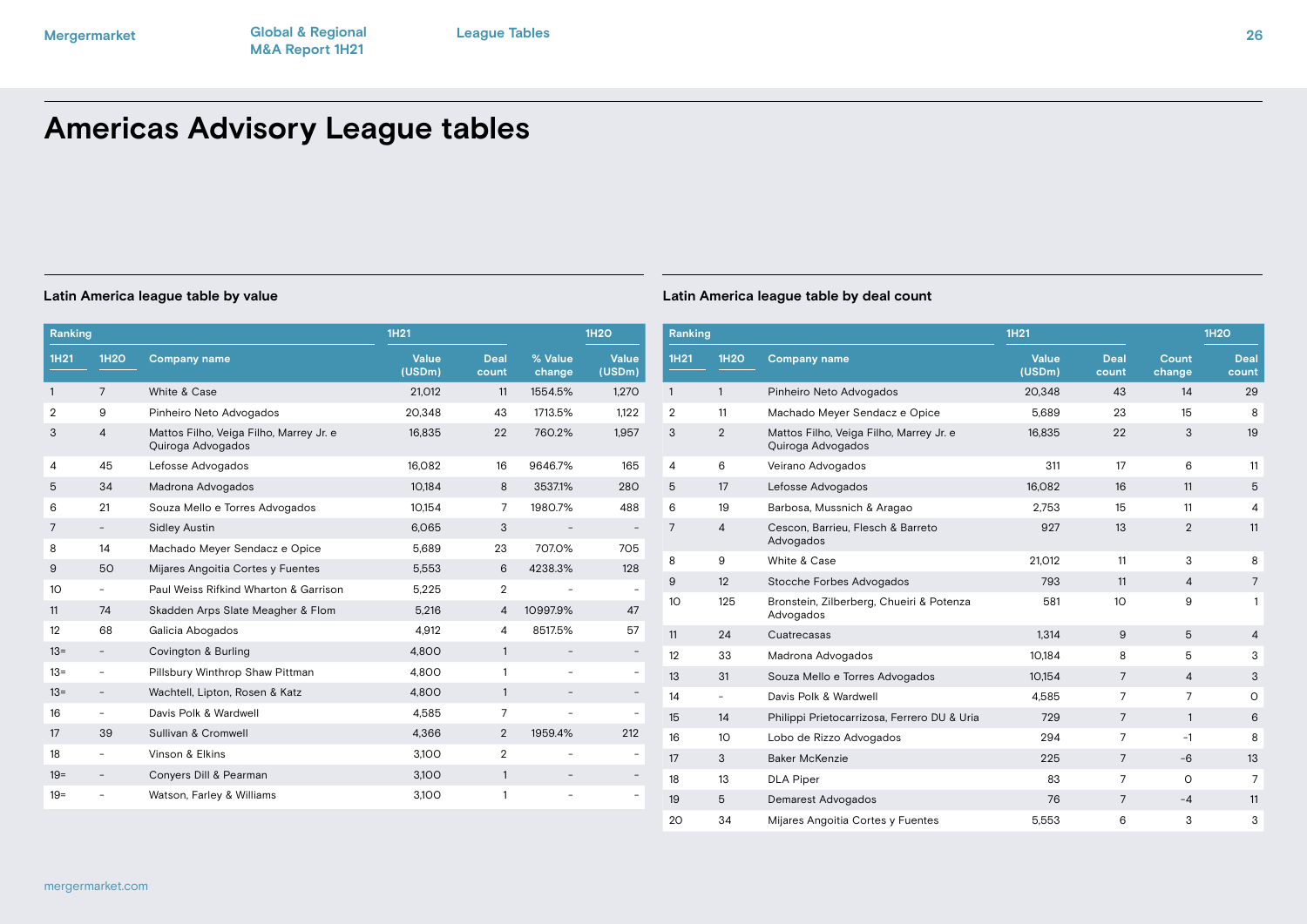### **Ranking 1H21 1H20 1H21 1H20 Company name Value (USDm) Deal count % Value change Value (USDm)** 1 9 Skadden Arps Slate Meagher & Flom 49,778 11 224.9% 15,323 2 66 Sullivan & Cromwell 47,601 11 2389.6% 1,912 3 67 Ropes & Gray 43,000 8 2267.8% 1,816 4 102 Hughes Hubbard & Reed 40,180 3 4435.0% 886 5 71 Cooley 36,208 9 2191.6% 1,580 6= - Travers Thorp Alberga 34,690 1 - - 6= - WilmerHale 34,690 1 - - 8 7 Fangda Partners 29,987 42 62.1% 18,496 9 6 Cyril Amarchand Mangaldas 26,349 37 41.7% 18,599 10 11 Freshfields Bruckhaus Deringer 25,255 20 71.7% 14,707 11 28 Kim & Chang 24,414 51 187.7% 8,487 12 5 Davis Polk & Wardwell 23,317 12 17.8% 19,788 13 44 Simpson Thacher & Bartlett 23,100 15 437.6% 4,297 14 18 Linklaters 22,876 14 76.1% 12,994 15 15 King & Wood Mallesons 22,580 46 71.1% 13,198 16 133 Ashurst 22,307 21 5063.7% 432 17 12 Latham & Watkins 22,239 28 53.8% 14,462 18 3 AZB & Partners 19,351 59 -14.1% 22,525 19 42 Allens 17,931 29 289.7% 4,601 20 48 JiaYuan Law Offices 16,545 4 306.3% 4,072

### <span id="page-26-0"></span>Asia Pacific (excl. Japan) league table by value **Asia Pacific (excl. Japan) league table by deal count**

| Ranking |                |                                  | 1H21                   |                      |                 | <b>1H2O</b>          |  |
|---------|----------------|----------------------------------|------------------------|----------------------|-----------------|----------------------|--|
| 1H21    | <b>1H2O</b>    | <b>Company name</b>              | <b>Value</b><br>(USDm) | <b>Deal</b><br>count | Count<br>change | <b>Deal</b><br>count |  |
| 1       | 2              | <b>AZB &amp; Partners</b>        | 19,351                 | 59                   | 10              | 49                   |  |
| 2       | 5              | Kim & Chang                      | 24,414                 | 51                   | 8               | 43                   |  |
| 3       | $\overline{4}$ | King & Wood Mallesons            | 22,580                 | 46                   | $\overline{2}$  | 44                   |  |
| 4       | 25             | Lee & Ko                         | 11,479                 | 46                   | 29              | 17                   |  |
| 5       | 8              | Khaitan & Co                     | 13,962                 | 44                   | 9               | 35                   |  |
| 6       | 7              | <b>Herbert Smith Freehills</b>   | 16,311                 | 43                   | 7               | 36                   |  |
| 7       | 6              | <b>Fangda Partners</b>           | 29,987                 | 42                   | 3               | 39                   |  |
| 8       | 1              | <b>Cyril Amarchand Mangaldas</b> | 26,349                 | 37                   | $-18$           | 55                   |  |
| 9       | 3              | Shardul Amarchand Mangaldas & Co | 15,536                 | 37                   | $-11$           | 48                   |  |
| 10      | 10             | MinterEllison                    | 4,809                  | 35                   | 7               | 28                   |  |
| 11      | 45             | Corrs Chambers Westgarth         | 1,542                  | 30                   | 18              | 12                   |  |
| 12      | 83             | Thomson Geer                     | 1,327                  | 30                   | 24              | 6                    |  |
| 13      | 17             | Allens                           | 17,931                 | 29                   | 10              | 19                   |  |
| 14      | 9              | <b>DLA Piper</b>                 | 6,812                  | 29                   | $-2$            | 31                   |  |
| 15      | 14             | Latham & Watkins                 | 22,239                 | 28                   | 6               | 22                   |  |
| 16      | 21             | Gilbert + Tobin                  | 13,904                 | 28                   | 10              | 18                   |  |
| 17      | 27             | <b>Clifford Chance</b>           | 15,982                 | 24                   | 8               | 16                   |  |
| 18      | 18             | Jones Day                        | 6,335                  | 22                   | 3               | 19                   |  |
| 19      | 41             | <b>Sidley Austin</b>             | 6,157                  | 22                   | 10 <sup>1</sup> | 12                   |  |
| 20      | 12             | Shin & Kim                       | 4,393                  | 22                   | $-2$            | 24                   |  |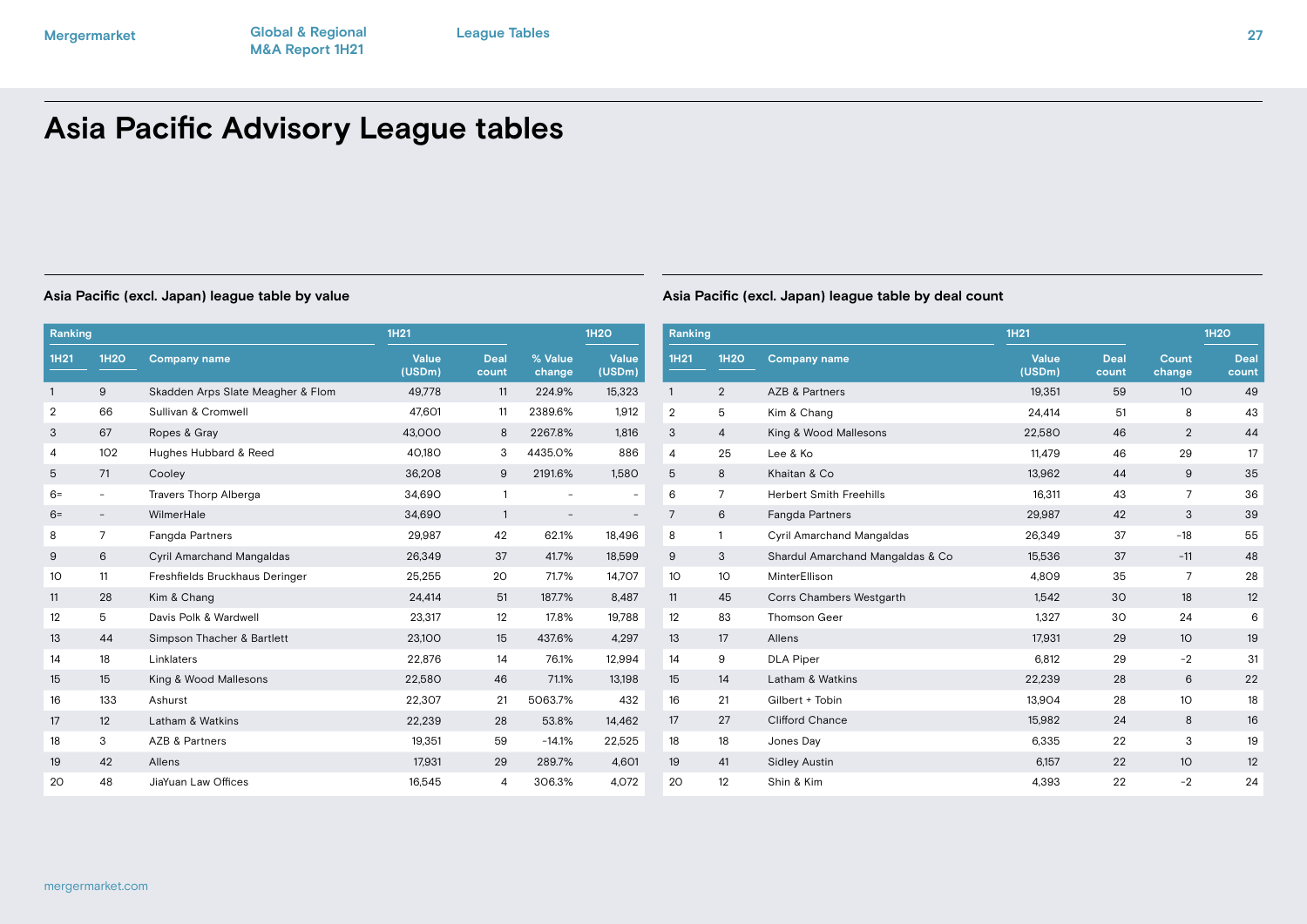## Asia (excl. Australasia & Japan) league table by value **Asia (excl. Australasia & Japan) league table by deal count**

| Ranking        |                          |                                   | 1H21            |                      |                          | 1H20                     | Ranking         |                |                                  | 1H21            |                      |                 | 1H2O            |
|----------------|--------------------------|-----------------------------------|-----------------|----------------------|--------------------------|--------------------------|-----------------|----------------|----------------------------------|-----------------|----------------------|-----------------|-----------------|
| 1H21           | 1H <sub>20</sub>         | <b>Company name</b>               | Value<br>(USDm) | <b>Deal</b><br>count | % Value<br>change        | Value<br>(USDm)          | 1H21            | 1H2O           | <b>Company name</b>              | Value<br>(USDm) | <b>Deal</b><br>count | Count<br>change | Deal<br>count   |
|                | 9                        | Skadden Arps Slate Meagher & Flom | 49,076          | 8                    | 241.7%                   | 14,364                   |                 | $\overline{2}$ | <b>AZB &amp; Partners</b>        | 19,351          | 59                   | 10 <sup>°</sup> | 49              |
| $\overline{2}$ | 58                       | Sullivan & Cromwell               | 46,851          | 10                   | 2350.4%                  | 1,912                    | $\overline{2}$  | $\overline{4}$ | Kim & Chang                      | 24,414          | 51                   | 8               | 43              |
| 3              | 61                       | Ropes & Gray                      | 42,680          | $\overline{7}$       | 2344.4%                  | 1,746                    | 3               | 18             | Lee & Ko                         | 11,479          | 46                   | 29              | 17              |
| $\overline{4}$ | 92                       | Hughes Hubbard & Reed             | 40,180          | 3                    | 4435.0%                  | 886                      | $\overline{4}$  | 6              | Khaitan & Co                     | 13,962          | 44                   | 9               | 35              |
| 5              | 93                       | Cooley                            | 36,208          | $\overline{7}$       | 4149.8%                  | 852                      | 5               | 5              | Fangda Partners                  | 29,987          | 42                   | 3               | 39              |
| $6=$           |                          | Travers Thorp Alberga             | 34,690          |                      | $\overline{\phantom{a}}$ | $\overline{\phantom{a}}$ | 6               | $\mathbf{1}$   | <b>Cyril Amarchand Mangaldas</b> | 26,349          | 37                   | $-18$           | 55              |
| $6=$           | $\overline{\phantom{a}}$ | WilmerHale                        | 34,690          | $\overline{1}$       | $\overline{\phantom{a}}$ | $\overline{\phantom{0}}$ | $\overline{7}$  | $\mathbf{3}$   | Shardul Amarchand Mangaldas & Co | 15,536          | 37                   | $-11$           | 48              |
| 8              | $\overline{7}$           | Fangda Partners                   | 29,987          | 42                   | 62.1%                    | 18,496                   | 8               | 12             | Latham & Watkins                 | 19,701          | 22                   | $\overline{2}$  | 20              |
| 9              | 6                        | Cyril Amarchand Mangaldas         | 26,349          | 37                   | 41.7%                    | 18,599                   | 9               | 8              | Shin & Kim                       | 3,893           | 21                   | $-3$            | 24              |
| 10             | 25                       | Kim & Chang                       | 24,414          | 51                   | 187.7%                   | 8,487                    | 10 <sup>°</sup> | 11             | Trilegal                         | 8.967           | 20                   | $-2$            | 22              |
| 11             | $\overline{4}$           | Davis Polk & Wardwell             | 23,031          | 11                   | 16.4%                    | 19,788                   | 11              | 42             | <b>Sidley Austin</b>             | 6,008           | 20                   | 11              | 9               |
| 12             | 40                       | Simpson Thacher & Bartlett        | 21,300          | 12                   | 395.7%                   | 4,297                    | 12              | 26             | White & Case                     | 9.989           | 19                   | 6               | 13              |
| 13             | 15 <sup>15</sup>         | Latham & Watkins                  | 19,701          | 22                   | 70.9%                    | 11,528                   | 13              | 20             | Bae Kim & Lee                    | 6,393           | 19                   | $\overline{4}$  | 15              |
| 14             | 3                        | <b>AZB &amp; Partners</b>         | 19,351          | 59                   | $-14.1%$                 | 22,525                   | 14              | 22             | J Sagar Associates               | 3,658           | 19                   | $\overline{4}$  | 15              |
| 15             | 17                       | Linklaters                        | 16,669          | 11                   | 49.1%                    | 11,177                   | 15              | 17             | Freshfields Bruckhaus Deringer   | 16,185          | 18                   | $\overline{1}$  | 17              |
| 16             | 43                       | JiaYuan Law Offices               | 16,545          | 4                    | 306.3%                   | 4,072                    | 16              | $\overline{7}$ | King & Wood Mallesons            | 5,493           | 18                   | -8              | 26              |
| 17             | 8                        | Freshfields Bruckhaus Deringer    | 16,185          | 18                   | 12.3%                    | 14,415                   | 17              | 43             | Yoon & Yang                      | 3,871           | 18                   | 9               | 9               |
| 18             |                          | Shardul Amarchand Mangaldas & Co  | 15,536          | 37                   | $-34.4%$                 | 23,671                   | 18              | 34             | IndusLaw                         | 2,198           | 18                   | 6               | 12 <sup>°</sup> |
| 19             | 64                       | AnJie Law Firm                    | 15,173          | $\overline{1}$       | 833.1%                   | 1,626                    | 19              | 32             | Yulchon                          | 2,392           | 17                   | 5               | 12              |
| 20             | 29                       | Clifford Chance                   | 14,394          | 15                   | 84.6%                    | 7,796                    | 20              | 48             | Haiwen & Partners                | 6,317           | 16                   | 8               | 8               |
|                |                          |                                   |                 |                      |                          |                          |                 |                |                                  |                 |                      |                 |                 |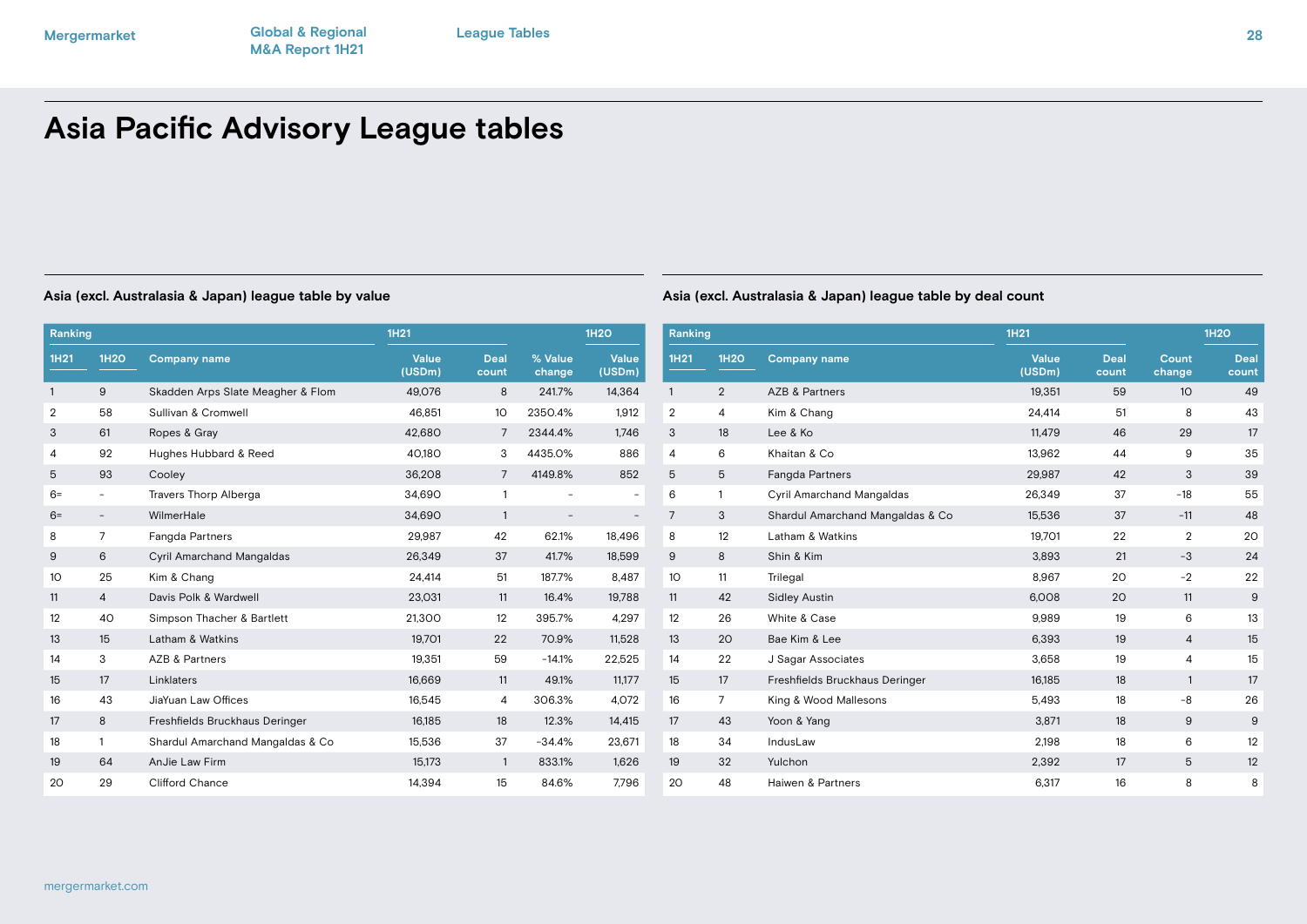### **Japan Japan**

| Ranking        |                          |                                       | 1H21            |                      |                          | <b>1H2O</b>              | Ranking        |                 |                                   | 1H21            |                          |                 | <b>1H2O</b>    |
|----------------|--------------------------|---------------------------------------|-----------------|----------------------|--------------------------|--------------------------|----------------|-----------------|-----------------------------------|-----------------|--------------------------|-----------------|----------------|
| 1H21           | <b>1H2O</b>              | <b>Company name</b>                   | Value<br>(USDm) | <b>Deal</b><br>count | % Value<br>change        | Value<br>(USDm)          | 1H21           | <b>1H2O</b>     | <b>Company name</b>               | Value<br>(USDm) | Deal<br>count            | Count<br>change | Deal<br>count  |
|                | 3                        | Nagashima Ohno & Tsunematsu           | 20,213          | 21                   | 152.3%                   | 8,011                    |                | $\overline{4}$  | Anderson Mori & Tomotsune         | 14,337          | 40                       | 21              | 19             |
| $\overline{2}$ | 6                        | White & Case                          | 18,367          | 11                   | 292.1%                   | 4,684                    | $\overline{2}$ | $\mathbf{1}$    | Nishimura & Asahi                 | 16,629          | 38                       | $-14$           | 52             |
| 3              | $\overline{4}$           | Nishimura & Asahi                     | 16,629          | 38                   | 167.2%                   | 6,224                    | 3              | 2               | Mori Hamada & Matsumoto           | 8.449           | 37                       | $-12$           | 49             |
| $\overline{4}$ | 5                        | Davis Polk & Wardwell                 | 15,393          | 6                    | 194.2%                   | 5,232                    | $\overline{4}$ | 5               | <b>TMI Associates</b>             | 4,453           | 22                       | 5               | 17             |
| 5              | $\overline{2}$           | Anderson Mori & Tomotsune             | 14,337          | 40                   | 67.4%                    | 8,567                    | 5              | 3               | Nagashima Ohno & Tsunematsu       | 20,213          | 21                       | -3              | 24             |
| 6              | 12 <sup>°</sup>          | Kirkland & Ellis                      | 12,650          | 3                    | 794.0%                   | 1,415                    | 6              | 9               | Morrison & Foerster               | 10,542          | 12                       | 5               | $7^{\circ}$    |
| $\overline{7}$ | 9                        | Morrison & Foerster                   | 10,542          | 12                   | 374.7%                   | 2,221                    | $\overline{7}$ | 6               | White & Case                      | 18,367          | 11                       | $\circ$         | 11             |
| 8              | 146                      | Shearman & Sterling                   | 9,735           | $\overline{2}$       |                          | $\overline{\phantom{a}}$ | 8              | 20              | Miura & Partners                  | 1,129           | 9                        | 5               | $\overline{4}$ |
| 9              |                          | Mori Hamada & Matsumoto               | 8,449           | 37                   | $-49.6%$                 | 16,778                   | 9              | 11              | <b>Herbert Smith Freehills</b>    | 468             | 9                        | 3               | 6              |
| 10             | 24                       | Khaitan & Co                          | 7,350           | $\overline{2}$       | 818.8%                   | 800                      | 10             | 13              | Davis Polk & Wardwell             | 15,393          | 6                        |                 | 5              |
| 11             | 23                       | Fried Frank Harris Shriver & Jacobson | 7,100           | $\overline{1}$       | 787.5%                   | 800                      | 11             | 25              | Kim & Chang                       | 2,503           | 6                        | 3               | $\mathbf{3}$   |
| 12             | 29                       | <b>Cyril Amarchand Mangaldas</b>      | 7,000           | $\overline{1}$       | 851.1%                   | 736                      | 12             | 101             | Ashurst                           | 6,182           | 5                        | $\overline{4}$  |                |
| 13             | $\overline{\phantom{0}}$ | Covington & Burling                   | 6,883           | $\overline{2}$       | $\overline{\phantom{0}}$ | $\overline{\phantom{a}}$ | 13             | 12              | Freshfields Bruckhaus Deringer    | 3,824           | 5                        | $-1$            | 6              |
| 14             | 92                       | Ashurst                               | 6,182           | 5                    | 11140.0%                 | 55                       | 14             | 10 <sup>°</sup> | Hibiya-Nakata                     | 292             | 5                        | -2              | $7^{\circ}$    |
| 15             | 77                       | Linklaters                            | 5,883           | $\overline{2}$       | 5248.2%                  | 110                      | 15             | 28              | <b>Sidley Austin</b>              | 1,955           | $\overline{4}$           | $\mathbf{1}$    | 3              |
| 16             | 14                       | <b>Baker McKenzie</b>                 | 4,914           | 3                    | 352.5%                   | 1,086                    | 16             | 17              | Wilson Sonsini Goodrich & Rosati  | 1,550           | $\overline{\mathcal{A}}$ | $-1$            | 5              |
| 17             | 11                       | <b>TMI Associates</b>                 | 4,453           | 22                   | 176.2%                   | 1,612                    | 17             | 29              | <b>DLA Piper</b>                  | 546             | $\overline{4}$           | $\mathbf{1}$    | 3              |
| 18             | 10                       | Ropes & Gray                          | 4,398           | $\overline{2}$       | 118.8%                   | 2,010                    | 18             | 14              | Skadden Arps Slate Meagher & Flom | 529             | 4                        | $-1$            | 5              |
| 19             | 27                       | Clifford Chance                       | 4,228           | 3                    | 459.3%                   | 756                      | 19             | 36              | Kitahama Partners                 | 288             | $\overline{4}$           | 2               | $\overline{2}$ |
| 20             | 112                      | Freshfields Bruckhaus Deringer        | 3,824           | 5                    | $\overline{\phantom{a}}$ | $\overline{\phantom{a}}$ | 20             | 56              | Nakamura, Tsunoda & Matsumoto     | 247             | $\overline{4}$           | 3               |                |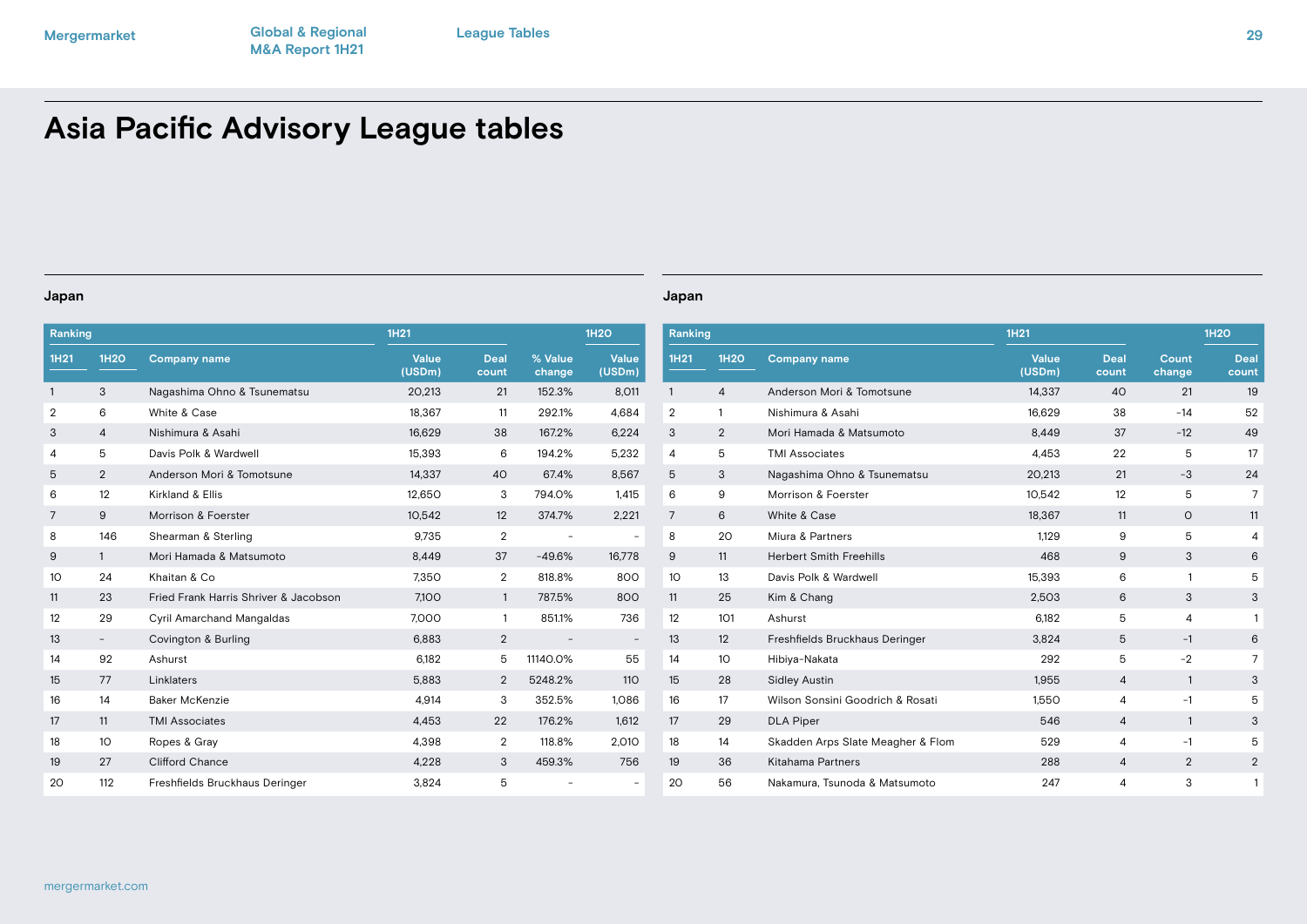### **Australasia league table by value Australasia league table by deal count**

### **Ranking 1H21 1H20 1H21 1H20 Company name Value (USDm) Deal count Count change Deal count** 1 1 Herbert Smith Freehills 15,543 36 9 27 2 2 MinterEllison 4,809 35 8 27 3 3 King & Wood Mallesons 18,176 31 10 21 4 19 Thomson Geer 1,327 30 24 6 5 5 Allens 17,515 28 11 17 6 4 Gilbert + Tobin 13,904 28 10 18 7 6 DLA Piper 2,623 20 6 14 8 7 Ashurst 22,191 18 6 12 9 10 Corrs Chambers Westgarth 1,542 17 6 11 10 32 Hamilton Locke 3,241 11 8 3 11 8 HWL Ebsworth Lawyers 229 11 -1 12 12 12 Talbot Sayer Lawyers 120 120 11 1 10 13 17 Chapman Tripp 3,391 10 4 6 14 11 Clayton Utz 3,209 10 0 10 15 121 Squire Patton Boggs 619 10 9 1 16 16 Jones Day 3,012 9 2 7 17 15 Arnold Bloch Leibler 1,828 9 1 8 18 31 Clifford Chance 1,588 9 6 3 19 30 Hall & Wilcox 73 9 6 3 20 9 Norton Rose Fulbright 1151 8 -3 11 **Ranking 1H21 1H20 1H21 1H20 Company name Value (USDm) Deal count % Value change Value (USDm)** 1 40 Ashurst 22,191 18 5036.8% 432 2 3 King & Wood Mallesons 18,176 31 210.2% 5,860 3 6 Allens 17,515 28 452.3% 3,171 4 1 Herbert Smith Freehills 15,543 36 126.7% 6,855 5 2 Gilbert + Tobin 13,904 28 118.1% 6,375 6 43 Freshfields Bruckhaus Deringer 9,070 2 3006.2% 292 7 17 Linklaters 6,207 3 241.6% 1,817 8 33 Simpson Grierson 4,823 6 843.8% 511 9 26 MinterEllison 4,809 35 557.9% 731 10 46 Chapman Tripp 3,391 10 1413.8% 224 11 90 Hamilton Locke 3.241 11 13991.3% 23 12 5 Clayton Utz 3,209 10 -2.0% 3,274 13 116 Mayer Brown 3 - 3,137 3 - - -14 - Goodmans 3,137 2 - - 15 48 Jones Day 3,012 9 1307.5% 214 16 - Slaughter and May 10 2,757 3 - - -17 16 Hogan Lovells International 2,658 4 42.4% 1,866 18 4 DLA Piper 2,623 20 -25.0% 3,498 19= 47 Harmos Horton Lusk 2,554 2 1077.0% 217 19= 35 Russell McVeagh 2,554 2 435.4% 477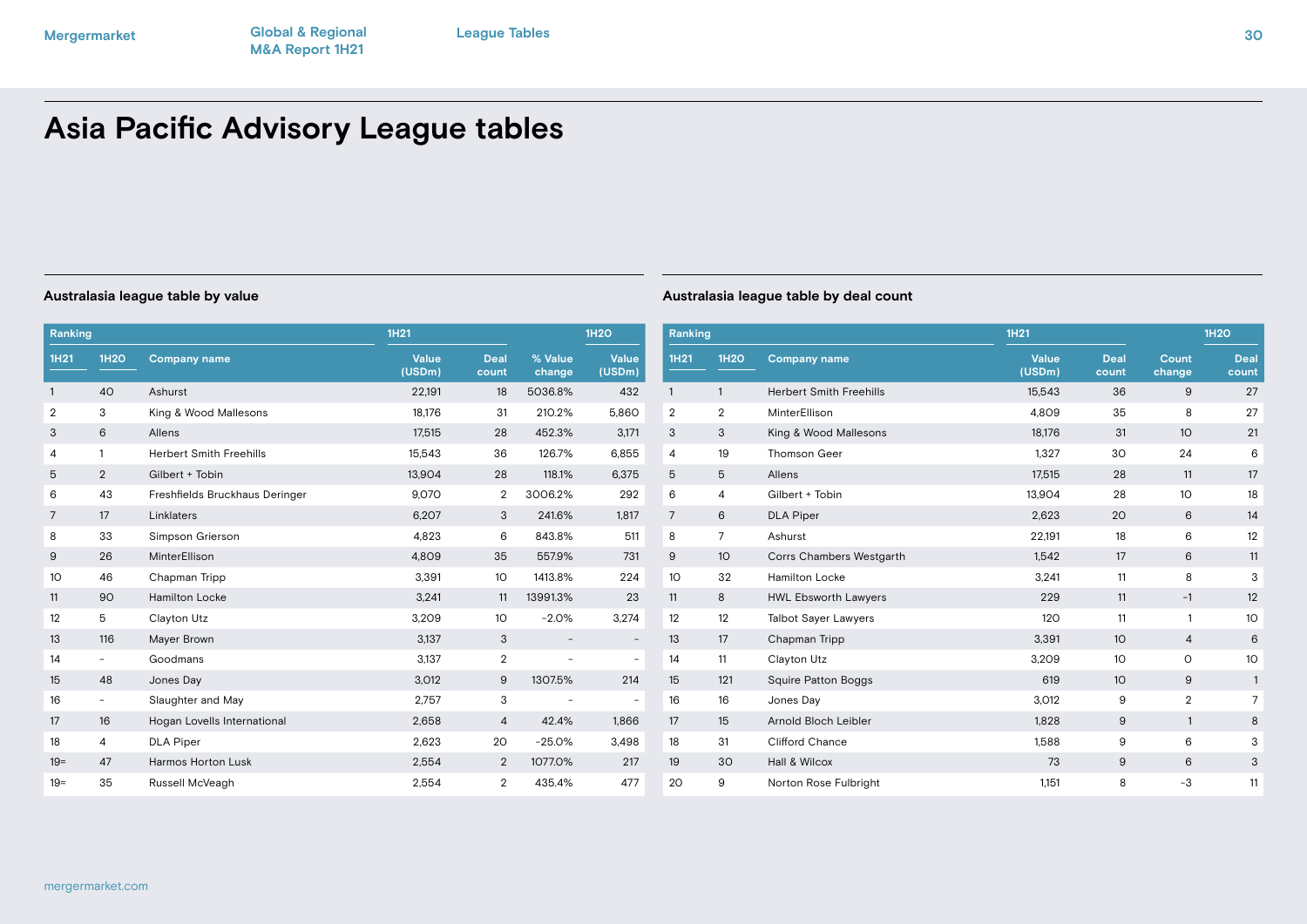| Ranking        |                |                                       | 1H21                   |                      |                          | <b>1H2O</b>              | Ranking        |                          |                                | 1H21                     |                  |
|----------------|----------------|---------------------------------------|------------------------|----------------------|--------------------------|--------------------------|----------------|--------------------------|--------------------------------|--------------------------|------------------|
| 1H21           | <b>1H2O</b>    | <b>Company name</b>                   | <b>Value</b><br>(USDm) | <b>Deal</b><br>count | % Value<br>change        | Value<br>(USDm)          | 1H21           | <b>1H2O</b>              | <b>Company name</b>            | Value<br>(USDm)          | Г<br>$_{\rm co}$ |
|                | $\overline{2}$ | <b>Fangda Partners</b>                | 29,987                 | 42                   | 62.1%                    | 18,496                   |                |                          | Fangda Partners                | 29,987                   |                  |
| $\overline{2}$ | 22             | JiaYuan Law Offices                   | 16,545                 | 4                    | 306.3%                   | 4,072                    | $\overline{2}$ | 18                       | Haiwen & Partners              | 6,317                    |                  |
| 3              | 88             | Linklaters                            | 16,127                 | 9                    | 6150.8%                  | 258                      | 3              | 9                        | JunHe                          | 8,648                    |                  |
| 4              | 42             | Simpson Thacher & Bartlett            | 15,622                 | 6                    | 1079.9%                  | 1,324                    | 4              | $\overline{2}$           | King & Wood Mallesons          | 5,036                    |                  |
| 5              | 38             | AnJie Law Firm                        | 15,173                 | $\mathbf{1}$         | 833.1%                   | 1,626                    | 5              | 29                       | <b>Sidley Austin</b>           | 3,258                    |                  |
| 6              | 19             | Freshfields Bruckhaus Deringer        | 13,615                 | 12                   | 155.5%                   | 5,328                    | 6              | $\overline{\phantom{0}}$ | Hengeler Mueller               | 180                      |                  |
| 7              | 20             | Slaughter and May                     | 11,605                 | 5                    | 174.2%                   | 4,233                    | $7=$           | 161                      | Corrs Chambers Westgarth       | $\qquad \qquad -$        |                  |
| 8              | 25             | JunHe                                 | 8,648                  | 15                   | 156.8%                   | 3,368                    | $7=$           | 90                       | Heuking Kuhn Luer Wojtek       | $\overline{\phantom{a}}$ |                  |
| 9              | 50             | White & Case                          | 8,622                  | 13                   | 759.6%                   | 1,003                    | $7=$           | 191                      | Schjodt                        | $\overline{\phantom{a}}$ |                  |
| 10             | 28             | Clifford Chance                       | 8,068                  | 10                   | 255.3%                   | 2,271                    | 10             | 36                       | White & Case                   | 8,622                    |                  |
| 11             | 32             | Sullivan & Cromwell                   | 7,404                  | 7                    | 293.8%                   | 1,880                    | 11             | 4                        | Zhong Lun Law Firm             | 1,794                    |                  |
| 12             | 11             | Weil Gotshal & Manges                 | 7,170                  | 3                    | $-14.7%$                 | 8,410                    | 12             | 12                       | Freshfields Bruckhaus Deringer | 13,615                   |                  |
| 13             | 6              | Kirkland & Ellis                      | 7,071                  | 8                    | $-35.6%$                 | 10,983                   | 13             | 10 <sup>°</sup>          | Clifford Chance                | 8,068                    |                  |
| 14             | 180            | De Brauw Blackstone Westbroek         | 6,565                  | 3                    | $\overline{\phantom{a}}$ | $\overline{\phantom{a}}$ | 14             | 30                       | Linklaters                     | 16,127                   |                  |
| 15             | 45             | Haiwen & Partners                     | 6,317                  | 16                   | 454.6%                   | 1,139                    | 15             | 11                       | Kirkland & Ellis               | 7,071                    |                  |
| 16             | 31             | Latham & Watkins                      | 6,118                  | 6                    | 212.6%                   | 1,957                    | 16             | 17                       | <b>Baker McKenzie</b>          | 5,159                    |                  |
| 17             | 24             | Davis Polk & Wardwell                 | 5,652                  | $\overline{4}$       | 58.8%                    | 3,559                    | 17             | $\overline{7}$           | Jingtian & Gongcheng           | 1,313                    |                  |
| 18             | 8              | Paul Weiss Rifkind Wharton & Garrison | 5,376                  | 5                    | $-39.5%$                 | 8,879                    | 18             | 34                       | Allen & Overy                  | 1,162                    |                  |
| 19             | 43             | <b>Baker McKenzie</b>                 | 5,159                  | 8                    | 295.3%                   | 1,305                    | 19             | 14                       | Jones Day                      | 803                      |                  |
| 20             | 16             | King & Wood Mallesons                 | 5,036                  | 15                   | $-28.9%$                 | 7,081                    | 20             | 42                       | Sullivan & Cromwell            | 7,404                    |                  |

## **Greater China league table by value Greater China league table by deal count**

| Ranking |                |                                | 1H21                     |                      |                 | <b>1H2O</b>          |
|---------|----------------|--------------------------------|--------------------------|----------------------|-----------------|----------------------|
| 1H21    | <b>1H2O</b>    | <b>Company name</b>            | <b>Value</b><br>(USDm)   | <b>Deal</b><br>count | Count<br>change | <b>Deal</b><br>count |
| 1       | $\mathbf{1}$   | Fangda Partners                | 29,987                   | 42                   | 3               | 39                   |
| 2       | 18             | Haiwen & Partners              | 6,317                    | 16                   | 8               | 8                    |
| 3       | 9              | JunHe                          | 8,648                    | 15                   | 3               | 12                   |
| 4       | $\overline{2}$ | King & Wood Mallesons          | 5,036                    | 15                   | -9              | 24                   |
| 5       | 29             | <b>Sidley Austin</b>           | 3,258                    | 15                   | 9               | 6                    |
| 6       | -              | Hengeler Mueller               | 180                      | 15                   | 15              | O                    |
| $7 =$   | 161            | Corrs Chambers Westgarth       | $\overline{\phantom{a}}$ | 14                   | 13              | 1                    |
| $7 =$   | 90             | Heuking Kuhn Luer Wojtek       | $\overline{\phantom{a}}$ | 14                   | 12              | 2                    |
| $7=$    | 191            | Schjodt                        | $\qquad \qquad -$        | 14                   | 13              | 1                    |
| 10      | 36             | White & Case                   | 8,622                    | 13                   | 8               | 5                    |
| 11      | 4              | Zhong Lun Law Firm             | 1,794                    | 13                   | $-9$            | 22                   |
| 12      | 12             | Freshfields Bruckhaus Deringer | 13,615                   | 12                   | $\overline{2}$  | 10                   |
| 13      | 10             | <b>Clifford Chance</b>         | 8,068                    | 10                   | $-1$            | 11                   |
| 14      | 30             | Linklaters                     | 16,127                   | 9                    | 3               | 6                    |
| 15      | 11             | Kirkland & Ellis               | 7,071                    | 8                    | $-2$            | 10                   |
| 16      | 17             | <b>Baker McKenzie</b>          | 5,159                    | 8                    | $-1$            | 9                    |
| 17      | 7              | Jingtian & Gongcheng           | 1,313                    | 8                    | $-5$            | 13                   |
| 18      | 34             | Allen & Overy                  | 1,162                    | 8                    | 3               | 5                    |
| 19      | 14             | Jones Day                      | 803                      | 8                    | $-2$            | 10                   |
| 20      | 42             | Sullivan & Cromwell            | 7.404                    | 7                    | 3               | 4                    |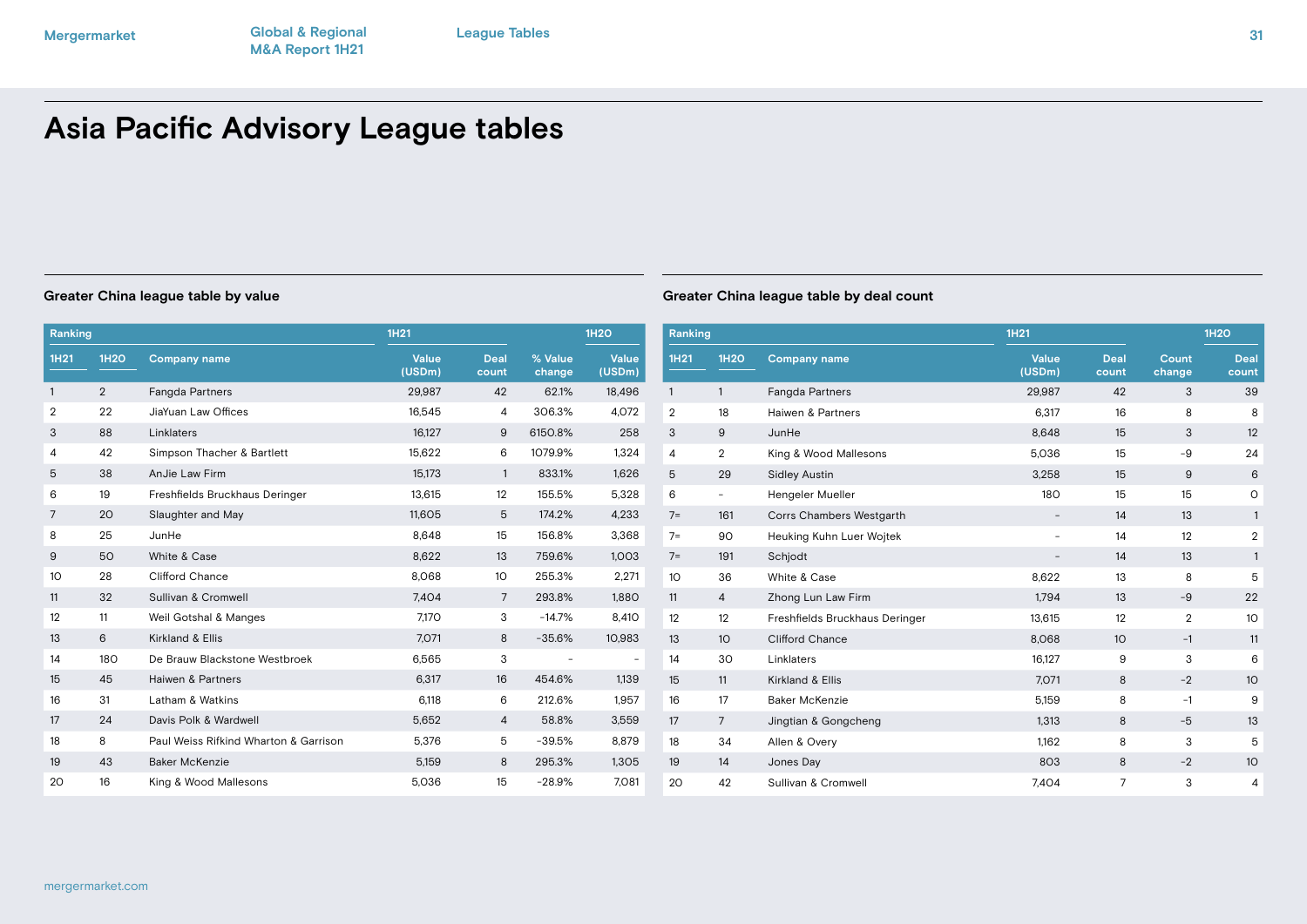| Ranking        |                |                                   | 1H21            |                | <b>1H2O</b>       |                        |
|----------------|----------------|-----------------------------------|-----------------|----------------|-------------------|------------------------|
| 1H21           | <b>1H2O</b>    | <b>Company name</b>               | Value<br>(USDm) | Deal<br>count  | % Value<br>change | <b>Value</b><br>(USDm) |
| 1              | 3              | <b>Cyril Amarchand Mangaldas</b>  | 26,349          | 37             | 41.7%             | 18,599                 |
| $\overline{2}$ | $\overline{2}$ | AZB & Partners                    | 19.351          | 59             | $-14.1%$          | 22,525                 |
| 3              | $\mathbf{1}$   | Shardul Amarchand Mangaldas & Co. | 15.536          | 37             | $-34.4%$          | 23,671                 |
| 4              | 12             | Khaitan & Co                      | 13.962          | 44             | 508.1%            | 2.296                  |
| 5              | 9              | Latham & Watkins                  | 9,217           | 6              | 222.7%            | 2,856                  |
| 6              | 7              | Trilegal                          | 8,967           | 20             | 102.3%            | 4,433                  |
| 7              | 32             | <b>Clifford Chance</b>            | 6,326           | 3              | 2430.4%           | 250                    |
| 8              | 11             | Simpson Thacher & Bartlett        | 4.173           | 4              | 79.7%             | 2,322                  |
| 9              | 14             | Nishith Desai Associates          | 3,938           | 5              | 171.8%            | 1,449                  |
| 10             |                | Morrison & Foerster               | 3.750           | $\overline{2}$ |                   |                        |

### **India league table by value India league table by deal count**

| Ranking |                  |                                  | 1H21                   |               |                 | <b>1H2O</b>          |
|---------|------------------|----------------------------------|------------------------|---------------|-----------------|----------------------|
| 1H21    | 1H <sub>20</sub> | <b>Company name</b>              | <b>Value</b><br>(USDm) | Deal<br>count | Count<br>change | <b>Deal</b><br>count |
|         | 2                | <b>AZB &amp; Partners</b>        | 19,351                 | 59            | 10              | 49                   |
| 2       | $\overline{4}$   | Khaitan & Co                     | 13,962                 | 44            | 9               | 35                   |
| 3       | 1                | <b>Cyril Amarchand Mangaldas</b> | 26,349                 | 37            | $-18$           | 55                   |
| 4       | 3                | Shardul Amarchand Mangaldas & Co | 15,536                 | 37            | $-11$           | 48                   |
| 5       | 5                | Trilegal                         | 8,967                  | 20            | $-2$            | 22                   |
| 6       | 6                | J Sagar Associates               | 3,658                  | 19            | $\overline{4}$  | 15                   |
| 7       | 8                | IndusLaw                         | 2,158                  | 17            | 5               | 12                   |
| 8       | 15               | Latham & Watkins                 | 9,217                  | 6             | $\overline{2}$  | 4                    |
| 9       | 54               | <b>Bharucha &amp; Partners</b>   | 483                    | 6             | 5               | $\mathbf{1}$         |
| 10      | 35               | <b>DSK Legal</b>                 | 173                    | 6             | 4               | $\overline{2}$       |
|         |                  |                                  |                        |               |                 |                      |

## **South Korea league table by value South Korea league table by deal count**

| Ranking        |                          |                                       | 1H21            |                 |                          | 1H <sub>20</sub>         | Ranking |                |                     | 1H <sub>21</sub> |                      |                 | 1H <sub>20</sub> |
|----------------|--------------------------|---------------------------------------|-----------------|-----------------|--------------------------|--------------------------|---------|----------------|---------------------|------------------|----------------------|-----------------|------------------|
| 1H21           | 1H20                     | <b>Company name</b>                   | Value<br>(USDm) | Deal<br>count   | % Value<br>change        | Value<br>(USDm)          | 1H21    | <b>1H2O</b>    | <b>Company name</b> | Value<br>(USDm)  | <b>Deal</b><br>count | Count<br>change | Deal<br>count    |
|                |                          | Kim & Chang                           | 23,915          | 50              | 181.8%                   | 8,487                    |         |                | Kim & Chang         | 23,915           | 50                   | $\overline{7}$  | 43               |
| 2              | 6                        | Lee & Ko                              | 11,479          | 46              | 666.8%                   | 1,497                    | 2       | 3              | Lee & Ko            | 11,479           | 46                   | 29              | 17               |
| 3              | $\overline{4}$           | Bae Kim & Lee                         | 6,369           | 18              | 150.1%                   | 2,547                    | 3       | 2              | Shin & Kim          | 3,394            | 20                   | $-4$            | 24               |
| 4              | 28                       | Ropes & Gray                          | 5,922           | 3               | 4714.6%                  | 123                      | 4       | 4              | Bae Kim & Lee       | 6,369            | 18                   | 3               | 15               |
| 5              | $-$                      | Sullivan & Cromwell                   | 5,901           | 3               | $-$                      | $\overline{\phantom{0}}$ | 5       | 6              | Yoon & Yang         | 3,871            | 18                   | 9               | 9                |
| 6              | $\overline{\phantom{0}}$ | Wachtell, Lipton, Rosen & Katz        | 4,554           | $\overline{2}$  | $\overline{\phantom{a}}$ | $\overline{\phantom{a}}$ | 6       | 5              | Yulchon             | 2,392            | 17                   | 6               | 11               |
| $\overline{7}$ | 11                       | Yoon & Yang                           | 3,871           | 18              | 537.7%                   | 607                      |         | 8              | <b>KL Partners</b>  | 844              | 12                   | 6               | 6                |
| 8              | 3                        | Shin & Kim                            | 3,394           | 20              | 16.7%                    | 2,908                    | 8       | $\sim$         | Latham & Watkins    | 3,044            | 5                    | 5               | $\Omega$         |
| 9              | $-$                      | Latham & Watkins                      | 3,044           | $5\overline{)}$ | $-$                      | $\overline{\phantom{0}}$ | 9       | $\overline{7}$ | <b>LAB Partners</b> | 107              | 5                    | $-4$            | 9                |
| 10             | 15                       | Paul Weiss Rifkind Wharton & Garrison | 2,974           | 3               | 583.7%                   | 435                      | 10      | 30             | Ropes & Gray        | 5,922            | 3                    | $\overline{2}$  |                  |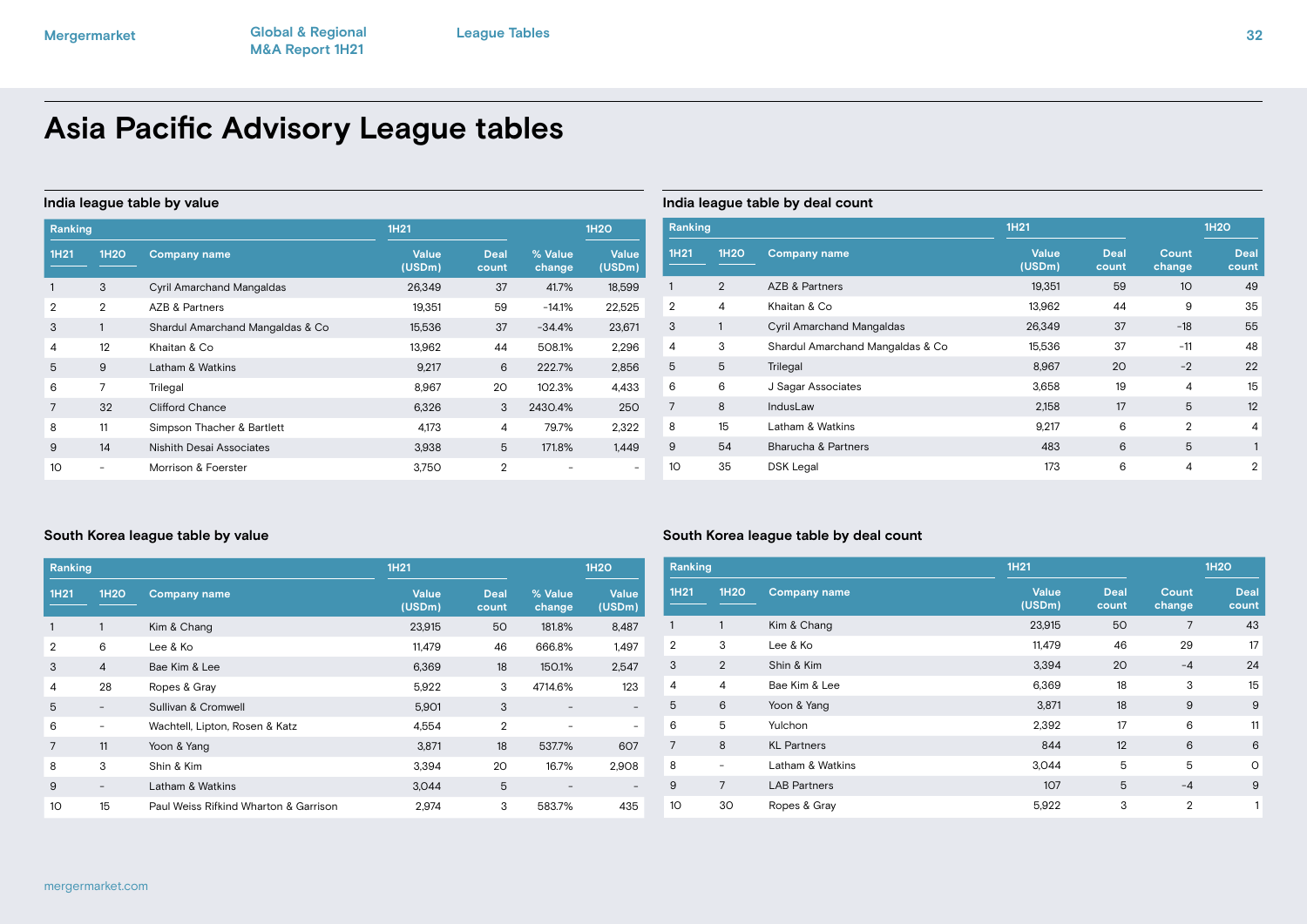| Ranking        |                          |                                   | 1H21            |                      |                          | <b>1H2O</b>              | Ranking        |                |             |
|----------------|--------------------------|-----------------------------------|-----------------|----------------------|--------------------------|--------------------------|----------------|----------------|-------------|
| 1H21           | <b>1H2O</b>              | <b>Company name</b>               | Value<br>(USDm) | <b>Deal</b><br>count | % Value<br>change        | Value<br>(USDm)          | 1H21           | <b>1H2O</b>    | Company     |
|                | 46                       | Skadden Arps Slate Meagher & Flom | 42,916          | 4                    | 13699.4%                 | 311                      |                | 5              | WongPartn   |
| $\overline{2}$ | 28                       | Hughes Hubbard & Reed             | 38,730          | 2                    | 5385.8%                  | 706                      | $\overline{2}$ | $\overline{2}$ | Rajah & Tar |
| 3              | $\qquad \qquad -$        | Ropes & Gray                      | 35,838          | 2                    |                          | $\overline{\phantom{a}}$ | 3              |                | Allen & Gle |
| $4=$           | 77                       | Cooley                            | 34.690          |                      | 69280.0%                 | 50                       | $\overline{4}$ | $\overline{7}$ | Herbert Sn  |
| $4=$           | $\overline{\phantom{0}}$ | Sullivan & Cromwell               | 34.690          |                      | $\qquad \qquad$          | $\overline{\phantom{a}}$ | 5              | 58             | White & Ca  |
| $4=$           | $\overline{\phantom{0}}$ | <b>Travers Thorp Alberga</b>      | 34.690          |                      | $\overline{\phantom{0}}$ | $\overline{\phantom{a}}$ | 6              | 21             | Davis Polk  |
| $4=$           | $\qquad \qquad -$        | WilmerHale                        | 34,690          |                      | $\qquad \qquad$          | $\overline{\phantom{a}}$ | 7              | 8              | Freshfields |
| 8              | 49                       | Davis Polk & Wardwell             | 16,758          | 5                    | 6395.3%                  | 258                      | 8              | 3              | Latham & V  |
| 9              | $\overline{2}$           | Allen & Overy                     | 12,004          | $\overline{4}$       | 8.3%                     | 11,086                   | 9              | 6              | Baker McK   |
| 10             | 7                        | WongPartnership                   | 9,188           | 11                   | 2.7%                     | 8,949                    | 10             | 33             | Skadden A   |

## **South East Asia league table by value South East Asia league table by deal count**

| Ranking        |                |                                   | 1H21                   |                      |                 | 1H2O                 |
|----------------|----------------|-----------------------------------|------------------------|----------------------|-----------------|----------------------|
| 1H21           | 1H2O           | <b>Company name</b>               | <b>Value</b><br>(USDm) | <b>Deal</b><br>count | Count<br>change | <b>Deal</b><br>count |
|                | 5              | WongPartnership                   | 9,188                  | 11                   | 3               | 8                    |
| $\overline{2}$ | $\overline{2}$ | Rajah & Tann                      | 8,257                  | 8                    | $-4$            | 12                   |
| 3              | 1              | Allen & Gledhill                  | 8,357                  | 6                    | $-9$            | 15                   |
| 4              | 7              | <b>Herbert Smith Freehills</b>    | 2,542                  | 6                    | $-1$            | $7^{\circ}$          |
| 5              | 58             | White & Case                      | 1,772                  | 6                    | 5               |                      |
| 6              | 21             | Davis Polk & Wardwell             | 16,758                 | 5                    | $\mathbf{2}$    | 3                    |
| 7              | 8              | Freshfields Bruckhaus Deringer    | 2,000                  | 5                    | $-2$            | 7                    |
| 8              | 3              | Latham & Watkins                  | 1,322                  | 5                    | -5              | 10                   |
| 9              | 6              | <b>Baker McKenzie</b>             | 312                    | 5                    | $-3$            | 8                    |
| 10             | 33             | Skadden Arps Slate Meagher & Flom | 42,916                 | $\overline{4}$       | $\mathbf{2}$    | 2                    |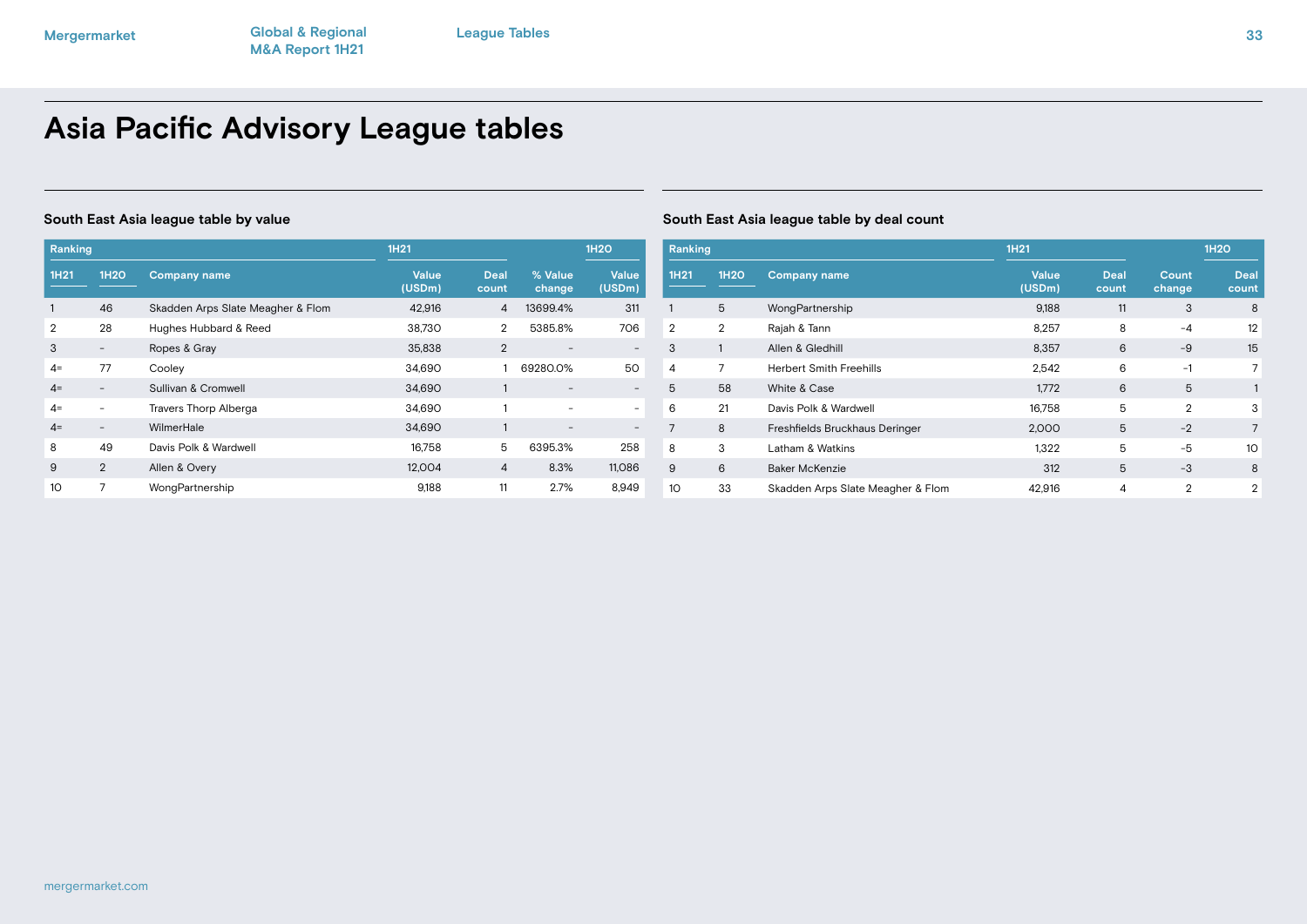| Ranking        |                          |                                       | 1H21                   |               |                   | <b>1H2O</b>     |
|----------------|--------------------------|---------------------------------------|------------------------|---------------|-------------------|-----------------|
| 1H21           | <b>1H2O</b>              | <b>Company name</b>                   | <b>Value</b><br>(USDm) | Deal<br>count | % Value<br>change | Value<br>(USDm) |
|                | 1                        | Kirkland & Ellis                      | 152,299                | 176           | 238.2%            | 45,026          |
| $\overline{2}$ | $\overline{2}$           | Simpson Thacher & Bartlett            | 121.853                | 49            | 185.1%            | 42.736          |
| 3              | 14                       | Ropes & Gray                          | 70,744                 | 63            | 641.6%            | 9,540           |
| 4              | 3                        | Latham & Watkins                      | 55,212                 | 91            | 73.8%             | 31,768          |
| 5              | 5                        | Weil Gotshal & Manges                 | 42,949                 | 64            | 101.7%            | 21,297          |
| 6              | 6                        | Paul Weiss Rifkind Wharton & Garrison | 40,303                 | 48            | 98.2%             | 20,339          |
| 7              | 28                       | Dechert                               | 38,086                 | 11            | 585.6%            | 5,555           |
| 8              | 10                       | Clifford Chance                       | 37,038                 | 27            | 97.5%             | 18,750          |
| 9              | $\overline{\phantom{0}}$ | WilmerHale                            | 34,965                 | 2             |                   |                 |
| 10             |                          | Travers Thorp Alberga                 | 34.690                 |               |                   |                 |

### <span id="page-33-0"></span>**Global Buyouts league table by value Global Buyouts league table by deal count**

| Ranking        |                |                                       | 1H21                   |                      |                 | 1H <sub>20</sub> |
|----------------|----------------|---------------------------------------|------------------------|----------------------|-----------------|------------------|
| 1H21           | <b>1H2O</b>    | <b>Company name</b>                   | <b>Value</b><br>(USDm) | <b>Deal</b><br>count | Count<br>change | Deal<br>count    |
| 1              | $\mathbf{1}$   | Kirkland & Ellis                      | 152,299                | 176                  | 89              | 87               |
| $\overline{2}$ | 3              | Latham & Watkins                      | 55.212                 | 91                   | 41              | 50               |
| 3              | $\overline{4}$ | <b>DLA Piper</b>                      | 4,107                  | 65                   | 20              | 45               |
| 4              | 5              | Weil Gotshal & Manges                 | 42,949                 | 64                   | 31              | 33               |
| 5              | 6              | Ropes & Gray                          | 70,744                 | 63                   | 32              | 31               |
| 6              | 7              | <b>Sidley Austin</b>                  | 15,492                 | 58                   | 29              | 29               |
| 7              | 26             | Orrick Herrington & Sutcliffe         | 25,555                 | 57                   | 45              | 12               |
| 8              | 11             | Simpson Thacher & Bartlett            | 121.853                | 49                   | 26              | 23               |
| 9              | 9              | Paul Weiss Rifkind Wharton & Garrison | 40,303                 | 48                   | 22              | 26               |
| 10             | 8              | White & Case                          | 23,636                 | 48                   | 20              | 28               |

| Ranking |                | 1H21                                  |                        |               | <b>1H2O</b>       |                        |
|---------|----------------|---------------------------------------|------------------------|---------------|-------------------|------------------------|
| 1H21    | 1H20           | <b>Company name</b>                   | <b>Value</b><br>(USDm) | Deal<br>count | % Value<br>change | <b>Value</b><br>(USDm) |
|         | 6              | Kirkland & Ellis                      | 86,385                 | 129           | 1635.7%           | 4,977                  |
| 2       | $\overline{2}$ | Simpson Thacher & Bartlett            | 76.441                 | 33            | 1174.0%           | 6,000                  |
| 3       | 74             | Dechert                               | 38,000                 | 7             | 474900%           | 8                      |
| 4       | 24             | Corrs Chambers Westgarth              | 34,014                 | 4             | 3154.9%           | 1,045                  |
| 5       | $\overline{4}$ | Paul Weiss Rifkind Wharton & Garrison | 25,581                 | 33            | 338.3%            | 5,837                  |
| 6       | 3              | Ropes & Gray                          | 24,952                 | 52            | 326.7%            | 5,848                  |
| 7       | 9              | Willkie Farr & Gallagher              | 16,653                 | 23            | 551.5%            | 2,556                  |
| 8       | 15             | Baker McKenzie                        | 13.535                 | 6             | 552.3%            | 2,075                  |
| 9       | $\mathbf{1}$   | White & Case                          | 12,442                 | 22            | 56.0%             | 7,975                  |
| 10      | 12             | Weil Gotshal & Manges                 | 11.459                 | 34            | 360.0%            | 2,491                  |

### **US Buyouts league table by value US Buyouts league table by deal count**

| Ranking |      |                                       | 1H21                   |                      |                 | 1H2O                 |
|---------|------|---------------------------------------|------------------------|----------------------|-----------------|----------------------|
| 1H21    | 1H20 | <b>Company name</b>                   | <b>Value</b><br>(USDm) | <b>Deal</b><br>count | Count<br>change | <b>Deal</b><br>count |
| 1       | 1    | Kirkland & Ellis                      | 86,385                 | 129                  | 65              | 64                   |
| 2       | 4    | Ropes & Gray                          | 24,952                 | 52                   | 30              | 22                   |
| 3       | 5    | <b>Sidley Austin</b>                  | 7.244                  | 41                   | 20              | 21                   |
| 4       | 3    | Latham & Watkins                      | 8,335                  | 37                   | 14              | 23                   |
| 5       | 6    | Weil Gotshal & Manges                 | 11,459                 | 34                   | 14              | 20                   |
| 6       | 53   | Orrick Herrington & Sutcliffe         | 9,350                  | 34                   | 32              | $\overline{2}$       |
| 7       | 7    | <b>DLA Piper</b>                      | 3.102                  | 34                   | 16              | 18                   |
| 8       | 18   | Simpson Thacher & Bartlett            | 76,441                 | 33                   | 24              | 9                    |
| 9       | 10   | Paul Weiss Rifkind Wharton & Garrison | 25,581                 | 33                   | 17              | 16                   |
| 10      | 9    | McDermott Will & Emery                | 110                    | 25                   | 8               | 17                   |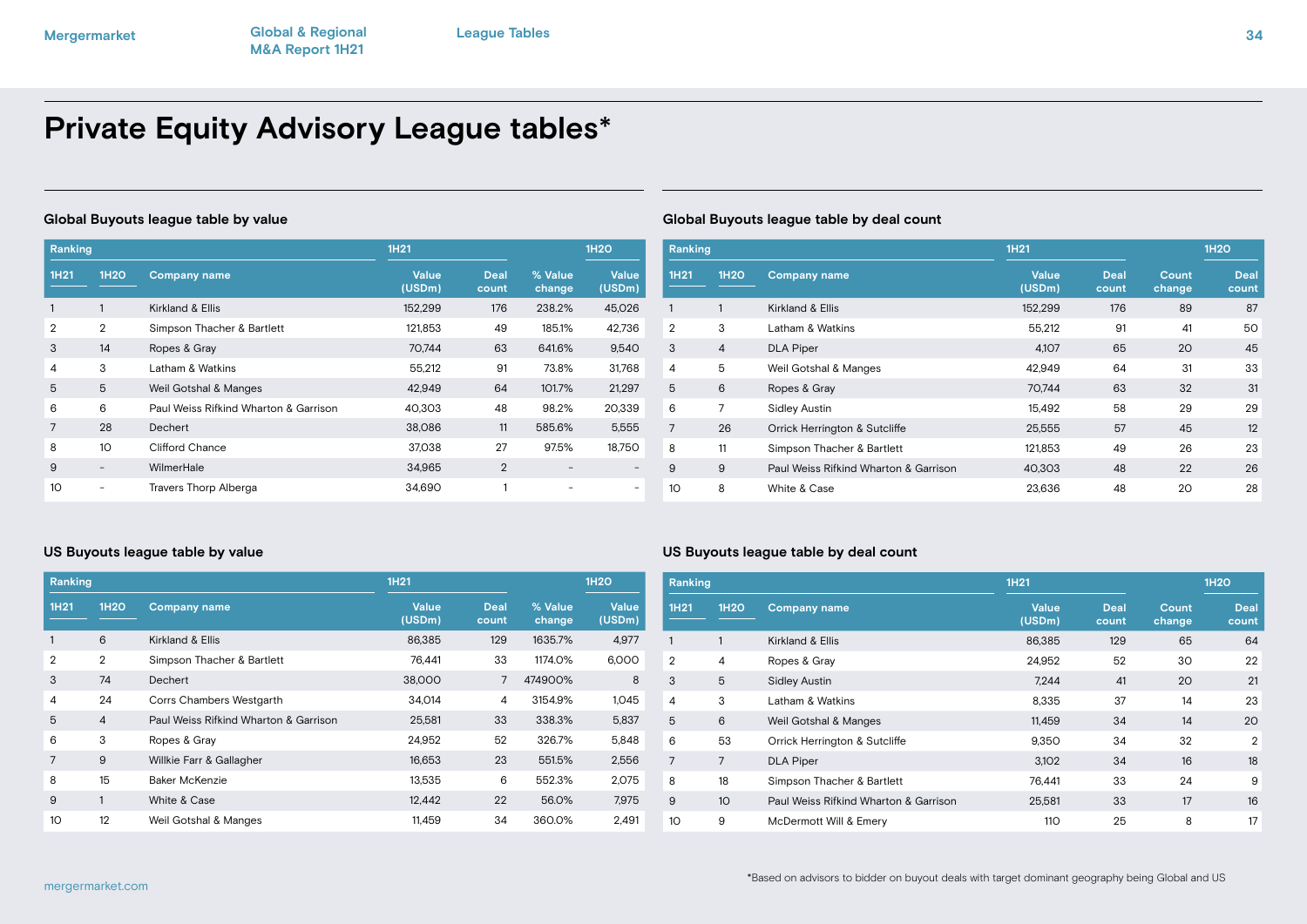| Ranking |                          |                               | 1H21                   |               |                          | <b>1H2O</b>     |
|---------|--------------------------|-------------------------------|------------------------|---------------|--------------------------|-----------------|
| 1H21    | <b>1H2O</b>              | <b>Company name</b>           | <b>Value</b><br>(USDm) | Deal<br>count | % Value<br>change        | Value<br>(USDm) |
|         | 1                        | Kirkland & Ellis              | 47,480                 | 32            | 62.4%                    | 29,239          |
| 2       | 10 <sup>2</sup>          | Clifford Chance               | 35,617                 | 18            | 344.1%                   | 8,020           |
| 3       | $\overline{2}$           | Simpson Thacher & Bartlett    | 30,585                 | 7             | 52.9%                    | 19,999          |
| 4       | 7                        | Latham & Watkins              | 29,446                 | 37            | 132.1%                   | 12,687          |
| 5       | 38                       | Linklaters                    | 27,824                 | 21            | 2500.4%                  | 1,070           |
| 6       | 8                        | Weil Gotshal & Manges         | 27,285                 | 28            | 162.5%                   | 10,396          |
| 7       | $\overline{\phantom{0}}$ | Cappelli RCCD                 | 21,764                 | 1             | $\overline{\phantom{0}}$ |                 |
| 8       | 46                       | Orrick Herrington & Sutcliffe | 16.105                 | 22            | 2985.2%                  | 522             |
| 9       | 37                       | Ashurst                       | 14.015                 | 7             | 1131.5%                  | 1,138           |
| $10 =$  | -                        | <b>BDGS Associes</b>          | 12,737                 | 1             | $\overline{\phantom{0}}$ | -               |
| $10 =$  | 41                       | Davis Polk & Wardwell         | 12,737                 |               | 1589.3%                  | 754             |

### **Europe Buyouts league table by value Europe Buyouts league table by deal count**

| Ranking |                 |                                | 1H21                   |                      |                 |                      |  |
|---------|-----------------|--------------------------------|------------------------|----------------------|-----------------|----------------------|--|
| 1H21    | <b>1H2O</b>     | <b>Company name</b>            | <b>Value</b><br>(USDm) | <b>Deal</b><br>count | Count<br>change | <b>Deal</b><br>count |  |
| 1       | 2               | Latham & Watkins               | 29,446                 | 37                   | 21              | 16                   |  |
| 2       | 8               | Kirkland & Ellis               | 47,480                 | 32                   | 21              | 11                   |  |
| 3       | 10 <sup>°</sup> | Weil Gotshal & Manges          | 27,285                 | 28                   | 18              | 10 <sup>°</sup>      |  |
| 4       | 1               | <b>DLA Piper</b>               | 935                    | 25                   | $\overline{4}$  | 21                   |  |
| 5       | 12              | Orrick Herrington & Sutcliffe  | 16,105                 | 22                   | 12              | 10 <sup>°</sup>      |  |
| 6       | 9               | Linklaters                     | 27,824                 | 21                   | 10 <sup>2</sup> | 11                   |  |
| 7       | 11              | Freshfields Bruckhaus Deringer | 12,263                 | 19                   | 9               | 10 <sup>°</sup>      |  |
| 8       | 7               | Allen & Overy                  | 4,709                  | 19                   | 7               | 12                   |  |
| 9       | $\overline{4}$  | White & Case                   | 4,058                  | 19                   | $\overline{4}$  | 15                   |  |
| 10      | 5               | Clifford Chance                | 35,617                 | 18                   | $\overline{4}$  | 14                   |  |
|         |                 |                                |                        |                      |                 |                      |  |

| Ranking |                          |                                  | 1H21            |                | <b>1H2O</b>              |                        |
|---------|--------------------------|----------------------------------|-----------------|----------------|--------------------------|------------------------|
| 1H21    | 1H20                     | <b>Company name</b>              | Value<br>(USDm) | Deal<br>count  | % Value<br>change        | <b>Value</b><br>(USDm) |
|         | 39                       | Ropes & Gray                     | 34.790          | $\overline{2}$ | 17925.9%                 | 193                    |
| $2 =$   | -                        | <b>Travers Thorp Alberga</b>     | 34,690          | 1              |                          | -                      |
| $2 =$   | $\overline{\phantom{0}}$ | WilmerHale                       | 34,690          | 1              | $\overline{\phantom{0}}$ |                        |
| 4       | 3                        | Fangda Partners                  | 12.275          | 20             | 39.4%                    | 8,806                  |
| 5       | 8                        | Simpson Thacher & Bartlett       | 12,120          | 6              | 247.6%                   | 3,487                  |
| 6       | 25                       | White & Case                     | 5.544           | 4              | 1031.4%                  | 490                    |
| 7       | 22                       | Haiwen & Partners                | 5,235           | 7              | 712.9%                   | 644                    |
| 8       | -                        | Sullivan & Cromwell              | 5.219           | $\overline{2}$ |                          |                        |
| 9       | 7                        | Shardul Amarchand Mangaldas & Co | 4,602           | 10             | $-29.5%$                 | 6,530                  |
| 10      |                          | Kirkland & Ellis                 | 4.375           | 3              | $-58.3%$                 | 10.480                 |

### Asia Pacific (excl. Japan) Buyouts league table by value **Asia Pacific (excl. Japan) Buyouts league table by deal count**

| Ranking        |                  |                                   | 1H21            |               | <b>1H2O</b>     |                |
|----------------|------------------|-----------------------------------|-----------------|---------------|-----------------|----------------|
| 1H21           | 1H <sub>20</sub> | <b>Company name</b>               | Value<br>(USDm) | Deal<br>count | Count<br>change | Deal<br>count  |
| $\mathbf{1}$   | 16               | AZB & Partners                    | 4,225           | 24            | 20              | $\overline{4}$ |
| $\overline{2}$ |                  | Fangda Partners                   | 12,275          | 20            | 8               | 12             |
| 3              | $\overline{4}$   | Khaitan & Co                      | 2,018           | 11            | $\overline{2}$  | 9              |
| 4              | $\overline{2}$   | Shardul Amarchand Mangaldas & Co. | 4,602           | 10            | $-1$            | 11             |
| 5              | 3                | Kim & Chang                       | 2,985           | 10            | $\Omega$        | 10             |
| 6              | 5                | Latham & Watkins                  | 2,810           | 10            | $\overline{2}$  | 8              |
| 7              | 28               | <b>Cyril Amarchand Mangaldas</b>  | 1,574           | 9             | 6               | 3              |
| 8              | 54               | Clifford Chance                   | 1,421           | 9             | 8               |                |
| 9              | 17               | Haiwen & Partners                 | 5,235           | 7             | 3               | $\overline{4}$ |
| 10             | 13               | Bae Kim & Lee                     | 1,824           | 7             | $\overline{2}$  | 5              |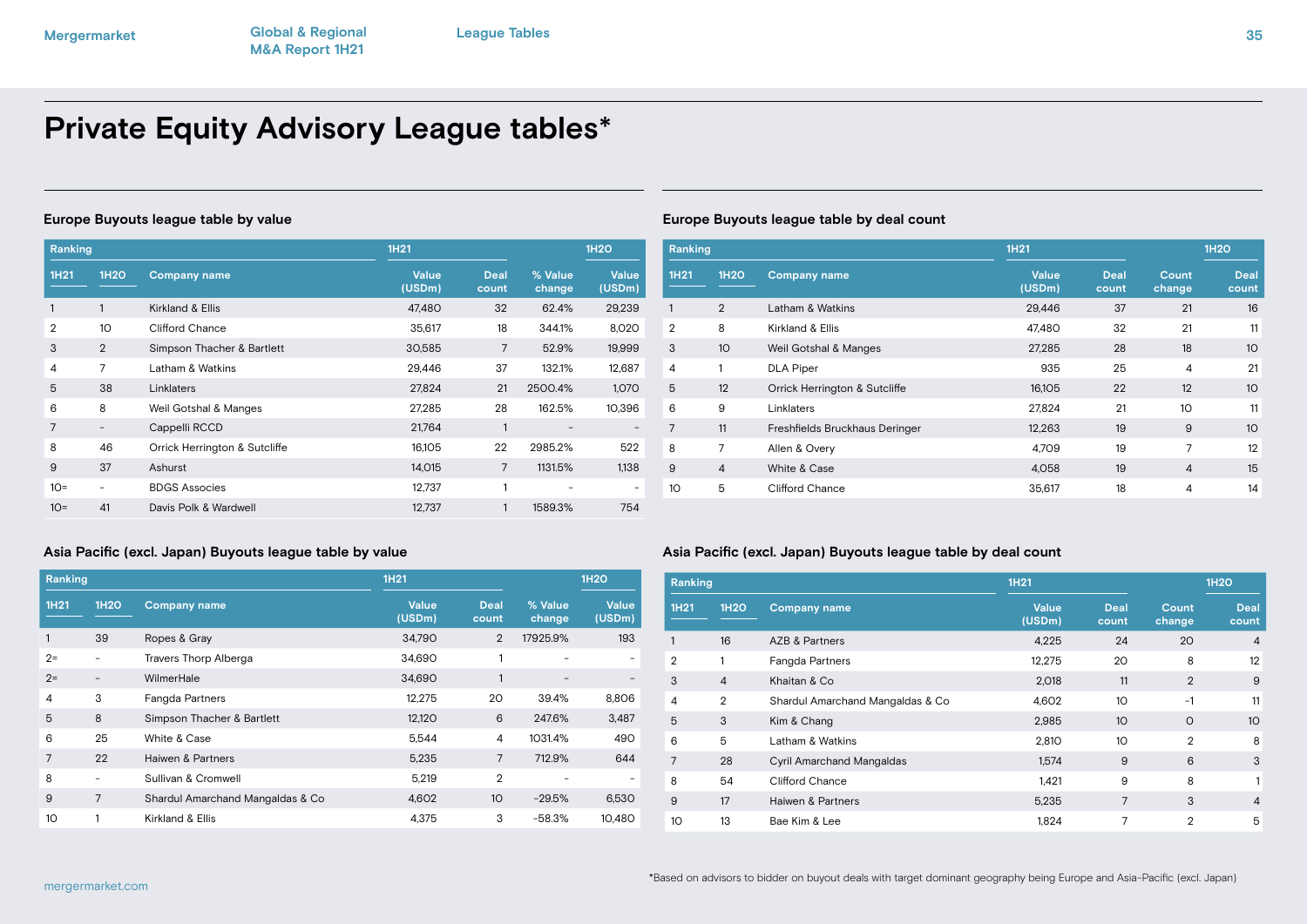| Ranking        |             |                                       | 1H21            |               | <b>1H2O</b>       |                 |  |
|----------------|-------------|---------------------------------------|-----------------|---------------|-------------------|-----------------|--|
| 1H21           | <b>1H2O</b> | <b>Company name</b>                   | Value<br>(USDm) | Deal<br>count | % Value<br>change | Value<br>(USDm) |  |
|                | 9           | Simpson Thacher & Bartlett            | 64,537          | 15            | 1087.4%           | 5,435           |  |
| $\overline{2}$ | 1           | Kirkland & Ellis                      | 38,810          | 64            | 47.9%             | 26,237          |  |
| 3              | 8           | Latham & Watkins                      | 35,574          | 46            | 517.3%            | 5,763           |  |
| 4              | 5           | Debevoise & Plimpton                  | 30,000          | 8             | 244.2%            | 8.715           |  |
| 5              | 3           | Ropes & Gray                          | 28,122          | 29            | 94.7%             | 14,446          |  |
| 6              | 12          | White & Case                          | 22,686          | 20            | 441.9%            | 4.186           |  |
| 7              | 16          | Eversheds Sutherland                  | 21,533          | 12            | 536.3%            | 3,384           |  |
| 8              | 25          | Paul Weiss Rifkind Wharton & Garrison | 18.974          | 12            | 606.1%            | 2,687           |  |
| 9              | 26          | Weil Gotshal & Manges                 | 18,012          | 23            | 612.2%            | 2,529           |  |
| 10             | 14          | Freshfields Bruckhaus Deringer        | 17,054          | 12            | 396.5%            | 3,435           |  |

### **Global Exits league table by value Global Exits league table by deal count**

| Ranking |                |                                  | 1H21                   | <b>1H2O</b>   |                 |                      |  |  |
|---------|----------------|----------------------------------|------------------------|---------------|-----------------|----------------------|--|--|
| 1H21    | 1H20           | <b>Company name</b>              | <b>Value</b><br>(USDm) | Deal<br>count | Count<br>change | <b>Deal</b><br>count |  |  |
|         | 1              | Kirkland & Ellis                 | 38,810                 | 64            | 27              | 37                   |  |  |
| 2       | $\overline{4}$ | Latham & Watkins                 | 35,574                 | 46            | 21              | 25                   |  |  |
| 3       | 3              | Goodwin Procter                  | 9,422                  | 45            | 12              | 33                   |  |  |
| 4       | 5              | Cooley                           | 8,441                  | 36            | 11              | 25                   |  |  |
| 5       | 9              | Ropes & Gray                     | 28,122                 | 29            | 19              | 10                   |  |  |
| 6       | $\overline{2}$ | <b>DLA Piper</b>                 | 5,733                  | 27            | $-9$            | 36                   |  |  |
| 7       | 6              | Wilson Sonsini Goodrich & Rosati | 8,566                  | 26            | 9               | 17                   |  |  |
| 8       | 12             | Weil Gotshal & Manges            | 18,012                 | 23            | 14              | 9                    |  |  |
| 9       | 18             | White & Case                     | 22,686                 | 20            | 13              | 7                    |  |  |
| 10      | 13             | <b>Sidley Austin</b>             | 7.556                  | 19            | 11              | 8                    |  |  |

| Ranking        |      |                                       | 1H21            |                | 1H20              |                        |
|----------------|------|---------------------------------------|-----------------|----------------|-------------------|------------------------|
| 1H21           | 1H20 | <b>Company name</b>                   | Value<br>(USDm) | Deal<br>count  | % Value<br>change | <b>Value</b><br>(USDm) |
|                | 99   | Simpson Thacher & Bartlett            | 62,987          | 12             |                   |                        |
| $\overline{2}$ |      | Kirkland & Ellis                      | 33,382          | 54             | 65.1%             | 20,215                 |
| 3              | 5    | Debevoise & Plimpton                  | 28,176          | 6              | 223.3%            | 8,715                  |
| 4              | 4    | Ropes & Gray                          | 25,630          | 26             | 191.2%            | 8,803                  |
| 5              | 38   | Eversheds Sutherland                  | 20,976          | $\overline{2}$ | 6414.3%           | 322                    |
| 6              | 18   | Latham & Watkins                      | 17,649          | 28             | 1197.7%           | 1,360                  |
| 7              | 58   | Weil Gotshal & Manges                 | 10.441          | 14             | 21652.1%          | 48                     |
| 8              | 41   | Paul Weiss Rifkind Wharton & Garrison | 9.755           | 7              | 4777.5%           | 200                    |
| 9              | 43   | Davis Polk & Wardwell                 | 9,098           | 6              | 5189.5%           | 172                    |
| 10             | 30   | Fried Frank Harris Shriver & Jacobson | 8.700           | 5              | 987.5%            | 800                    |

### **US Exits league table by value US Exits league table by deal count**

| Ranking        |                 |                                  | 1H21                   | <b>1H2O</b>          |                 |                      |  |  |
|----------------|-----------------|----------------------------------|------------------------|----------------------|-----------------|----------------------|--|--|
| 1H21           | <b>1H2O</b>     | <b>Company name</b>              | <b>Value</b><br>(USDm) | <b>Deal</b><br>count | Count<br>change | <b>Deal</b><br>count |  |  |
| 1              | $\mathbf{1}$    | Kirkland & Ellis                 | 33,382                 | 54                   | 25              | 29                   |  |  |
| $\overline{2}$ | $\overline{2}$  | Goodwin Procter                  | 3,981                  | 31                   | 8               | 23                   |  |  |
| 3              | 5               | Latham & Watkins                 | 17,649                 | 28                   | 13              | 15                   |  |  |
| 4              | 3               | Cooley                           | 7,003                  | 28                   | 6               | 22                   |  |  |
| 5              | 10 <sup>°</sup> | Ropes & Gray                     | 25,630                 | 26                   | 18              | 8                    |  |  |
| 6              | 7               | Wilson Sonsini Goodrich & Rosati | 5,461                  | 22                   | 9               | 13                   |  |  |
| 7              | 9               | Morgan Lewis & Bockius           | 1,386                  | 15                   | 5               | 10 <sup>2</sup>      |  |  |
| 8              | 21              | Weil Gotshal & Manges            | 10,441                 | 14                   | 10              | 4                    |  |  |
| 9              | 24              | Jones Day                        | 1,088                  | 14                   | 11              | 3                    |  |  |
| 10             | 14              | <b>Sidley Austin</b>             | 5,166                  | 13                   | 8               | 5                    |  |  |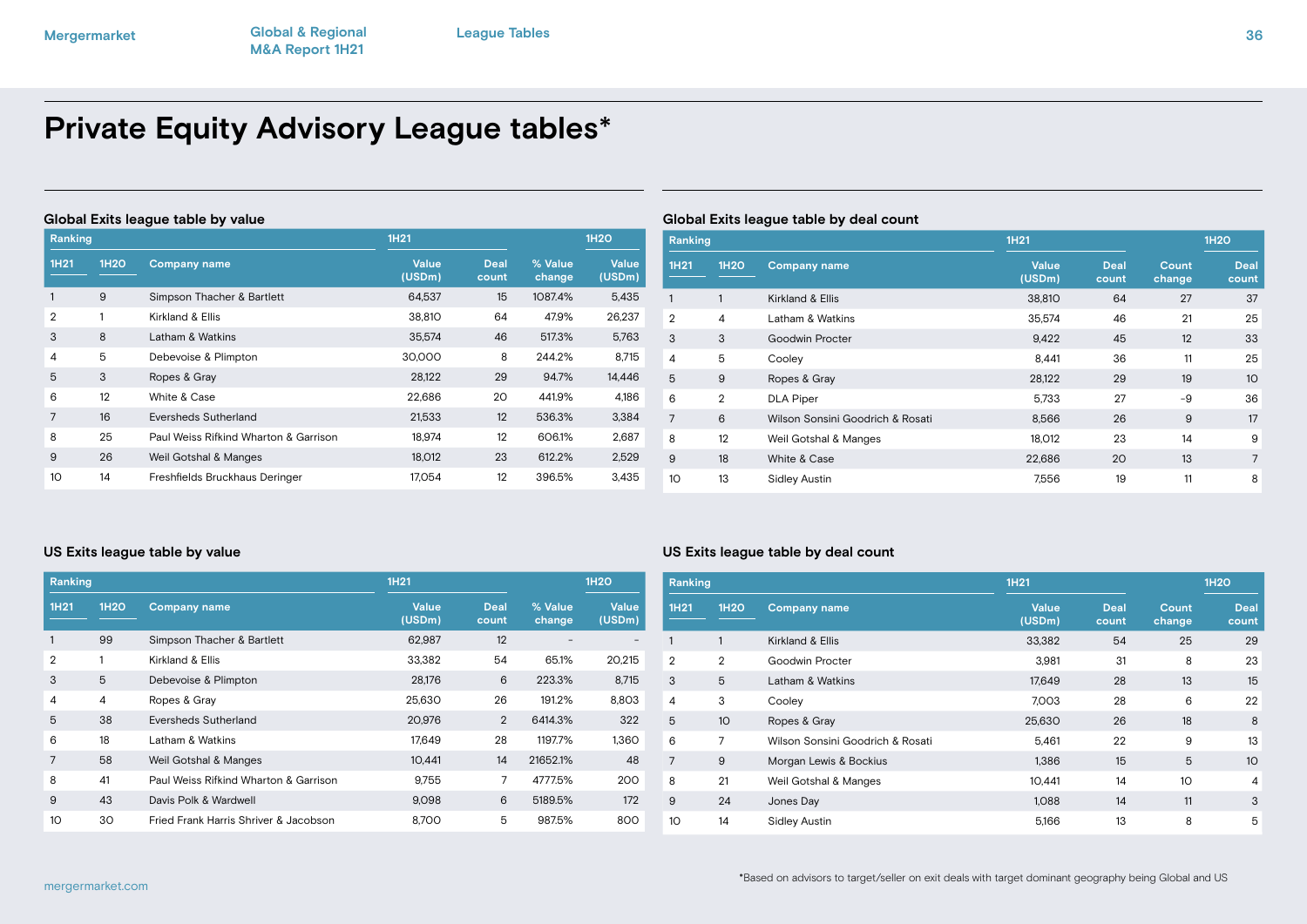| Ranking        |                          |                                       | 1H21                   |                      | <b>1H2O</b>       |                          |  |
|----------------|--------------------------|---------------------------------------|------------------------|----------------------|-------------------|--------------------------|--|
| 1H21           | <b>1H2O</b>              | <b>Company name</b>                   | <b>Value</b><br>(USDm) | <b>Deal</b><br>count | % Value<br>change | Value<br>(USDm)          |  |
|                | 8                        | Freshfields Bruckhaus Deringer        | 14,784                 | 10                   | 330.4%            | 3,435                    |  |
| $\overline{2}$ | 48                       | Paul Weiss Rifkind Wharton & Garrison | 9,084                  | 3                    | 1765.3%           | 487                      |  |
| 3              | $\overline{\phantom{a}}$ | Slaughter and May                     | 8,208                  | $\overline{2}$       |                   |                          |  |
| 4              | 129                      | Thommessen                            | 7.359                  | 6                    |                   | $\overline{\phantom{a}}$ |  |
| 5              | 16                       | Linklaters                            | 6,998                  | 9                    | 201.6%            | 2,320                    |  |
| 6              | $\overline{\phantom{0}}$ | Cravath, Swaine & Moore               | 6,985                  |                      |                   | $\overline{\phantom{a}}$ |  |
| 7              | $\overline{7}$           | White & Case                          | 6,344                  | 10                   | 51.6%             | 4.186                    |  |
| 8              | 108                      | Vinge                                 | 5,927                  | 7                    |                   | $\overline{\phantom{a}}$ |  |
| 9              | 21                       | Allen & Overy                         | 5,402                  | 14                   | 170.5%            | 1,997                    |  |
| 10             | 22                       | <b>POELLATH</b>                       | 5.290                  | 9                    | 172.1%            | 1.944                    |  |

### **Europe Exits league table by value Europe Exits league table by deal count**

| Ranking        |                |                                |                                                | 1H21 |                        |                      |  |
|----------------|----------------|--------------------------------|------------------------------------------------|------|------------------------|----------------------|--|
| 1H21           | 1H20           | <b>Company name</b>            | <b>Value</b><br><b>Deal</b><br>(USDm)<br>count |      | <b>Count</b><br>change | <b>Deal</b><br>count |  |
|                | 1              | <b>DLA Piper</b>               | 4,068                                          | 15   | $\circ$                | 15                   |  |
| $\overline{2}$ | 8              | Allen & Overy                  | 5,402                                          | 14   | 9                      | 5                    |  |
| 3              | 2              | Latham & Watkins               | 3,292                                          | 14   | 5                      | 9                    |  |
| 4              | 152            | <b>CMS</b>                     | 1,183                                          | 13   | 12                     | 1                    |  |
| 5              | $\overline{4}$ | Goodwin Procter                | 4,786                                          | 12   | 5                      | 7                    |  |
| 6              | 16             | Freshfields Bruckhaus Deringer | 14,784                                         | 10   | 6                      | 4                    |  |
| 7              | 5              | White & Case                   | 6,344                                          | 10   | $\overline{4}$         | 6                    |  |
| 8              | 41             | Eversheds Sutherland           | 557                                            | 10   | 8                      | $\overline{2}$       |  |
| 9              | 7              | Linklaters                     | 6,998                                          | 9    | $\overline{4}$         | 5                    |  |
| 10             | 6              | <b>POELLATH</b>                | 5,290                                          | 9    | 3                      | 6                    |  |

### Asia Pacific (excl. Japan) Exits league table by value **Asia Pacific (excl. Japan) Exits league table by deal count**

| Ranking        |                          |                                  | 1H21            |                      |                          | Ranking<br><b>1H2O</b>   |                 |                          |                                  | 1H21            |                          |                          | 1H20           |
|----------------|--------------------------|----------------------------------|-----------------|----------------------|--------------------------|--------------------------|-----------------|--------------------------|----------------------------------|-----------------|--------------------------|--------------------------|----------------|
| 1H21           | 1H2O                     | <b>Company name</b>              | Value<br>(USDm) | <b>Deal</b><br>count | % Value<br>change        | Value<br>(USDm)          | 1H21            | 1H20                     | <b>Company name</b>              | Value<br>(USDm) | <b>Deal</b><br>count     | Count<br>change          | Deal<br>count  |
|                | 12                       | Trilegal                         | 5,071           | 6                    | 1255.9%                  | 374                      |                 | 8                        | AZB & Partners                   | 1.998           | 12                       | 10 <sup>°</sup>          | $\mathfrak{D}$ |
| $\overline{2}$ |                          | Shardul Amarchand Mangaldas & Co | 5,032           | 8                    | 67.2%                    | 3,010                    | 2               | 3                        | Shardul Amarchand Mangaldas & Co | 5,032           | 8                        | 6                        |                |
| 3              | 20                       | <b>Cyril Amarchand Mangaldas</b> | 3,934           | 3                    | 8270.2%                  | 47                       | 3               | $\overline{\phantom{a}}$ | King & Wood Mallesons            | 1,457           | $\overline{\phantom{0}}$ | $\overline{\phantom{a}}$ |                |
| $\overline{4}$ | $\overline{\phantom{a}}$ | Nishith Desai Associates         | 3,636           | $\overline{2}$       | $\overline{\phantom{a}}$ | $\sim$                   | -4              | 6                        | Trilegal                         | 5,071           | 6                        |                          |                |
| 5              | 29                       | Latham & Watkins                 | 3,584           | $\overline{2}$       | $-$                      | $\sim$                   | 5               |                          | Kim & Chang                      | 1,835           | 6                        | $-1$                     |                |
| 6              | $\overline{\phantom{a}}$ | Cleary Gottlieb Steen & Hamilton | 3,584           |                      | $\overline{\phantom{a}}$ | $\overline{\phantom{a}}$ | 6               | $\overline{\phantom{a}}$ | IndusLaw                         | 399             | 6                        | 6                        |                |
| $7=$           | 19                       | <b>Baker McKenzie</b>            | 2,300           |                      | 3798.3%                  | 59                       |                 | 20                       | <b>Cyril Amarchand Mangaldas</b> | 3,934           | 3                        | $\overline{2}$           |                |
| $7 =$          | $\overline{\phantom{a}}$ | Weil Gotshal & Manges            | 2,300           |                      | $\overline{\phantom{a}}$ | $\sim$                   | 8               | $\overline{2}$           | <b>Fangda Partners</b>           | 2,128           | 3                        | 0                        |                |
| 9              | 17                       | <b>Fangda Partners</b>           | 2,128           | 3                    | 2737.3%                  | 75                       | 9               | $\overline{\phantom{a}}$ | Shin & Kim                       | 1,113           | 3                        | 3                        |                |
| 10             | 14                       | AZB & Partners                   | 1,998           | 12                   | 808.2%                   | 220                      | 10 <sup>°</sup> | 12                       | Gilbert + Tobin                  | 669             | 3                        | $\overline{2}$           |                |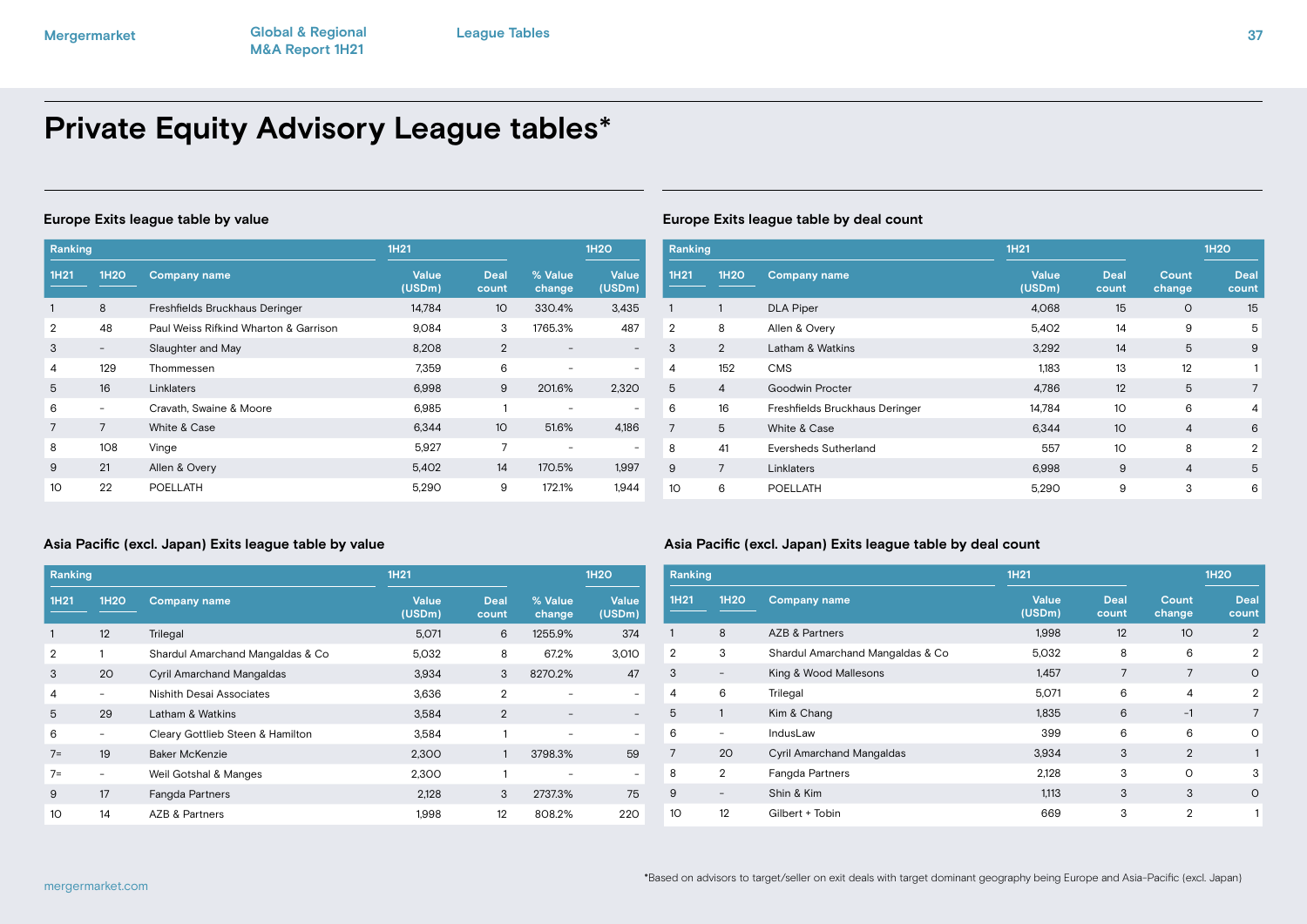**Global & Regional Criteria & Contacts M&A Report 1H21**

All data is based on transactions over USD 5m and is based on the Mergermarket's M&A deals database. Deals with undisclosed deal values are included where the target's turnover exceeds USD 10m. Deals where the effective stake acquired is less than 30% will only be included if the value is greater than USD 100m. Full deal inclusion criteria can be found [here](http://www.mergermarket.com/pdf/deal_criteria.pdf).

League tables: Based on the dominant geography of the target, bidder or seller, and includes lapsed and withdrawn bids. Private equity buyout league tables are based on advisors advising the bidder only on buyout deals with target dominant geography being the country/region and excludes lapsed and withdrawn bids. Private equity exit league tables based on advisors advising the target/ seller on exit deal with target dominant geography being the country/region and excludes lapsed and withdrawn bids.

All values are in USD

League Tables correct as of 2pm (GMT), 02-Jul-2021. Cut off date 30-Jun-2021.

## <span id="page-37-0"></span>**Criteria Contacts**

**Deal Submissions** merger.advisers@acuris.com

**Press Relations**

Lindsay Spivak Lindsay.Spivak@acuris.com +1 212-390-7801